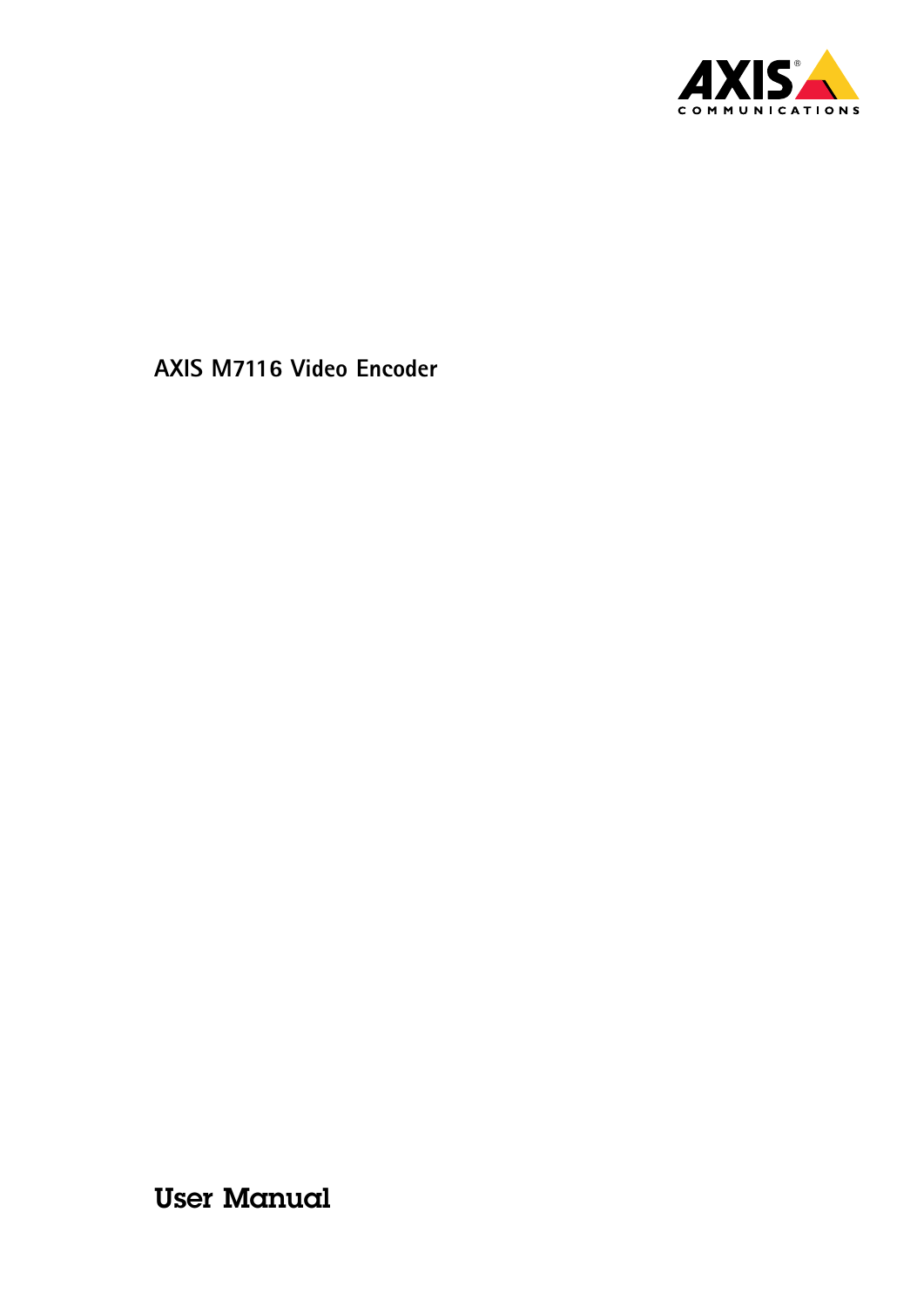## **Table of Contents**

| Get started                                                                                                                                                       | 3                                     |
|-------------------------------------------------------------------------------------------------------------------------------------------------------------------|---------------------------------------|
|                                                                                                                                                                   | $\overline{3}$                        |
| Open the device's webpage<br>Set a new password for the root account<br>Secure passwords<br>Secure passwords<br>Verify that no one has tampered with the firmware | $\begin{array}{c} 3 \\ 3 \end{array}$ |
|                                                                                                                                                                   |                                       |
|                                                                                                                                                                   |                                       |
|                                                                                                                                                                   | $\overline{4}$                        |
|                                                                                                                                                                   | $\overline{4}$                        |
|                                                                                                                                                                   | 5                                     |
|                                                                                                                                                                   | $\overline{5}$                        |
|                                                                                                                                                                   | $\overline{5}$                        |
| Set video input<br>Adjust the image<br>Adjust the camera view (PTZ)<br>View and record video                                                                      | 6                                     |
|                                                                                                                                                                   | $\overline{7}$                        |
|                                                                                                                                                                   | 8                                     |
| Set up rules for events<br>The device interface<br>11                                                                                                             |                                       |
| 11                                                                                                                                                                |                                       |
| 12                                                                                                                                                                |                                       |
| 17                                                                                                                                                                |                                       |
| 17                                                                                                                                                                |                                       |
| 18                                                                                                                                                                |                                       |
| 31                                                                                                                                                                |                                       |
| 33                                                                                                                                                                |                                       |
| 33                                                                                                                                                                |                                       |
| 33<br>Overlays                                                                                                                                                    |                                       |
| 33                                                                                                                                                                |                                       |
| 33                                                                                                                                                                |                                       |
| 34                                                                                                                                                                |                                       |
| 35                                                                                                                                                                |                                       |
| Troubleshooting<br>Reset to factory default settings<br>Firmware options<br>Check the current firmware version<br>35                                              |                                       |
| 35                                                                                                                                                                |                                       |
| 35                                                                                                                                                                |                                       |
| 35                                                                                                                                                                |                                       |
| Upgrade the firmware<br>Technical issues, clues, and solutions<br>36                                                                                              |                                       |
| 37                                                                                                                                                                |                                       |
| 38                                                                                                                                                                |                                       |
|                                                                                                                                                                   |                                       |
| 39                                                                                                                                                                |                                       |
| 39                                                                                                                                                                |                                       |
| 39                                                                                                                                                                |                                       |
| 39                                                                                                                                                                |                                       |
| 40<br><b>Buttons</b>                                                                                                                                              |                                       |
| 40<br>Connectors                                                                                                                                                  |                                       |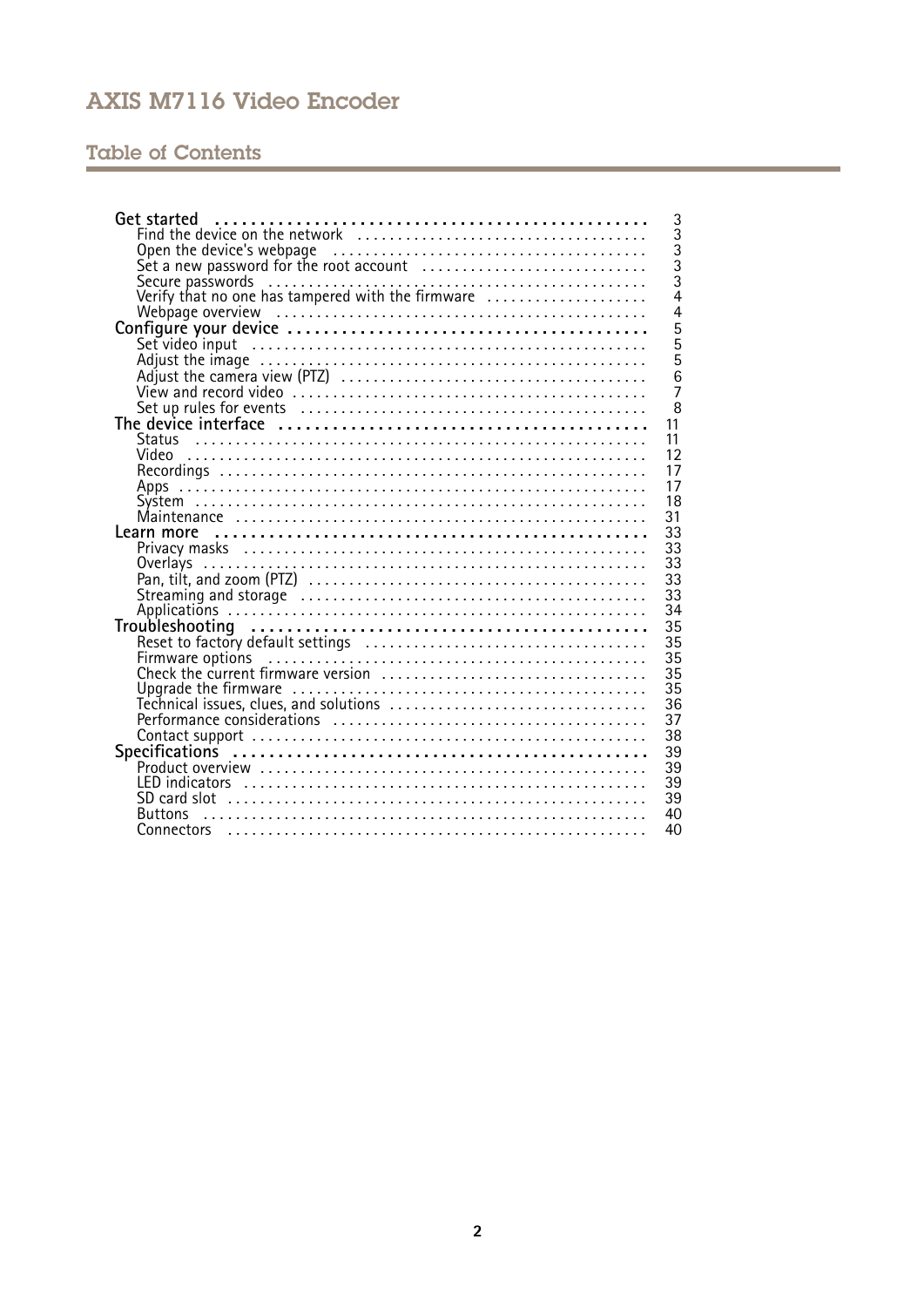## <span id="page-2-0"></span>Get started

## Get started

### **Find the device on the network**

To find Axis devices on the network and assign them IP addresses in Windows®, use AXIS IP Utility or AXIS Device Manager. Both applications are free and can be downloaded from *[axis.com/support](https://www.axis.com/support)*.

For more information about how to find and assign IP addresses, go to *How to [assign](https://www.axis.com/products/online-manual/i90000) an IP address and access your device*.

### **Browser support**

You can use the device with the following browsers:

|                                       | Chrome™     | Firefox <sup>®</sup> | Edge™ | Safari <sup>®</sup> |
|---------------------------------------|-------------|----------------------|-------|---------------------|
| Windows®                              | recommended | recommended          |       |                     |
| $macOS^*$                             | recommended | recommended          |       |                     |
| Linux®                                | recommended | recommended          |       |                     |
| Other operating systems $\mathcal{A}$ |             |                      |       |                     |

\*To use AXIS OS web interface with iOS 15 or iPadOS 15, go to Settings > Safari > Advanced > Experimental Features and disable *NSURLSession Websocket.*

If you need more information about recommended browsers, go to *AXIS OS [Portal](https://help.axis.com/axis-os#browser-support)*.

### **Open the device's webpage**

1. Open <sup>a</sup> browser and enter the IP address or host name of the Axis device.

If you do not know the IP address, use AXIS IP Utility or AXIS Device Manager to find the device on the network.

2. Enter the username and password. If you access the device for the first time, you must set the root password. See *Set <sup>a</sup> new password for the root account on page 3* .

### **Set <sup>a</sup> new password for the root account**

The default administrator username is root. There's no default password for the root account. You set <sup>a</sup> password the first time you log in to the device.

- 1. Type <sup>a</sup> password. Follow the instructions about secure passwords. See *Secure passwords on page 3* .
- 2. Retype the password to confirm the spelling.
- 3. Click **Add user**.

### Important

If you lose the password for the root account, go to *Reset to factory default [settings](#page-34-0) on page [35](#page-34-0)* and follow the instructions.

### **Secure passwords**

### Important

Axis devices send the initially set password in clear text over the network. To protect your device after the first login, set up <sup>a</sup> secure and encrypted HTTPS connection and then change the password.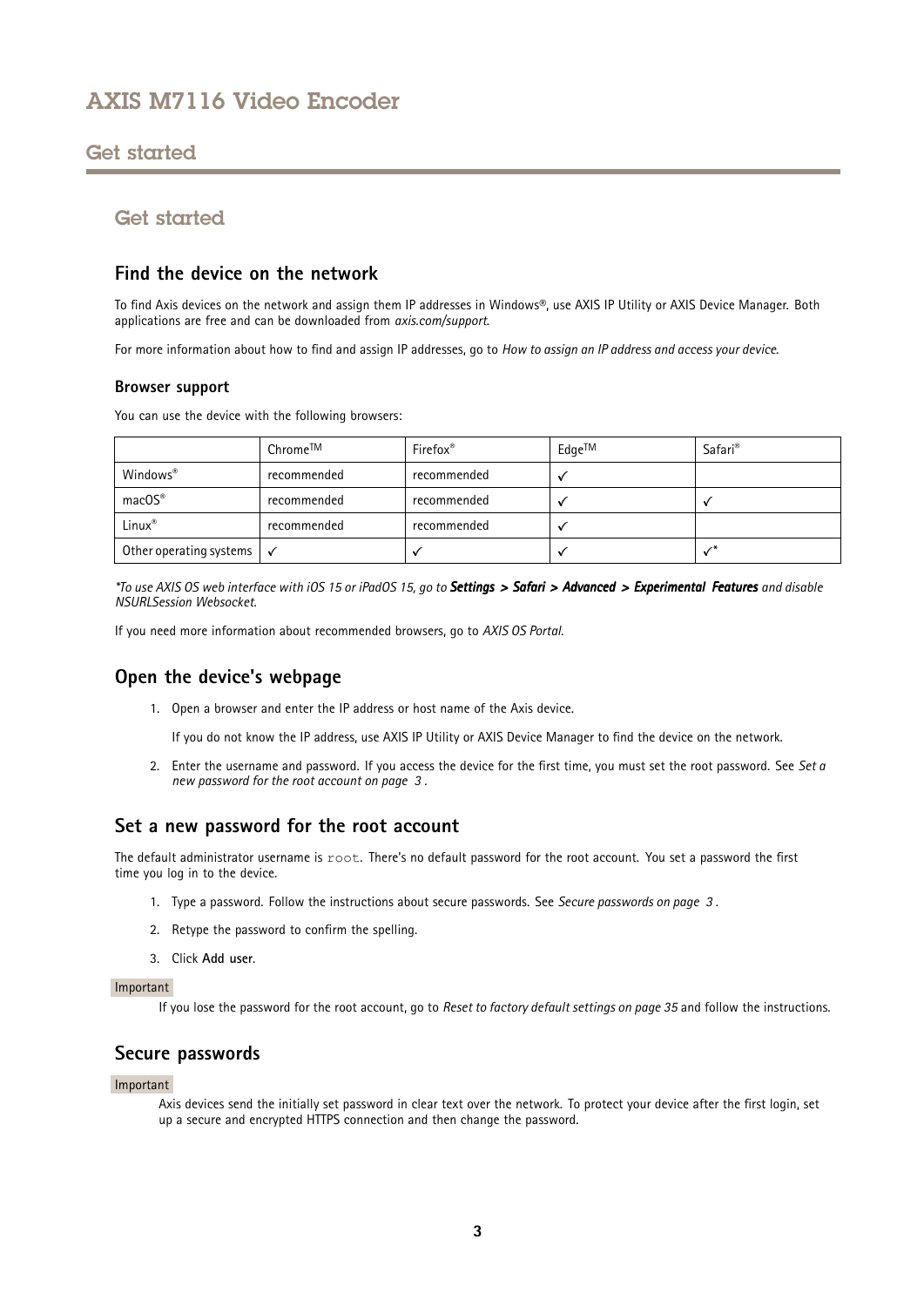## <span id="page-3-0"></span>Get started

The device password is the primary protection for your data and services. Axis devices do not impose <sup>a</sup> password policy as they may be used in various types of installations.

To protect your data we strongly recommend that you:

- Use <sup>a</sup> password with at least 8 characters, preferably created by <sup>a</sup> password generator.
- Don't expose the password.
- Change the password at <sup>a</sup> recurring interval, at least once <sup>a</sup> year.

### **Verify that no one has tampered with the firmware**

To make sure that the device has its original Axis firmware, or to take full control of the device after <sup>a</sup> security attack:

1. Reset to factory default settings. See *Reset to factory default [settings](#page-34-0) on page [35](#page-34-0)*.

After the reset, secure boot guarantees the state of the device.

2. Configure and install the device.

### **Webpage overview**

This video gives you an overview of the device interface.



*Axis device web interface*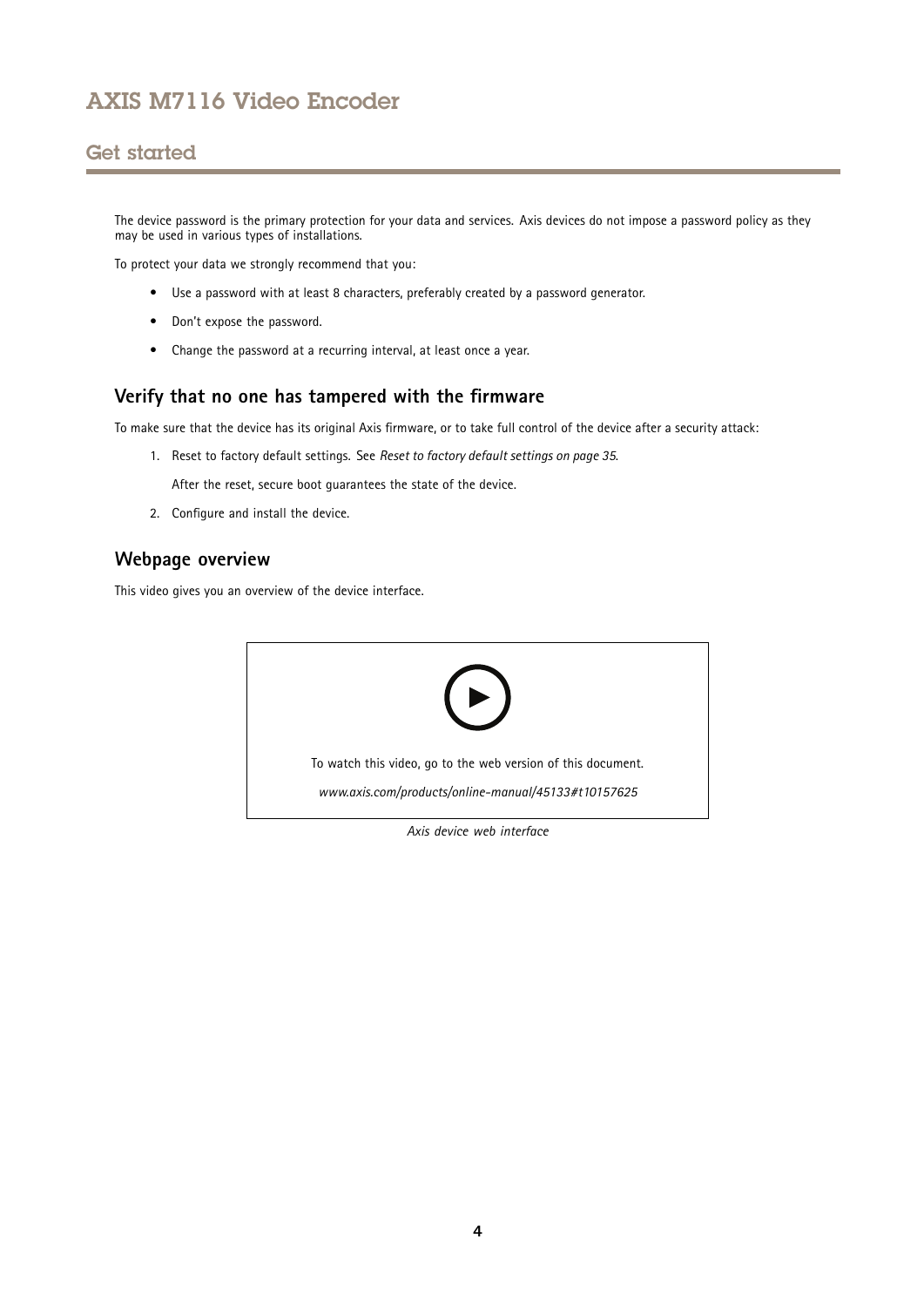### <span id="page-4-0"></span>Configure your device

### Configure your device

### **Set video input**

To use the video encoder, you must set the video inputs for the connected cameras (channels). When you log in to your device for the first time, the automatically detected video inputs for the cameras are set to **Automatic**.

To change the video inputs:

- 1. Go to **System <sup>&</sup>gt; Video input**.
- 2. Select **Manual** and select the video standard and resolution for each channel you want to change.
- 3. Click **Save changes & restart**.

### **Adjust the image**

This section includes instructions about configuring your device. If you want to learn more about how certain features work, go to *[Learn](#page-32-0) more on page [33](#page-32-0)*.

### **Level the camera**

To adjust the view in relation to <sup>a</sup> reference area or an object, use the level grid in combination with <sup>a</sup> mechanical adjustment of the camera.



2. Click  $\bullet$  to show the level grid.

3. Adjust the camera mechanically until the position of the reference area or the object is aligned with the level grid.

#### **Monitor long and narrow areas**

Use corridor format to better utilize the full field of view in <sup>a</sup> long and narrow area, for example <sup>a</sup> staircase, hallway, road, or tunnel.



- 1. Depending on your device, turn the camera or the 3-axis lens in the camera 90° or 270°.
- 2. If the device doesn't have automatic rotation of the view, go to **Video <sup>&</sup>gt; Installation**.
- 3. Rotate the view 90° or 270°.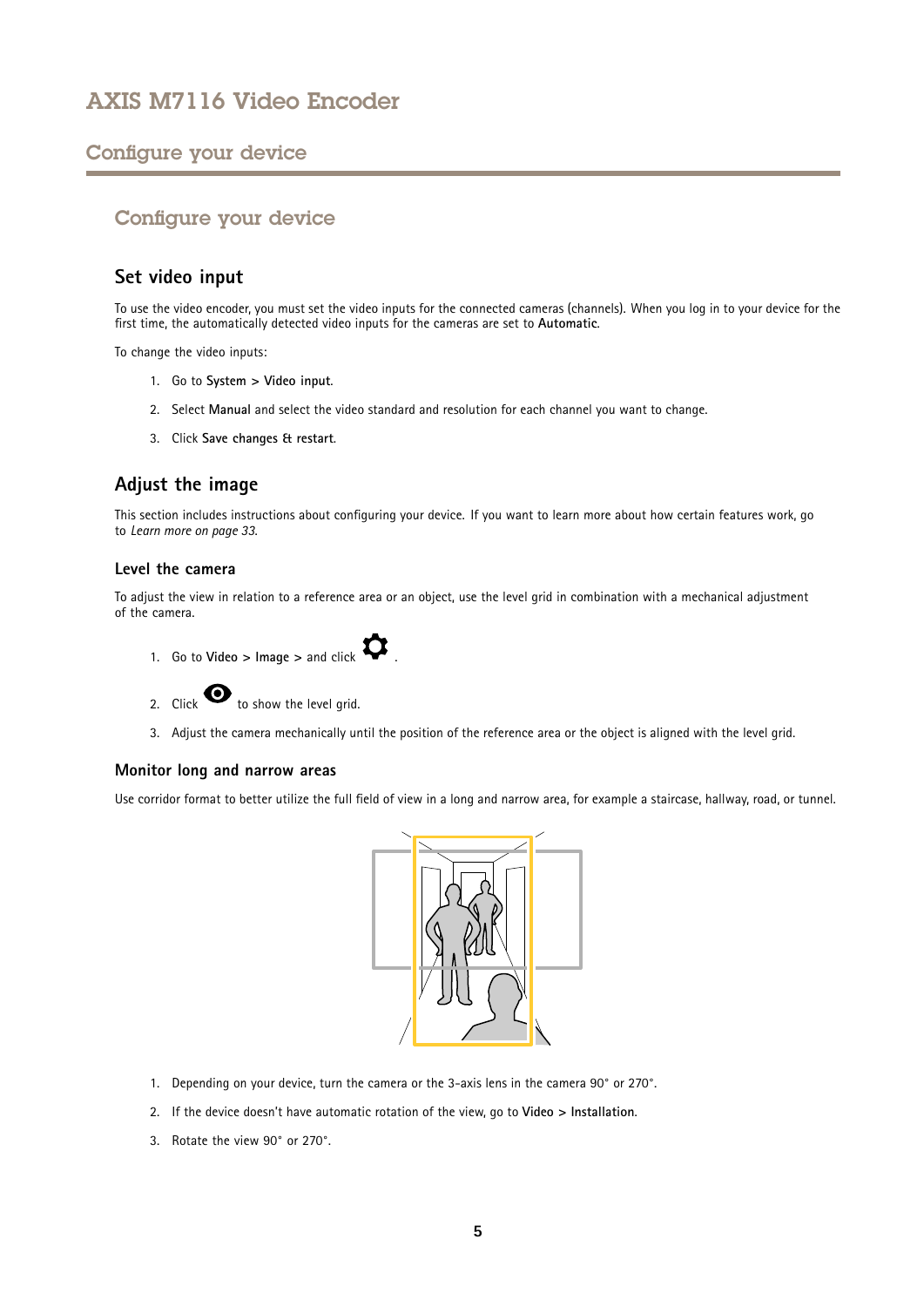### <span id="page-5-0"></span>Configure your device

Find out more at *[axis.com/axis-corridor-format](https://www.axis.com/axis-corridor-format)*.

### **Hide parts of the image with privacy masks**

You can create one or several privacy masks to hide parts of the image.

1. Go to **Video <sup>&</sup>gt; Privacy masks**.

2. Click  $+$ 

- 3. Click the new mask and type <sup>a</sup> name.
- 4. Adjust the size and placement of the privacy mask according to your needs.
- 5. To change the color for all privacy masks, expand **Privacy masks** and select <sup>a</sup> color.

See also *[Privacy](#page-32-0) masks on page [33](#page-32-0)*

### **Show an image overlay**

You can add an image as an overlay in the video stream.

- 1. Go to **Video <sup>&</sup>gt; Overlays**.
- 2. Select **Image** and click **+**
- 3. Go to the **Images** tab.
- 4. Drag and drop an image.
- 5. Click **Upload**.
- 6. Go to the **Manage overlay** tab.
- 7. Select the image and <sup>a</sup> position. You can also drag the overlay image in the live view to change the position.

#### **Show <sup>a</sup> text overlay**

You can add <sup>a</sup> text field as an overlay in the video stream. This is useful for example when you want to display the date, time or <sup>a</sup> company name in the video stream.

- 1. Go to **Video <sup>&</sup>gt; Overlays**.
- 2. Select **Text** and click .
- 3. Enter the text you want to display in the video stream.
- 4. Select <sup>a</sup> position. You can also drag the overlay text field in the live view to change the position.

### **Adjust the camera view (PTZ)**

### **Install the PTZ driver**

- 1. Go to **PTZ <sup>&</sup>gt; legacy device interface**.
- 2. In the legacy device interface, go to **Settings <sup>&</sup>gt; System <sup>&</sup>gt; Accessories**.
- 3. Select one of the following actions: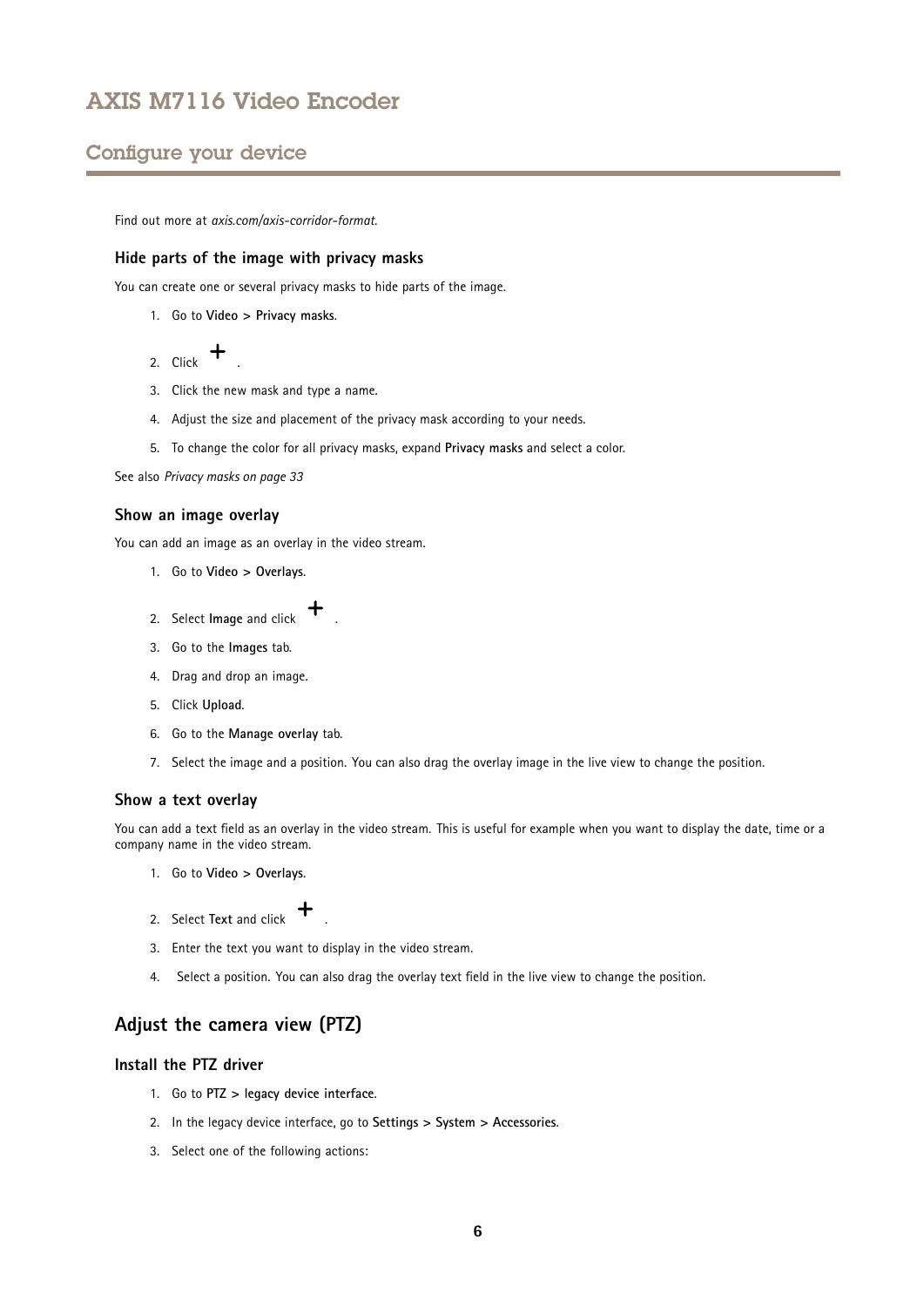## <span id="page-6-0"></span>Configure your device

- 3.1 If the PTZ driver is not uploaded, select **Upload driver**.
- 3.2 If the PTZ driver is uploaded, go to **Select driver to use** and select PTZ driver from the drop-down list.
- 4. Select <sup>a</sup> video channel.
- 5. Enter the **Device id** and select **Device type** from the drop down-list. To decide which device type to use, see the documentation supplied with the PTZ driver.
- 6. Go to the **PTZ** tab and check that the PTZ settings are available.

### **Create <sup>a</sup> guard tour with preset positions**

A guard tour displays the video stream from different preset positions either in <sup>a</sup> predetermined or random order, and for configurable periods of time.

- 1. Go to **PTZ <sup>&</sup>gt; legacy device interface**.
- 2. In the legacy device interface, go to **PTZ <sup>&</sup>gt; Guard tours**.
- 3. Click **<sup>+</sup>**.
- 4. To edit the guard tour's properties, click  $\boldsymbol{\mathcal{Q}}$ .
- 5. Type <sup>a</sup> name for the guard tour and specify the pause length in minutes between each tour.
- 6. If you want the guard tour to go to the preset positions in <sup>a</sup> random order, turn on **Shuffle**.
- 7. Click **Done**.
- 8. Click **Add** to add the preset positions that you want in your guard tour.
- 9. Click **Done** to exit the guard tour settings.
- 10. To schedule the guard tour, go to **System <sup>&</sup>gt; Events**.

### **View and record video**

This section includes instructions about configuring your device. To learn more about how streaming and storage works, go to *[Streaming](#page-32-0) and storage on page [33](#page-32-0)*.

### **Reduce bandwidth and storage**

#### Important

Reducing the bandwidth can result in loss of details in the image.

- 1. Go to **Video <sup>&</sup>gt; Stream**.
- 2. Click  $\bullet$  in the live view.
- 3. Select **Video format H.264**.
- 4. Go to **Video <sup>&</sup>gt; Stream <sup>&</sup>gt; General** and increase **Compression**.
- 5. Go to **Video <sup>&</sup>gt; Stream <sup>&</sup>gt; H.264 and H.265 encoding** and do one or more of the following:
	- Select the **Zipstream** level that you want to use.

Note

The **Zipstream** settings are used for both H.264 and H.265.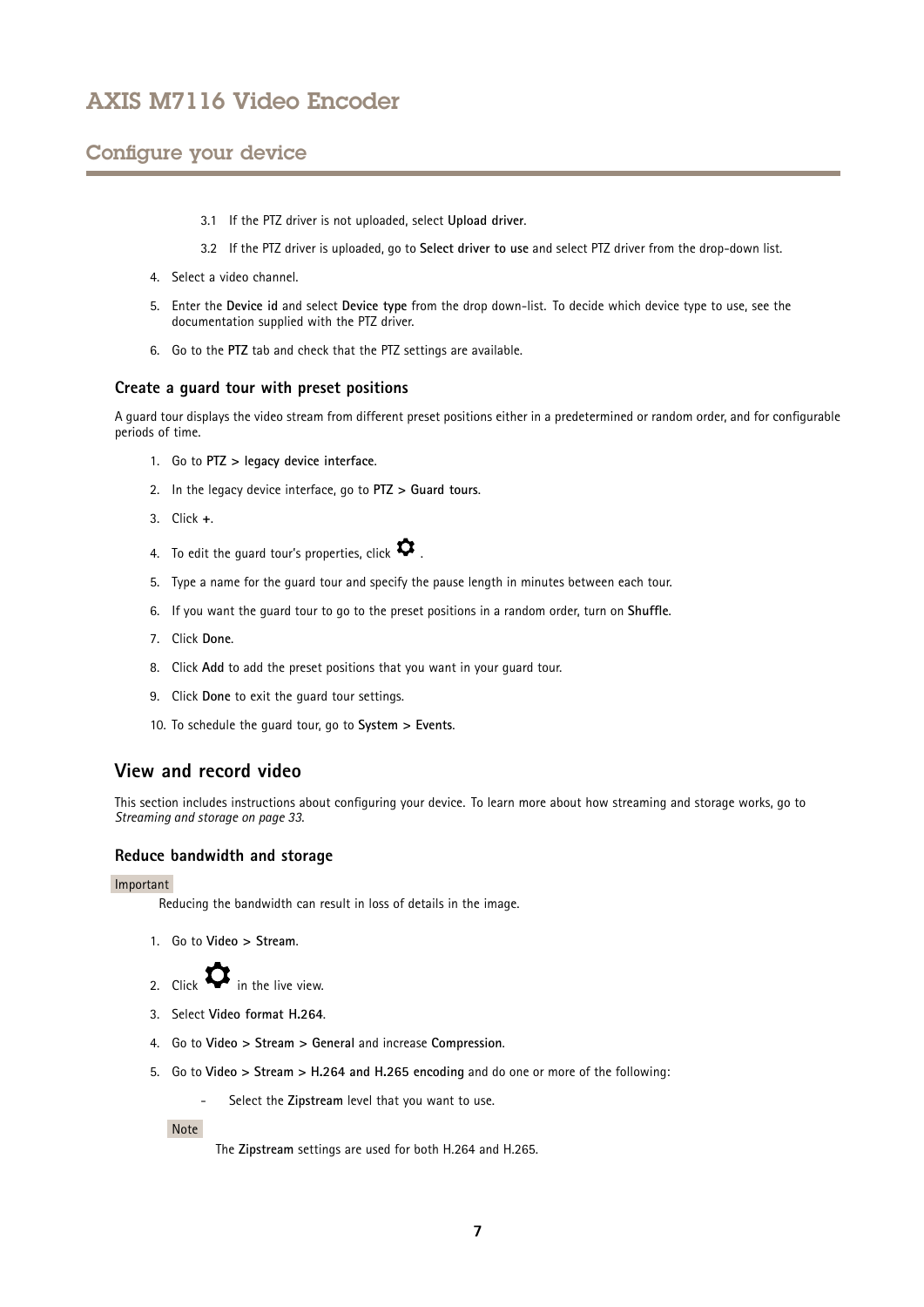### <span id="page-7-0"></span>Configure your device

- Turn on **Dynamic FPS**.
- Turn on **Dynamic GOP** and set <sup>a</sup> high **Upper limit** GOP length value.

### Note

Most web browsers don't support H.265 decoding and because of this the device doesn't support it in its web interface. Instead you can use <sup>a</sup> video management system or application that supports H.265 decoding.

### **Set up network storage**

To store recordings on the network, you need to set up your network storage.

- 1. Go to **System <sup>&</sup>gt; Storage**.
- 2. Click **Add network storage** under **Network storage**.
- 3. Type the IP address of the host server.
- 4. Type the name of the shared location on the host server under **Network share**.
- 5. Type the username and password.
- 6. Select the SMB version or leave it on **Auto**.
- 7. Select **Add share even if connection fails** if you experience temporary connection issues, or if the share is not yet configured.
- 8. Click **Add**.

#### **Record and watch video**

**Record video directly from the camera**

- 1. Go to **Video <sup>&</sup>gt; Image**.
- 2. To start a recording, click



3. To stop recording, click again.

### **Watch video**

1. Go to **Recordings**.

2. Click for your recording in the list.

# **Set up rules for events**

You can create rules to make your device perform an action when certain events occur. A rule consists of conditions and actions. The conditions can be used to trigger the actions. For example, the device can start <sup>a</sup> recording or send an email when it detects motion, or show an overlay text while the device is recording.

To learn more, check out our guide *Get [started](https://help.axis.com/get-started-with-rules-for-events) with rules for events*.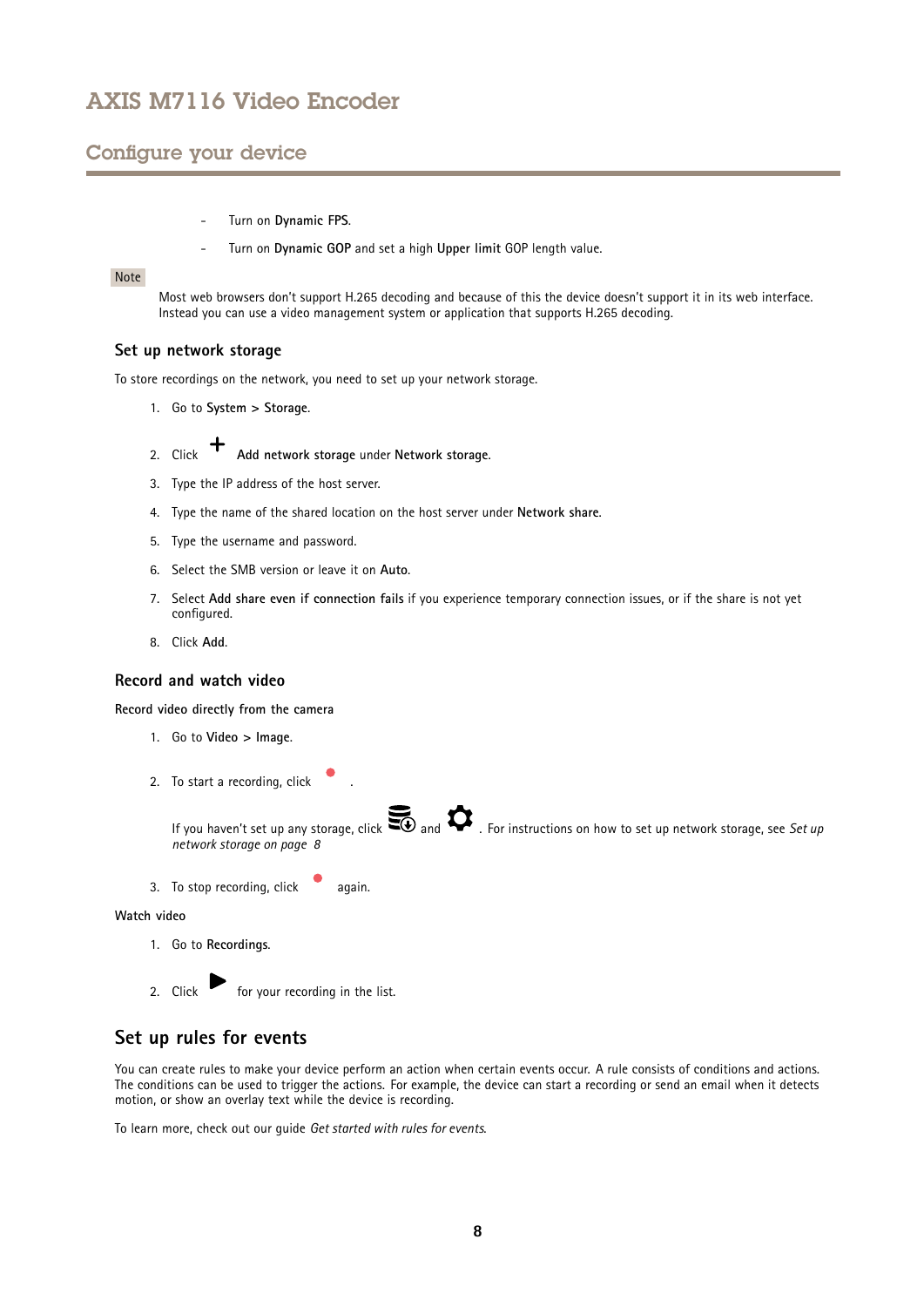### Configure your device

### **Trigger an action**

- 1. Go to **System <sup>&</sup>gt; Events** and add <sup>a</sup> rule. The rule defines when the device will perform certain actions. You can set up rules as scheduled, recurring, or manually triggered.
- 2. Enter a **Name**.
- 3. Select the **Condition** that must be met to trigger the action. If you specify more than one condition for the rule, all of the conditions must be met to trigger the action.
- 4. Select which **Action** the device should perform when the conditions are met.

#### Note

If you make changes to an active rule, the rule must be turned on again for the changes to take effect.

#### **Record video when the camera detects an object**

This example explains how to set up the camera to start recording to the SD card five seconds before it detects an object and to stop one minute after.

Make sure that AXIS Video Motion Detection is running:

- 1. Go to **Apps <sup>&</sup>gt; AXIS Video Motion Detection**.
- 2. Start the application if it is not already running.
- 3. Make sure you have set up the application according to your needs.

#### Create <sup>a</sup> rule:

- 1. Go to **System <sup>&</sup>gt; Events** and add <sup>a</sup> rule.
- 2. Type <sup>a</sup> name for the rule.
- 3. In the list of conditions, under **Application**, select **VMD4**.
- 4. In the list of actions, under **Recordings**, select **Record video while the rule is active**.
- 5. In the list of storage options, select **SD\_DISK**.
- 6. Select <sup>a</sup> camera and <sup>a</sup> stream profile.
- 7. Set the prebuffer time to 5 seconds.
- 8. Set the postbuffer time to <sup>1</sup> minute.
- 9. Click **Save**.

### **Send an email automatically if someone spray paints the lens**

Activate the tampering detection:

- 1. Go to **System <sup>&</sup>gt; Detectors <sup>&</sup>gt; Camera tampering**.
- 2. Set <sup>a</sup> duration for **Trigger after**. The value indicates the time that must pass before an email is sent.
- 3. Turn on **Trigger on dark images** to detect if the lens is sprayed, covered, or rendered severely out of focus.

#### Add an email recipient:

- 4. Go to **System <sup>&</sup>gt; Events <sup>&</sup>gt; Recipients** and add <sup>a</sup> recipient.
- 5. Type <sup>a</sup> name for the recipient.
- 6. Select **Email**.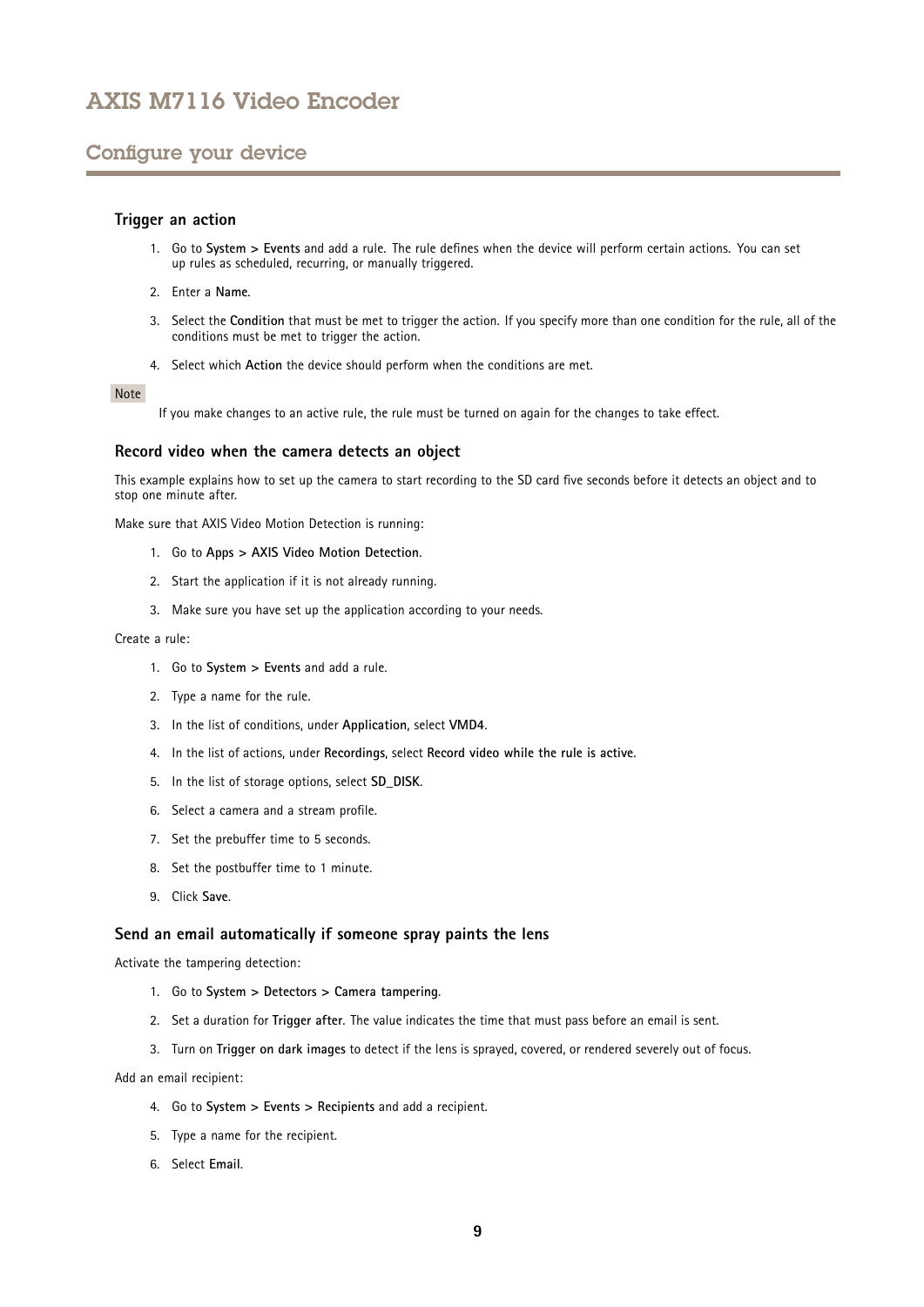## Configure your device

- 7. Type an email address to send the email to.
- 8. The camera doesn't have it's own email server, so it has to log into another email server to send mails. Fill in the rest of the information according to your email provider.
- 9. To send <sup>a</sup> test email, click **Test**.
- 10. Click **Save**.

### Create <sup>a</sup> rule:

- 11. Go to **System <sup>&</sup>gt; Events <sup>&</sup>gt; Rules** and add <sup>a</sup> rule.
- 12. Type <sup>a</sup> name for the rule.
- 13. In the list of conditions, under **Video**, select **Tampering**.
- 14. In the list of actions, under **Notifications**, select **Send notification to email** and then select the recipient from the list.
- 15. Type <sup>a</sup> subject and <sup>a</sup> message for the email.
- 16. Click **Save**.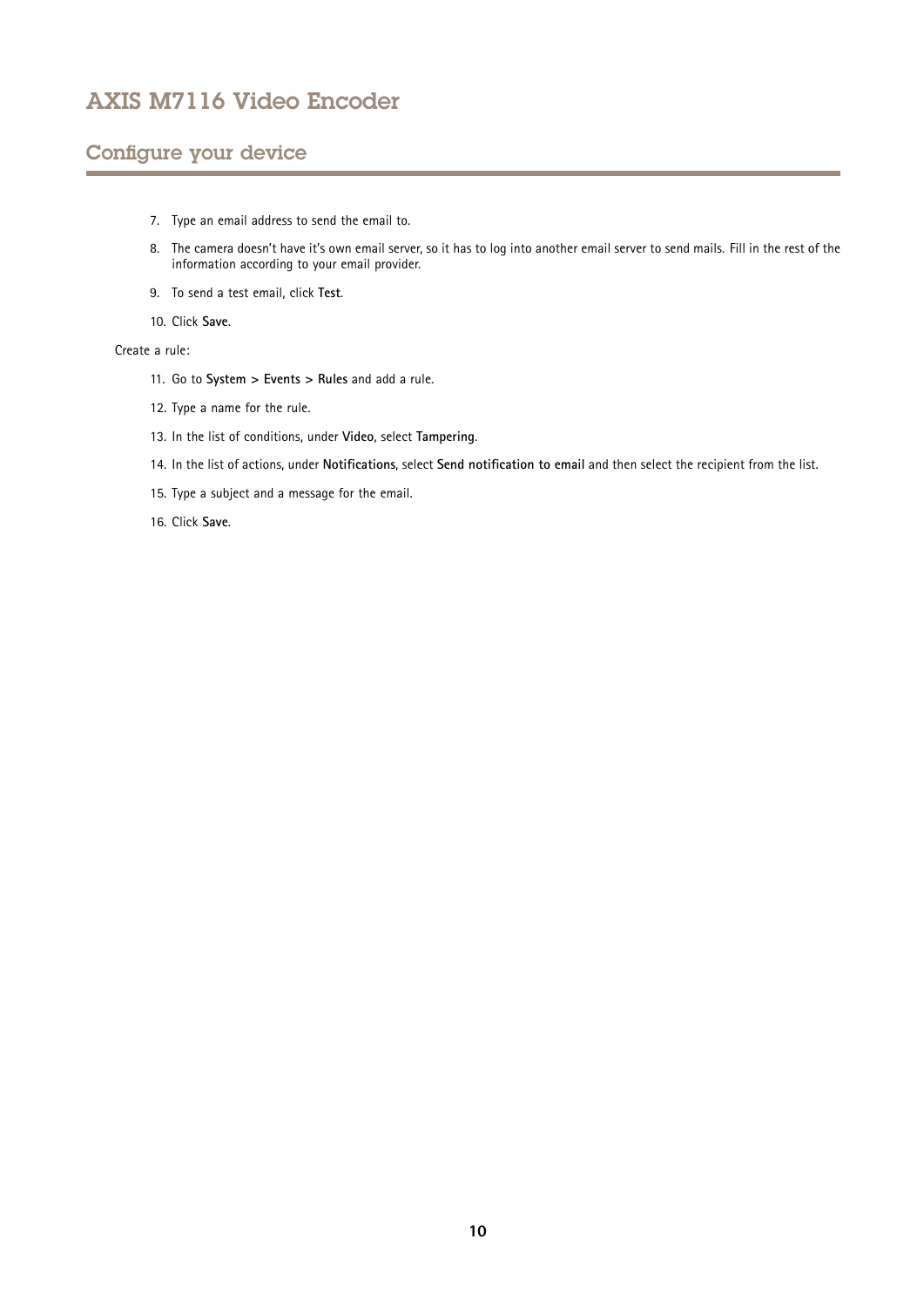## <span id="page-10-0"></span>The device interface

## The device interface

You reach the device interface by entering the IP address of the device in <sup>a</sup> web browser.

Note

Support for the features and settings described in this section varies between devices.



## **Status**

### **NTP sync**

Shows NTP synchronization information, including if the device is in sync with an NTP server and the time remaining until the next sync.

**NTP settings**: Click to go to the Date and time page where you can change the NTP settings.

### **Video input**

Shows video input information, including if video input is configured and detailed information for each channel.

**Video input settings**: Click to go to the Video input page where you can change the video input settings.

### **Device info**

Shows device information, including firmware version and serial number.

**Upgrade firmware**: Click to go to the Maintenance page where you can do <sup>a</sup> firmware upgrade.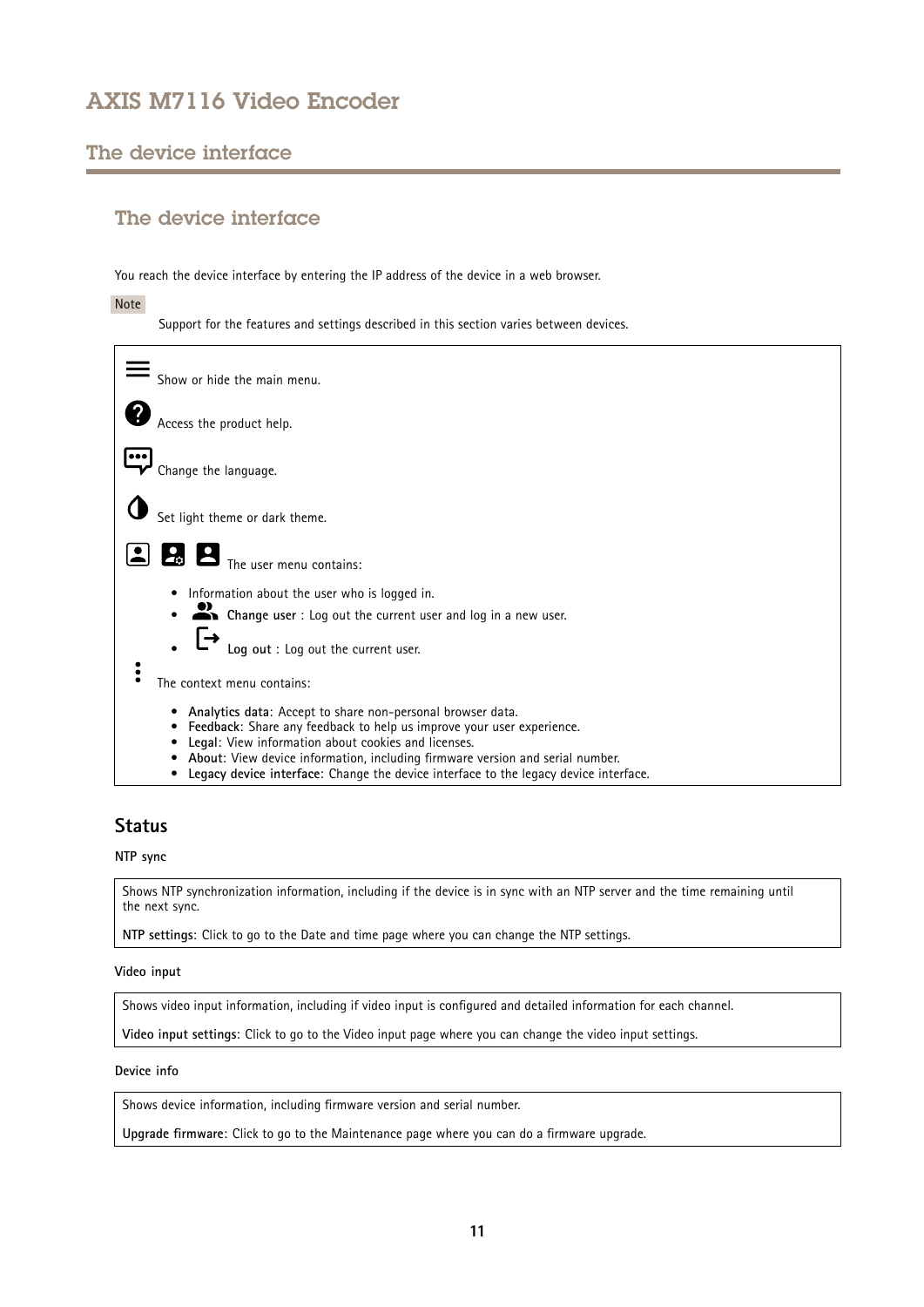## <span id="page-11-0"></span>The device interface

## **Video**

| Click to play the live video stream.                                                                                                                                                                                                                                                                                                                                                                                                                                                                                                                                                                                                                                                                                                                                                                                                                                                                                                                                                                                                                                                                                                                                                                                                                                                                                                                                                                                                                                                                                                                                                  |
|---------------------------------------------------------------------------------------------------------------------------------------------------------------------------------------------------------------------------------------------------------------------------------------------------------------------------------------------------------------------------------------------------------------------------------------------------------------------------------------------------------------------------------------------------------------------------------------------------------------------------------------------------------------------------------------------------------------------------------------------------------------------------------------------------------------------------------------------------------------------------------------------------------------------------------------------------------------------------------------------------------------------------------------------------------------------------------------------------------------------------------------------------------------------------------------------------------------------------------------------------------------------------------------------------------------------------------------------------------------------------------------------------------------------------------------------------------------------------------------------------------------------------------------------------------------------------------------|
| Click to freeze the live video stream.                                                                                                                                                                                                                                                                                                                                                                                                                                                                                                                                                                                                                                                                                                                                                                                                                                                                                                                                                                                                                                                                                                                                                                                                                                                                                                                                                                                                                                                                                                                                                |
| $\mathbf O$<br>Click to take a snapshot of the live video stream. The file is saved in the 'Downloads' folder on your computer. The image<br>file name is [snapshot_YYYY_MM_DD_HH_MM_SS.jpg]. The size of the snapshot depends on the compression that is applied<br>from the specific web-browser engine where the snapshot is received, therefore, the snapshot size may vary from the actual<br>compression setting that is configured in the device.                                                                                                                                                                                                                                                                                                                                                                                                                                                                                                                                                                                                                                                                                                                                                                                                                                                                                                                                                                                                                                                                                                                              |
| Click to show I/O output ports. Use the switch to open or close the circuit of a port, for example to test external<br>devices.                                                                                                                                                                                                                                                                                                                                                                                                                                                                                                                                                                                                                                                                                                                                                                                                                                                                                                                                                                                                                                                                                                                                                                                                                                                                                                                                                                                                                                                       |
| Click to manually turn on or turn off the IR illumination.                                                                                                                                                                                                                                                                                                                                                                                                                                                                                                                                                                                                                                                                                                                                                                                                                                                                                                                                                                                                                                                                                                                                                                                                                                                                                                                                                                                                                                                                                                                            |
| ᆴ<br>Click to access onscreen controls:                                                                                                                                                                                                                                                                                                                                                                                                                                                                                                                                                                                                                                                                                                                                                                                                                                                                                                                                                                                                                                                                                                                                                                                                                                                                                                                                                                                                                                                                                                                                               |
| Predefined controls: Turn on to use the available onscreen controls.                                                                                                                                                                                                                                                                                                                                                                                                                                                                                                                                                                                                                                                                                                                                                                                                                                                                                                                                                                                                                                                                                                                                                                                                                                                                                                                                                                                                                                                                                                                  |
| Add custom control to add an onscreen control.<br>· Custom controls: Click                                                                                                                                                                                                                                                                                                                                                                                                                                                                                                                                                                                                                                                                                                                                                                                                                                                                                                                                                                                                                                                                                                                                                                                                                                                                                                                                                                                                                                                                                                            |
| ∦<br>Click to manually turn on the heater for a selected period of time.                                                                                                                                                                                                                                                                                                                                                                                                                                                                                                                                                                                                                                                                                                                                                                                                                                                                                                                                                                                                                                                                                                                                                                                                                                                                                                                                                                                                                                                                                                              |
| Click to start a continuous recording of the live video stream. Click again to stop the recording. If a recording is ongoing, it<br>will resume automatically after a reboot.                                                                                                                                                                                                                                                                                                                                                                                                                                                                                                                                                                                                                                                                                                                                                                                                                                                                                                                                                                                                                                                                                                                                                                                                                                                                                                                                                                                                         |
| $\blacktriangleright$ Click to show the storage that is configured for the device. To configure the storage you need to be logged in as an<br>administrator.                                                                                                                                                                                                                                                                                                                                                                                                                                                                                                                                                                                                                                                                                                                                                                                                                                                                                                                                                                                                                                                                                                                                                                                                                                                                                                                                                                                                                          |
| Click to access more settings:                                                                                                                                                                                                                                                                                                                                                                                                                                                                                                                                                                                                                                                                                                                                                                                                                                                                                                                                                                                                                                                                                                                                                                                                                                                                                                                                                                                                                                                                                                                                                        |
| • Video format: Select the encoding format to use in the live view. If you select a format with video compression, it<br>results in a higher CPU and memory usage.<br>• Client stream information: Turn on to show dynamic information about the video stream used by the browser that<br>shows the live video stream. The bitrate information differs from the information shown in a text overlay, because of<br>different information sources. The bitrate in the client stream information is the bitrate of the last second, and it<br>comes from the encoding driver of the device. The bitrate in the overlay is the average bitrate of the last 5 seconds,<br>and it comes from the browser. Both values cover only the raw video stream and not the additional bandwidth<br>generated when it's transported over the network through UDP/TCP/HTTP.<br>Adaptive stream: Turn on to adapt the image resolution to the viewing client's actual display resolution, to increase<br>$\bullet$<br>the user experience and help prevent a possible overload of the client's hardware. The adaptive stream is only<br>applied when you view the live video stream in the web interface in a browser. When adaptive stream is turned on,<br>the maximum frame rate is 30 fps. If you take a snapshot while adaptive stream is turned on, it will use the image<br>resolution selected by the adaptive stream.<br>Level grid: Click $\mathbf{Q}$ to show the level grid. The grid helps you decide if the image is horizontally aligned. Click<br>$\boldsymbol{\Theta}$<br>to hide it. |
| Pixel counter: Click $\mathbf{Q}$ to show the pixel counter. Drag and resize the box to contain your area of interest. You can<br>also define the pixel size of the box in the Width and Height fields.                                                                                                                                                                                                                                                                                                                                                                                                                                                                                                                                                                                                                                                                                                                                                                                                                                                                                                                                                                                                                                                                                                                                                                                                                                                                                                                                                                               |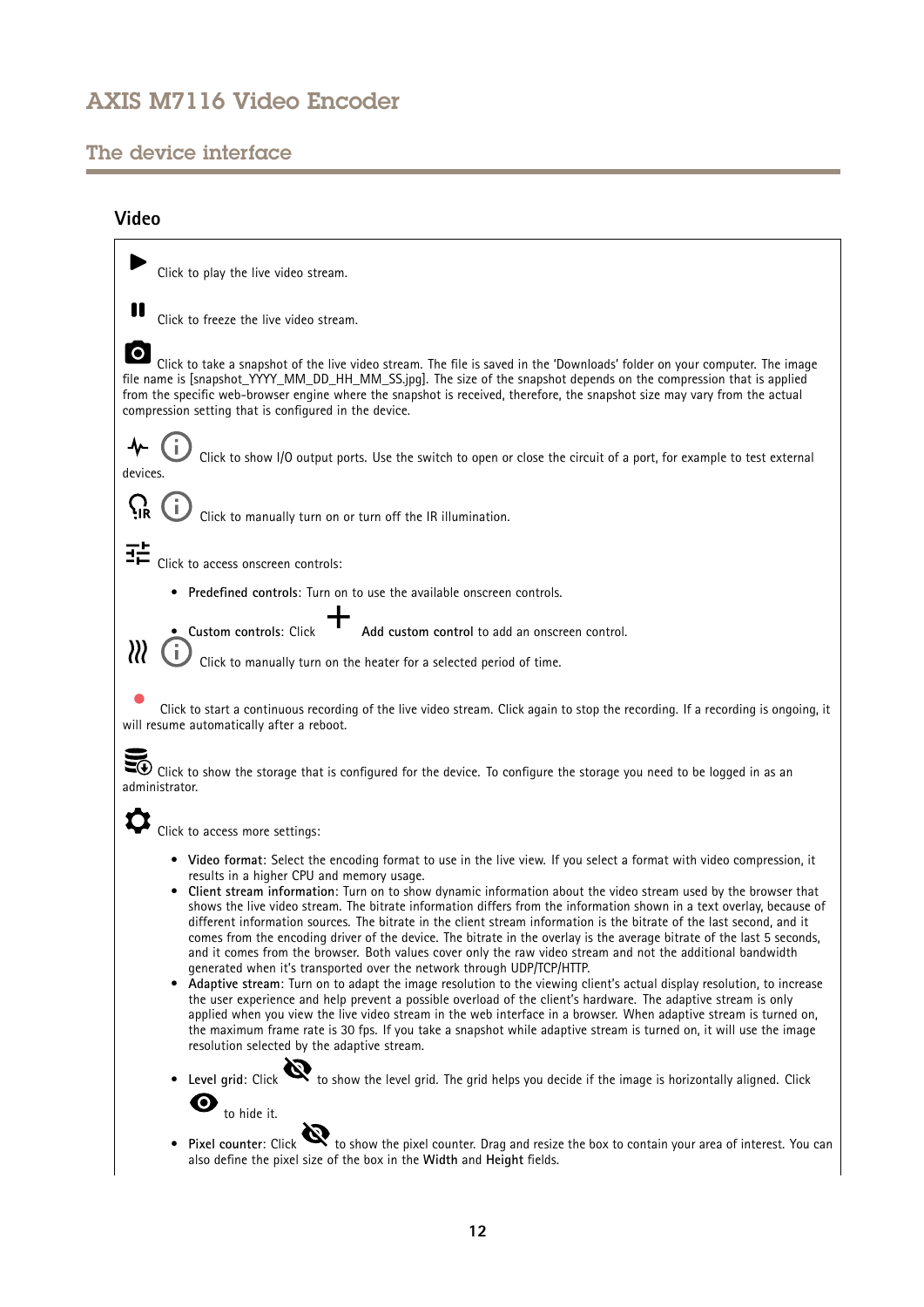## The device interface

• **Refresh**: Click  $\bullet$  to refresh the still image in the live view.  ${\small 1:1}\normalsize$  Click to show the live view at full resolution. If the full resolution is larger than your screen size, use the smaller image to navigate in the image.

 $\frac{1}{2}$  $\Delta$ Click to show the live video stream in full screen. Press ESC to exit full screen mode.

### **Installation**

**Capture mode** : A capture mode is <sup>a</sup> preset configuration that defines how the camera captures images. When you change the capture mode, it can affect many other settings, such as view areas and privacy masks.

**Mounting** position **1** : The orientation of the image can change depending on how the camera is mounted.

**Power line frequency**: Select the frequency that is used in your region to minimize image flicker. The American regions usually use 60 Hz. The rest of the world mostly uses 50 Hz. If you're not sure of your region's power line frequency, check with the local authorities.

**Rotate**: Select the preferred image orientation.

### **Image**

### **Appearance**

**Scene profile**  $\Box$  : Select a scene profile that suits your surveillance scenario. A scene profile optimizes image settings, including color level, brightness, sharpness, contrast, and local contrast, for <sup>a</sup> specific environment or purpose.

- •**Forensic**: Suitable for surveillance purposes.
- •**Indoor** : Suitable for indoor environments.
- **Outdoor U** : Suitable for outdoor environments.
- •
- • **Vivid**: Useful for demonstration purposes. •
- **Traffic overview**: Suitable for vehicle traffic monitoring.

**Saturation**: Use the slider to adjust the color intensity. You can for example get <sup>a</sup> grayscale image.



**Contrast**: Use the slider to adjust the difference between light and dark.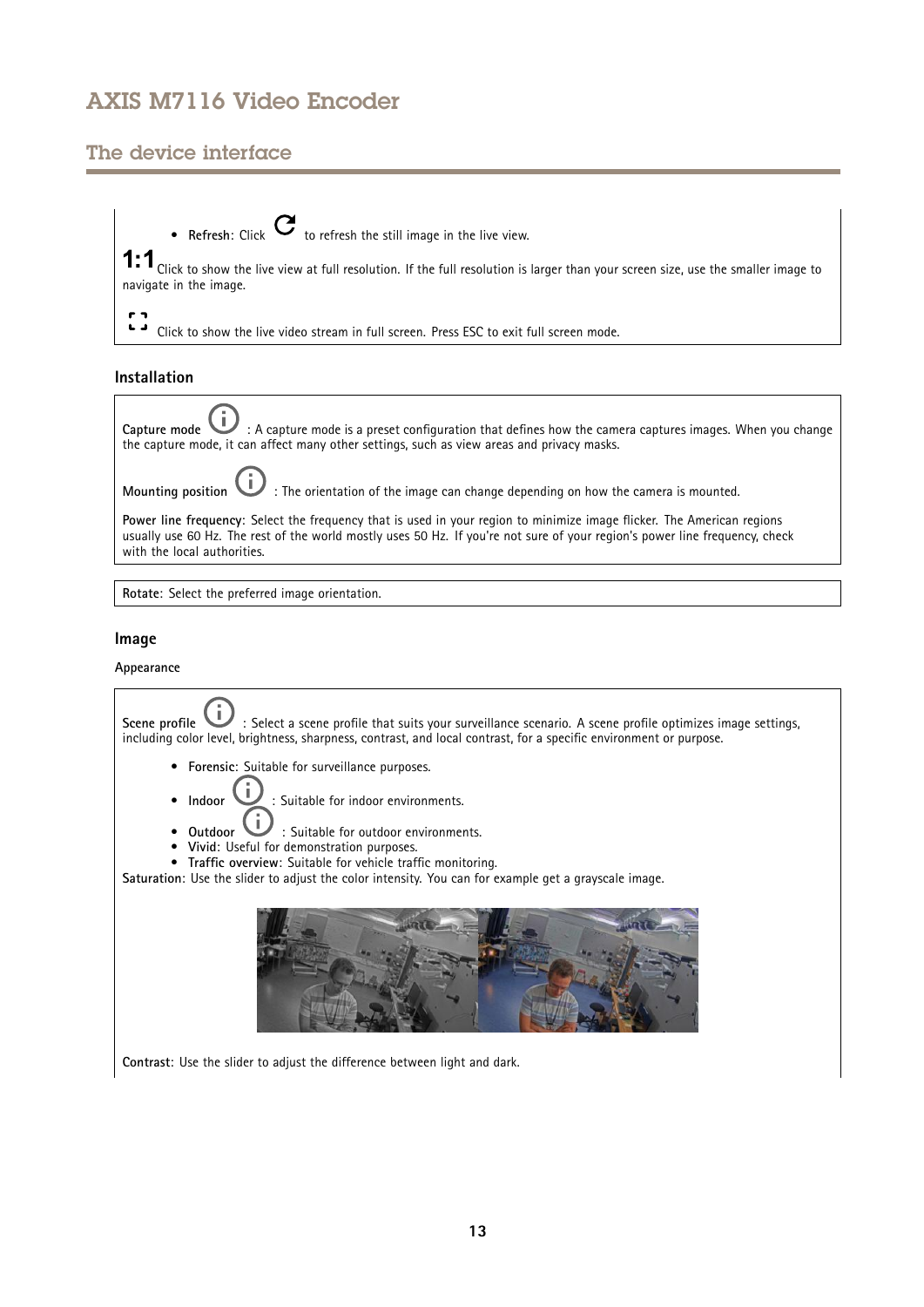## The device interface



**Video input**

**Deinterlacing**: Select <sup>a</sup> method to improve the video stream image quality from analog devices.

- **None**: No deinterlacing.
- **Blending**: Improves the image quality without putting too much load on the processor.
- • **Adaptive interpolation**: Applies different filters to the image. Can in rare cases give better results than motion-adaptive interpolation.
- • **Motion-adaptive interpolation**: Applies different filters to different parts of the video stream image, depending on the level of motion in different parts of the scene. This option usually gives the best image quality.

**Video termination**: Turn off when the device is connected alongside other equipment. If you leave video termination on, it can affect the image quality. We recommend you to only keep video termination turned on for the last device in the video signal chain.

**X offset**: Enter <sup>a</sup> value to horizontally adjust the orientation of the image.

**Y offset**: Enter <sup>a</sup> value to vertically adjust the orientation of the image.

### **General**

**Name**: Enter a name for the selected camera.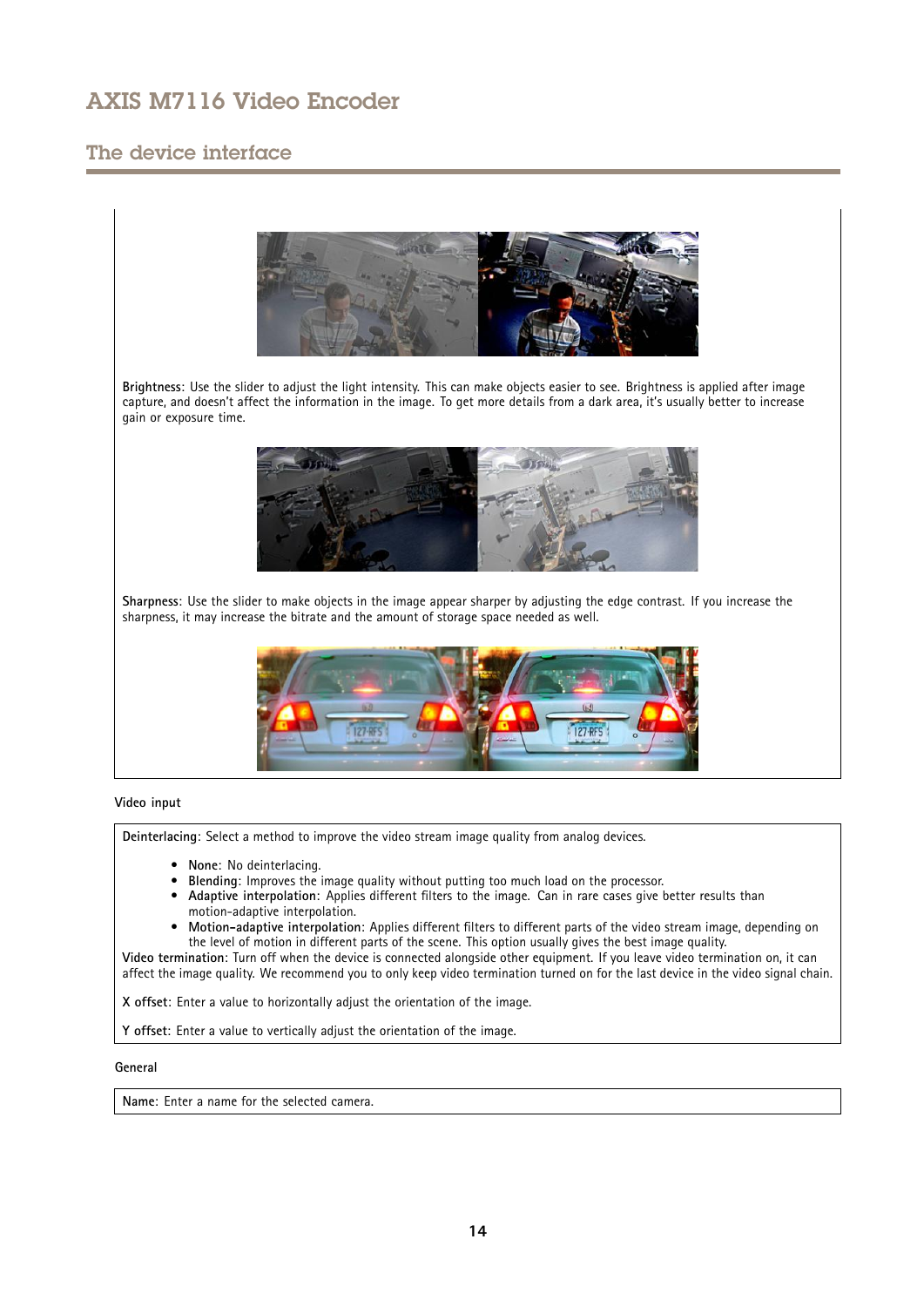## The device interface

### **Stream**

#### **General**

**Resolution**: Select the image resolution suitable for the surveillance scene. A higher resolution increases bandwidth and storage.

**Frame rate**: To avoid bandwidth problems on the network or reduce storage size, you can limit the frame rate to <sup>a</sup> fixed amount. If you leave the frame rate at zero, the frame rate is kept at the highest possible rate under the current conditions. A higher frame rate requires more bandwidth and storage capacity.

**Compression**: Use the slider to adjust the image compression. High compression results in <sup>a</sup> lower bitrate and lower image quality. Low compression improves the image quality, but uses more bandwidth and storage when you record.

**Signed video**: Turn on to add the signed video feature to the video. Signed video protects the video from tampering by adding cryptographic signatures to the video.

#### **H.26x encoding**

**Zipstream**: A bitrate reduction technology, optimized for video surveillance, that reduces the average bitrate in an H.264 or H.265 stream in real time. Axis Zipstream applies <sup>a</sup> high bitrate in scenes where there are multiple regions of interest, for example in scenes with moving objects. When the scene is more static, Zipstream applies <sup>a</sup> lower bitrate, and thereby reduces the required storage. To learn more, see *Reducing the bit rate with Axis [Zipstream](https://www.axis.com/learning/web-articles/reducing-the-bit-rate-with-axis-zipstream)*

Select the desired level of bitrate reduction:

- **Off**: No bitrate reduction.
- **Low**: No visible quality degradation in most scenes. This is the default option and it can be used in all types of scenes to reduce the bitrate.
- • **Medium**: Visible effects in some scenes through less noise and <sup>a</sup> slightly lower level of detail in regions of lower interest, for example where there's no movement.
- **High**: Visible effects in some scenes through less noise and <sup>a</sup> lower level of detail in regions of lower interest, for example where there's no movement. We recommend this level for cloud-connected devices and devices that use local storage.
- **Higher**: Visible effects in some scenes through less noise and <sup>a</sup> lower level of detail in regions of lower interest, for example where there's no movement.
- •**Extreme**: Visible effects in most scenes. The bitrate is optimized for smallest possible storage.

**Dynamic FPS** (frames per second): Turn on to allow the bandwidth to vary based on the level of activity in the scene. More activity requires more bandwidth.

Lower limit **the state of a value** to adjust the frame rate between minimal fps and the stream default fps based on scene motion. We recommend you to use lower limit in scenes with very little motion, where the fps could drop to <sup>1</sup> or lower.

**Dynamic GOP** (Group of Pictures): Turn on to dynamically adjust the interval between I-frames based on the level of activity in the scene.

Upper limit **UP**: Enter a maximum GOP length, that is, the maximum number of P-frames between two I-frames.

**P-frames**: Enter the desired number of P-frames. The higher the number, the less bandwidth is required. However, if there are network congestion, there could be <sup>a</sup> noticeable deterioration in the video quality.

**H.264 profile**:

- Baseline **Baseline** : Use if the video management client doesn't support CABAC entropy coding.
- **Main**: Use if the video management client supports CABAC entropy coding, to achieve higher compression with maintained video quality. It requires more processing power to decode compared to the baseline profile.
- • **High**: Use if the video management client supports CABAC entropy coding, to achieve even higher compression than with the main profile. It requires more processing power to decode compared to the main profile.

**Bitrate control**: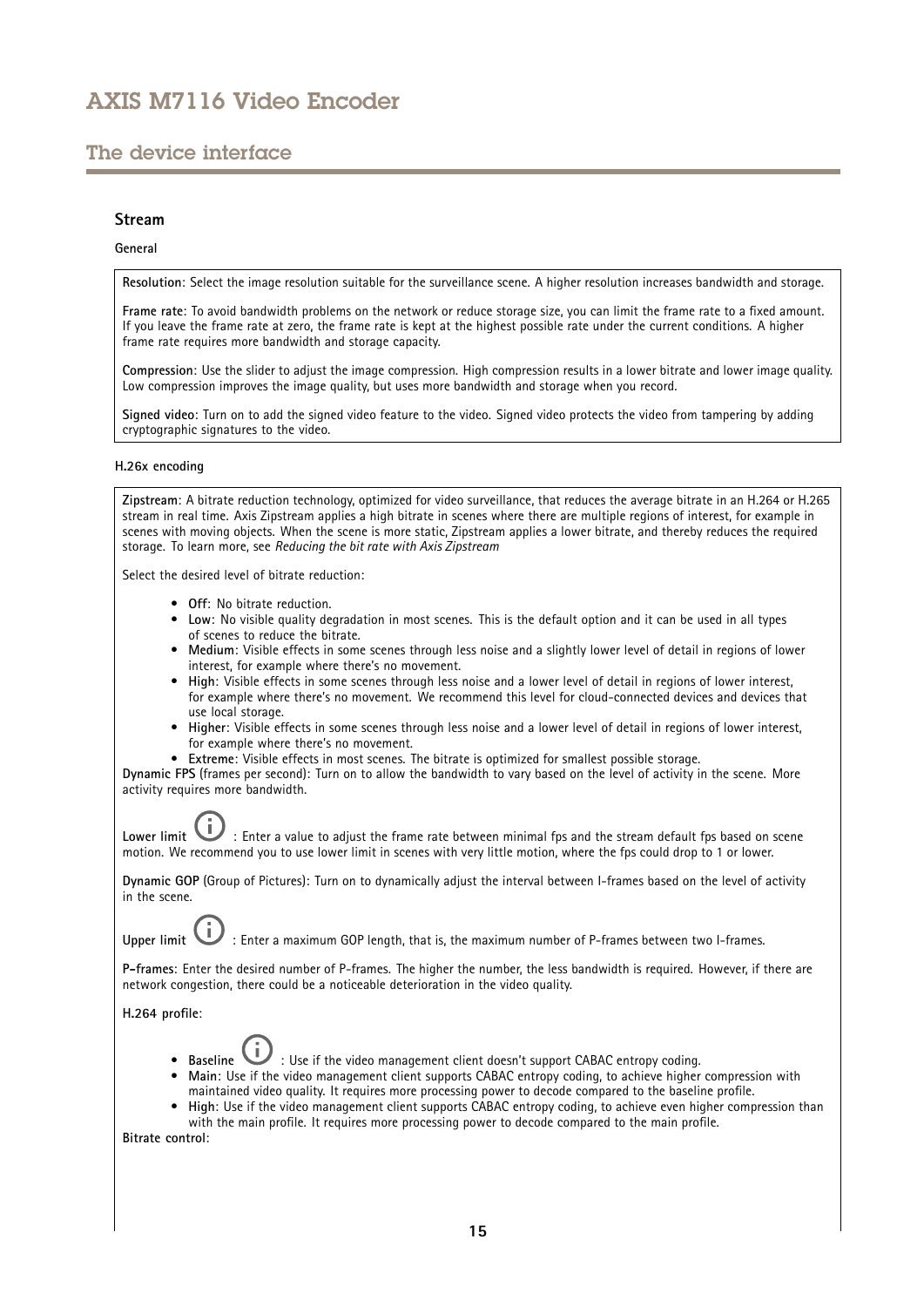## The device interface

• **Average**: Select to automatically adjust the bitrate over <sup>a</sup> longer time period and provide the best possible image quality based on the available storage. Click to calculate the target bitrate based on available storage, retention time, and bitrate limit. **Target bitrate**: Enter desired target bitrate. **Retention time**: Enter the number of days to keep the recordings. - **Storage**: Shows the estimated storage that can be used for the stream. **Maximum bitrate**: Turn on to set a bitrate limit. - **Bitrate limit** : Enter <sup>a</sup> bitrate limit that is higher than the target bitrate. • **Maximum**: Select to set <sup>a</sup> maximum instant bitrate of the stream based on your network bandwidth. **Maximum**: Enter the maximum bitrate. • **Variable**: Select to allow the bitrate to vary based on the level of activity in the scene. More activity requires more bandwidth. We recommend this option for most situations.

### **Orientation**

Rotate  $\bigcup$  : Rotate the image to match your requirements.

**Mirror**: Turn on to mirror the image.

### **Overlays**

| : Click to add an overlay. Select the type of overlay from the dropdown list:                                                                                                                                                                                                                                                                                      |
|--------------------------------------------------------------------------------------------------------------------------------------------------------------------------------------------------------------------------------------------------------------------------------------------------------------------------------------------------------------------|
| Text: Select to show a text that is integrated in the live view image and visible in all views, recordings and snapshots.<br>٠<br>You can enter your own text, and you can also include pre-configured modifiers to automatically show for example<br>time, date, frame rate.                                                                                      |
| : Click to add the date modifier $\S$ F to show yyyy-mm-dd.                                                                                                                                                                                                                                                                                                        |
| : Click to add the time modifier %X to show hh:mm:ss (24-hour clock).                                                                                                                                                                                                                                                                                              |
| : Click to select any of the modifiers shown in the list to add them to the text box. For example,<br>%a shows the day of the week.<br>Size: Select the desired font size.                                                                                                                                                                                         |
| Appearance: Select the text color and background color, for example, white text on a black background<br>(default).                                                                                                                                                                                                                                                |
| : Select the position of the overlay in the image.                                                                                                                                                                                                                                                                                                                 |
| Image: Select to show a static image superimposed over the video stream. You can use .bmp, .png, .jpeg, or .svg files.<br>To upload an image, click Images. Before you upload an image, you can choose to:                                                                                                                                                         |
| Scale with resolution: Select to automatically scale the overlay image to fit the video resolution.<br>Use transparency: Select and enter the RGB hexadecimal value for that color. Use the format RRGGBB.<br>Examples of hexadecimal values: FFFFFF for white, 000000 for black, FF00000 for red, 6633FF for blue, and<br>669900 for green. Only for .bmp images. |
| Streaming indicator $\mathbf{U}$ : Select to show an animation superimposed over the video stream. The animation                                                                                                                                                                                                                                                   |
| indicates that the video stream is live, even if the scene doesn't contain any motion.                                                                                                                                                                                                                                                                             |
| Appearance: Select the animation color and background color, for example, red animation on a transparent<br>background (default).                                                                                                                                                                                                                                  |
| Size: Select the desired font size.                                                                                                                                                                                                                                                                                                                                |
| : Select the position of the overlay in the image.                                                                                                                                                                                                                                                                                                                 |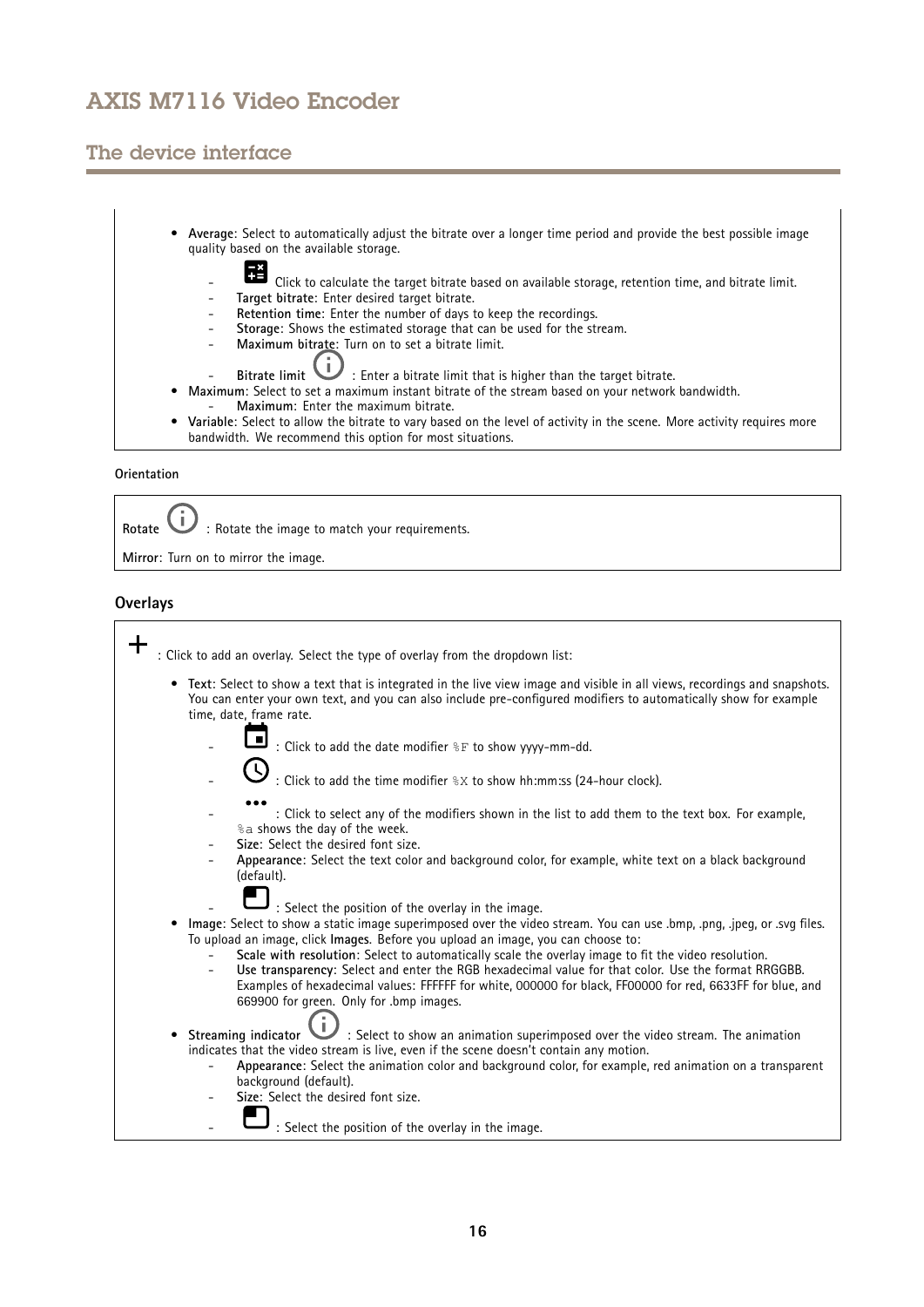## <span id="page-16-0"></span>The device interface

### **Privacy masks**

: Click to create <sup>a</sup> new privacy mask. The maximum number of masks depend on the complexity of all masks combined. Each mask can have maximum 10 anchor points.

**Privacy masks**: Click to change the color of all privacy masks, or to delete all privacy masks permanently.

**Mask <sup>x</sup>**: Click to rename, disable, or permanently delete the mask.

## **Recordings**

Click to filter the recordings.

**From**: Show recordings done after <sup>a</sup> certain point in time.

**To**: Show recordings up until <sup>a</sup> certain point in time.

**Source**  $\odot$  : Show recordings based on source.

**Event**: Show recordings based on events.

**Storage**: Show recordings based on storage type.

Click to play the recording.

Click to stop the recording.

Click to show more information and options about the recording.

**Set export range**: If you only want to export part of the recording, enter from when to when.

Click to delete the recording.

**Export**: Click to export (part of) the recording.

### **Apps**

**Add app**: Click to install <sup>a</sup> new app.

**Find more apps**: Click to go to an overview page of Axis apps.

The context menu contains:

- **App log**: Click to view <sup>a</sup> log of the app events. The log is helpful when you contact support.
- **Activate license with <sup>a</sup> key**: If the app requires <sup>a</sup> license, you need to activate it. Use this option if your device doesn't have internet access.

If you don't have <sup>a</sup> license key, go to *[axis.com/applications](https://www.axis.com/applications)*. You need <sup>a</sup> license code and the Axis product serial number to generate <sup>a</sup> license key.

• **Activate license automatically**: If the app requires <sup>a</sup> license, you need to activate it. Use this option if your device has internet access. You need a license code to activate the license.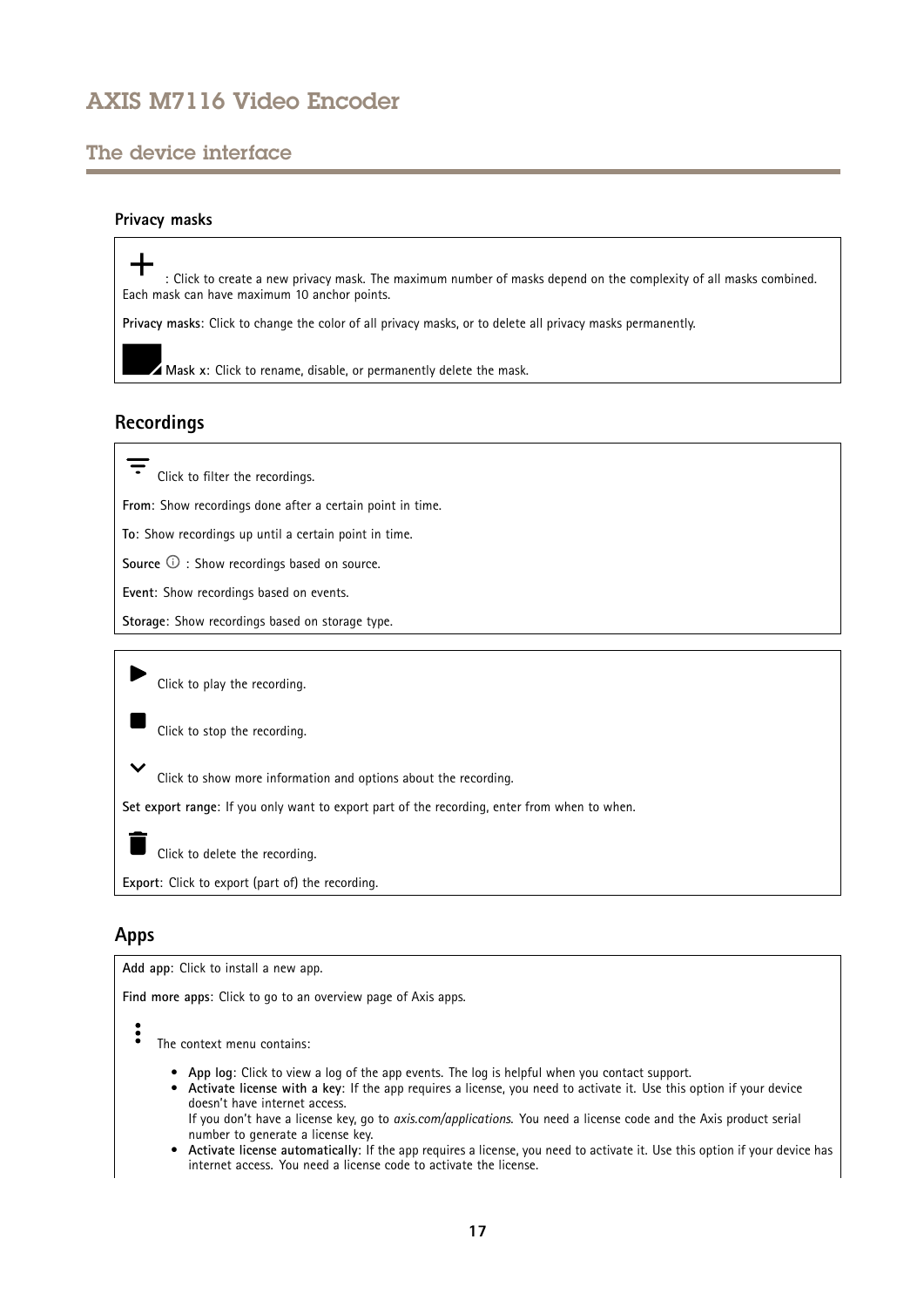## <span id="page-17-0"></span>The device interface

•

- **Deactivate the license**: Deactivate the license to use it in another device. If you deactivate the license, you also remove it from the device. To deactivate the license requires internet access.
	- **Settings**  $\overline{\mathbf{U}}$  : Configure the parameters.
- •**Delete**: Delete the app permanently from the device. If you don't deactivate the license first, it remains active.

The device's performance might be affected if you run several apps at the same time.

**Start**: Start or stop the app.

**Open**: Click to access the app's settings. The available settings depend on the application. Some applications don't have any settings.

## **System**

Note

### **Date and time**

The time format depends on the web browser's language settings.

Note

We recommend you to synchronize the device's date and time with an NTP server.

**Synchronization**: Select an option for synchronizing the device's date and time.

- **Automatic date and time (NTP server using DHCP)**: Synchronize with the NTP server connected to the DHCP server.
- **Automatic date and time (manual NTP server)**: Synchronize with NTP servers of your choice. **Primary NTP server** and **Secondary NTP server**: Enter the IP address of one or two NTP servers. When you use
- two NTP servers, the device synchronizes and adapts its time based on input from both. • **Custom date and time**: Manually set the date and time. Click **Get from system** to fetch the date and time settings once from your computer or mobile device.

**Time zone**: Select which time zone to use. Time will be automatically adjusted for daylight saving time and standard time.

Note

The system uses the date and time settings in all recordings, logs and system settings.

### **Network**

**IPv4 and IPv6**

### **IPv4**

- **Automatic IP (DHCP) and DNS (DHCP)**: The recommended setting for most networks. The current settings are updated automatically.
- • **Automatic IP (DHCP) and manual DNS**: Contact your network administrator to configure the manual settings. The current automatic settings are updated automatically.
- **Manual IP and DNS**: Contact your network administrator to configure the settings.

**IP address**: Enter <sup>a</sup> unique IP address for the device. Static IP addresses can be assigned at random within isolated networks, provided that each address is unique. To avoid conflicts, we recommend you to contact your network administrator before you assign <sup>a</sup> static IP address.

**Subnet mask**: Enter the subnet mask.

**Router**: Enter the IP address of the default router (gateway) used to connect devices that are attached to different networks and network segments.

**Hostname**: Enter the hostname.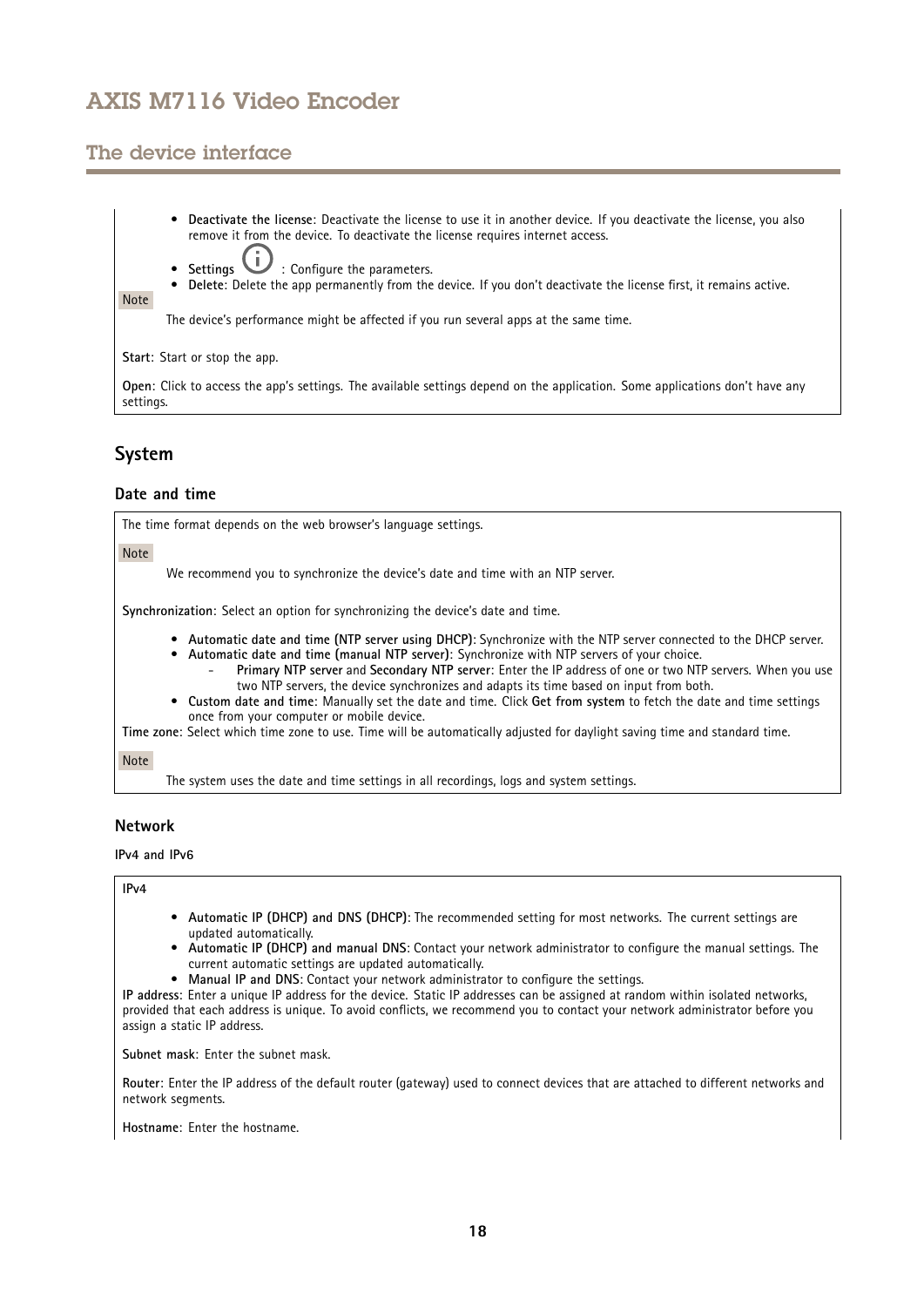## The device interface

**Search domains**: When you use <sup>a</sup> hostname that is not fully qualified, click **Add search domain** and enter <sup>a</sup> domain in which to search for the hostname used by the device.

**DNS servers**: Click **Add DNS server** and enter the IP address of the primary DNS server. This provides the translation of hostnames to IP addresses on your network.

**IPv6**

**Assign IPv6 automatically**: Select to let the network router assign an IP address to the device automatically.

### **HTTP and HTTPS**

**Allow access through**: Select if <sup>a</sup> user is allowed to connect to the device through the **HTTP**, **HTTPS**, or both **HTTP and HTTPS** protocols.

HTTPS is <sup>a</sup> protocol that provides encryption for page requests from users and for the pages returned by the web server. The encrypted exchange of information is governed by the use of an HTTPS certificate, which guarantees the authenticity of the server.

To use HTTPS on the device, you must install an HTTPS certificate. Go to **System <sup>&</sup>gt; Security** to create and install certificates.

Note

If you view encrypted web pages through HTTPS, you might experience <sup>a</sup> drop in performance, especially when you request <sup>a</sup> page for the first time.

**HTTP port**: Enter the HTTP port to use. Port 80 or any port in the range 1024-65535 are allowed. If you are logged in as an administrator, you can also enter any port in the range 1-1023. If you use <sup>a</sup> port in this range, you get <sup>a</sup> warning.

**HTTPS port**: Enter the HTTPS port to use. Port 443 or any port in the range 1024-65535 are allowed. If you are logged in as an administrator, you can also enter any port in the range 1-1023. If you use <sup>a</sup> port in this range, you get <sup>a</sup> warning.

**Certificate**: Select <sup>a</sup> certificate to enable HTTPS for the device.

**Friendly name**

**Bonjour**® : Turn on to allow automatic discovery on the network.

**Bonjour name**: Enter <sup>a</sup> friendly name to be visible on the network. The default name is the device name and MAC address.

**Use UPnP**® : Turn on to allow automatic discovery on the network.

**UPnP name**: Enter <sup>a</sup> friendly name to be visible on the network. The default name is the device name and MAC address.

#### **One-click cloud connection**

One-click cloud connection (O3C) together with an O3C service provides easy and secure internet access to live and recorded video from any location. For more information, see *[axis.com/end-to-end-solutions/hosted-services](https://www.axis.com/end-to-end-solutions/hosted-services)*.

**Allow O3C**:

- **One-click**: The default setting. Press and hold the control button on the device to connect to an O3C service over the internet. You need to register the device with the O3C service within 24 hours after you press the control button. Otherwise, the device disconnects from the O3C service. Once you have registered the device, **Always** is enabled and the device stays connected to the O3C service.
- **Always**: The device constantly attempts to connect to an O3C service over the internet. Once you have registered the device, it stays connected to the O3C service. Use this option if the control button on the device is out of reach. • **No**: Disables the O3C service.

**Proxy settings**: If needed, enter the proxy settings to connect to the HTTP server.

**Host**: Enter the proxy server's address.

**Port**: Enter the port number used for access.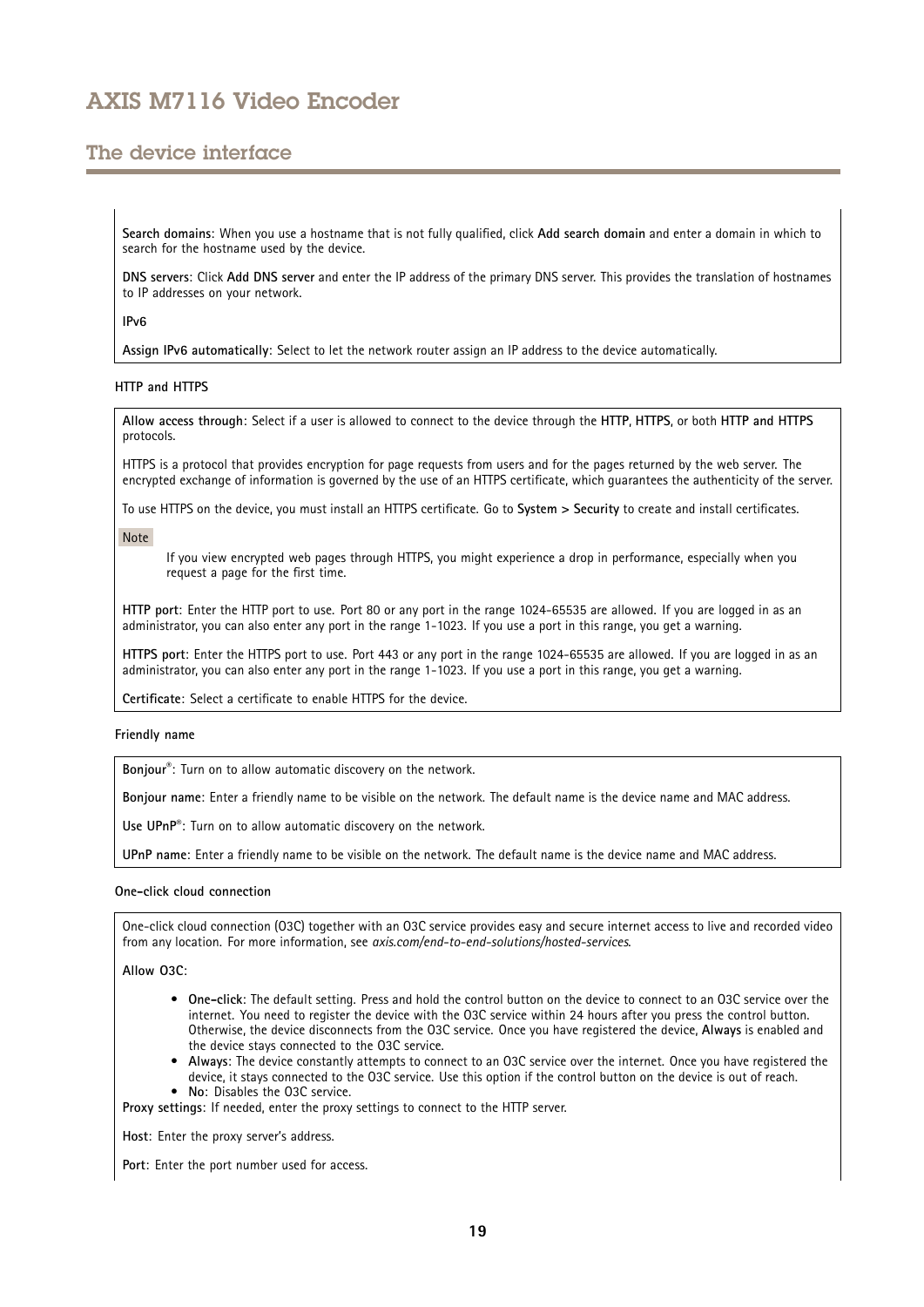## The device interface

**Login** and **Password**: If needed, enter username and password for the proxy server.

**Authentication method**:

- **Basic**: This method is the most compatible authentication scheme for HTTP. It's less secure than the **Digest** method because it sends the username and password unencrypted to the server.
- **Digest**: This method is more secure because it always transfers the password encrypted across the network.
- • **Auto**: This option lets the device select the authentication method depending on the supported methods. It prioritizes the **Digest** method over the **Basic** method.

**Owner authentication key (OAK)**: Click **Get key** to fetch the owner authentication key. This is only possible if the device is connected to the internet without <sup>a</sup> firewall or proxy.

### **SNMP**

| The Simple Network Management Protocol (SNMP) allows remote management of network devices.                                                                                                                                                                                                                                                                                                                                                                                                                                                                                                                                                                                                                                                                                                                                                                                                                                                                                                                                                                                                                                                                                                                                                                                                                                                                                                                                                                                                     |
|------------------------------------------------------------------------------------------------------------------------------------------------------------------------------------------------------------------------------------------------------------------------------------------------------------------------------------------------------------------------------------------------------------------------------------------------------------------------------------------------------------------------------------------------------------------------------------------------------------------------------------------------------------------------------------------------------------------------------------------------------------------------------------------------------------------------------------------------------------------------------------------------------------------------------------------------------------------------------------------------------------------------------------------------------------------------------------------------------------------------------------------------------------------------------------------------------------------------------------------------------------------------------------------------------------------------------------------------------------------------------------------------------------------------------------------------------------------------------------------------|
| SNMP: Select the version of SNMP to use.                                                                                                                                                                                                                                                                                                                                                                                                                                                                                                                                                                                                                                                                                                                                                                                                                                                                                                                                                                                                                                                                                                                                                                                                                                                                                                                                                                                                                                                       |
| $\bullet$ v1 and v2c:<br>Read community: Enter the community name that has read-only access to all supported SNMP objects. The<br>default value is public.<br>Write community: Enter the community name that has read/write access to all supported SNMP objects<br>$\overline{\phantom{a}}$<br>(except read-only objects). The default value is write.<br>Activate traps: Turn on to activate trap reporting. The device uses traps to send messages for important<br>$\overline{\phantom{a}}$<br>events or status changes to a management system. In the device interface, you can set up traps for SNMP v1<br>and v2c. Traps are automatically turned off if you change to SNMP v3 or turn off SNMP. If you use SNMP v3,<br>you can set up traps through the SNMP v3 management application.<br>Trap address: Enter the IP address or host name of the management server.<br>$\overline{\phantom{a}}$<br>Trap community: Enter the community to use when the device sends a trap message to the management<br>$\overline{\phantom{a}}$<br>system.<br>Traps:<br>۰<br>Cold start: Sends a trap message when the device starts.<br>$\overline{\phantom{a}}$<br>Warm start: Sends a trap message when you change an SNMP setting.<br>$\overline{\phantom{a}}$<br>Link up: Sends a trap message when a link changes from down to up.<br>$\overline{\phantom{a}}$<br>Authentication failed: Sends a trap message when an authentication attempt fails.<br>$\overline{\phantom{a}}$<br><b>Note</b> |
| All Axis Video MIB traps are enabled when you turn on SNMP v1 and v2c traps. For more information, see<br>AXIS OS Portal > SNMP.                                                                                                                                                                                                                                                                                                                                                                                                                                                                                                                                                                                                                                                                                                                                                                                                                                                                                                                                                                                                                                                                                                                                                                                                                                                                                                                                                               |
| • v3: SNMP v3 is a more secure version, which provides encryption and secure passwords. To use SNMP v3, we<br>recommend you to activate HTTPS, as the password is then sent through HTTPS. This also prevents unauthorized<br>parties to access unencrypted SNMP v1 and v2c traps. If you use SNMP v3, you can set up traps through the SNMP v3<br>management application.<br>Password for the account "initial": Enter the SNMP password for the account named "initial". Although the<br>password can be sent without activating HTTPS, we don't recommend it. The SNMP v3 password can only<br>be set once, and preferably only when HTTPS is enabled. Once the password is set, the password field is no<br>longer displayed. To set the password again, you must reset the device to factory default settings.                                                                                                                                                                                                                                                                                                                                                                                                                                                                                                                                                                                                                                                                            |

#### **Connected clients**

The list shows all clients that are connected to the device.

**Update**: Click to refresh the list.

### **Security**

### **Certificates**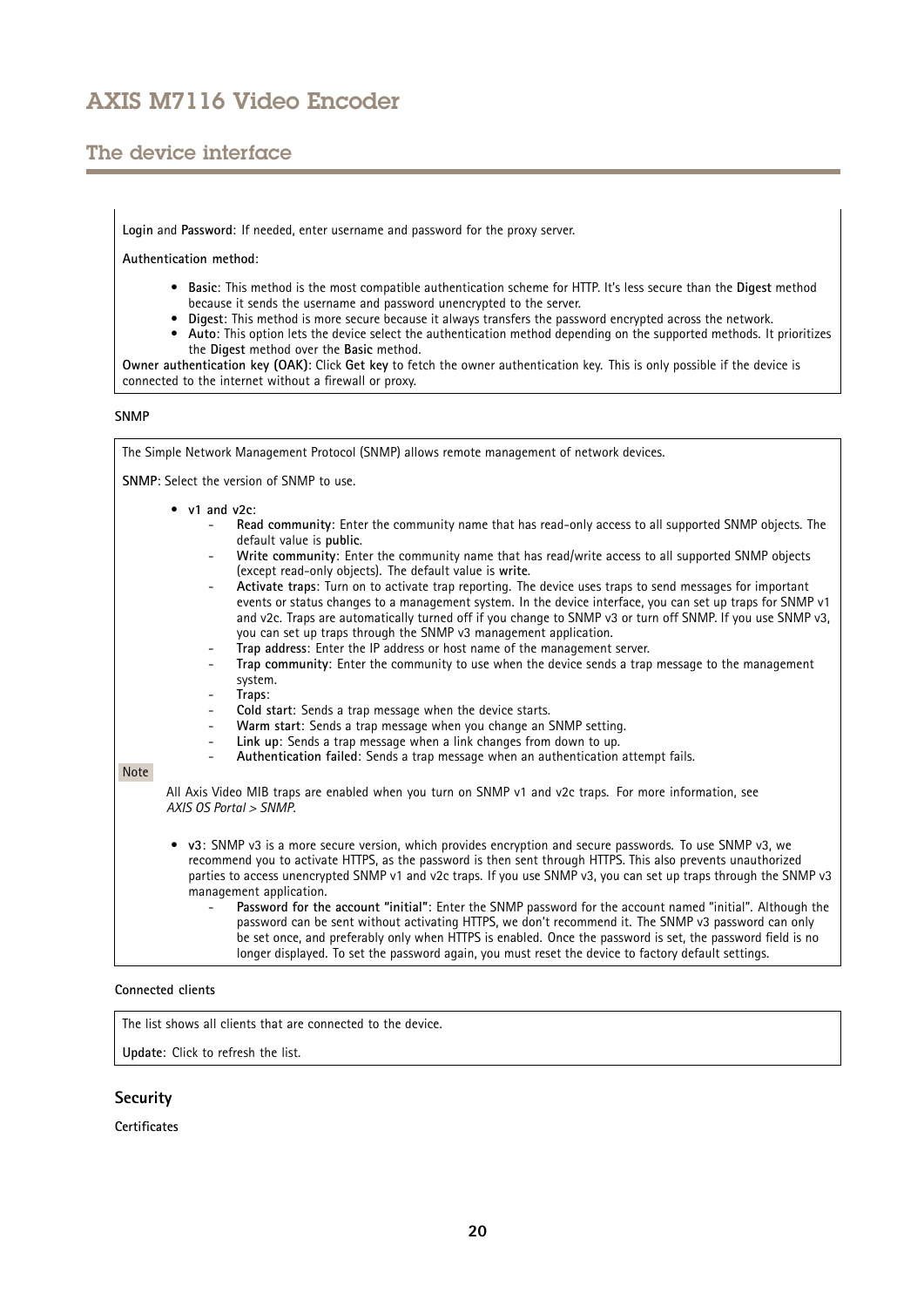## The device interface

Certificates are used to authenticate devices on <sup>a</sup> network. The device supports two types of certificates: • **Client/server certificates** A client/server certificate validates the device's identity, and can be self-signed or issued by <sup>a</sup> Certificate Authority (CA). A self-signed certificate offers limited protection and can be used before <sup>a</sup> CA-issued certificate has been obtained. **CA certificates** •You can use <sup>a</sup> CA certificate to authenticate <sup>a</sup> peer certificate, for example to validate the identity of an authentication server when the device connects to <sup>a</sup> network protected by IEEE 802.1X. The device has several pre-installed CA certificates. These formats are supported: • Certificate formats: .PEM, .CER, and .PFX • Private key formats: PKCS#1 and PKCS#12 Important If you reset the device to factory default, all certificates are deleted. Any pre-installed CA certificates are reinstalled.  $\overline{-9}$ Filter the certificates in the list. **Add certificate** : Click to add <sup>a</sup> certificate. The context menu contains: • **Certificate information**: View an installed certificate's properties. • **Delete certificate**: Delete the certificate. • **Create certificate signing request**: Create <sup>a</sup> certificate signing request to send to <sup>a</sup> registration authority to apply for <sup>a</sup> digital identity certificate.

### **IEEE 802.1x**

IEEE 802.1x is an IEEE standard for port-based network admission control providing secure authentication of wired and wireless network devices. IEEE 802.1x is based on EAP (Extensible Authentication Protocol).

To access <sup>a</sup> network protected by IEEE 802.1x, network devices must authenticate themselves. The authentication is performed by an authentication server, typically <sup>a</sup> RADIUS server (for example FreeRADIUS and Microsoft Internet Authentication Server).

### **Certificates**

When configured without <sup>a</sup> CA certificate, server certificate validation is disabled and the device tries to authenticate itself regardless of what network it is connected to.

When using <sup>a</sup> certificate, in Axis' implementation, the device and the authentication server authenticate themselves with digital certificates using EAP-TLS (Extensible Authentication Protocol - Transport Layer Security).

To allow the device to access <sup>a</sup> network protected through certificates, <sup>a</sup> signed client certificate must be installed on the device.

**Client certificate**: Select <sup>a</sup> client certificate to use IEEE 802.1x. The authentication server uses the certificate to validate the client's identity.

**CA certificate**: Select <sup>a</sup> CA certificate to validate the authentication server's identity. When no certificate is selected, the device tries to authenticate itself regardless of what network it is connected to.

**EAP identity**: Enter the user identity associated with the client certificate.

**EAPOL version**: Select the EAPOL version that is used in the network switch.

**Use IEEE 802.1x**: Select to use the IEEE 802.1x protocol.

### **Prevent brute-force attacks**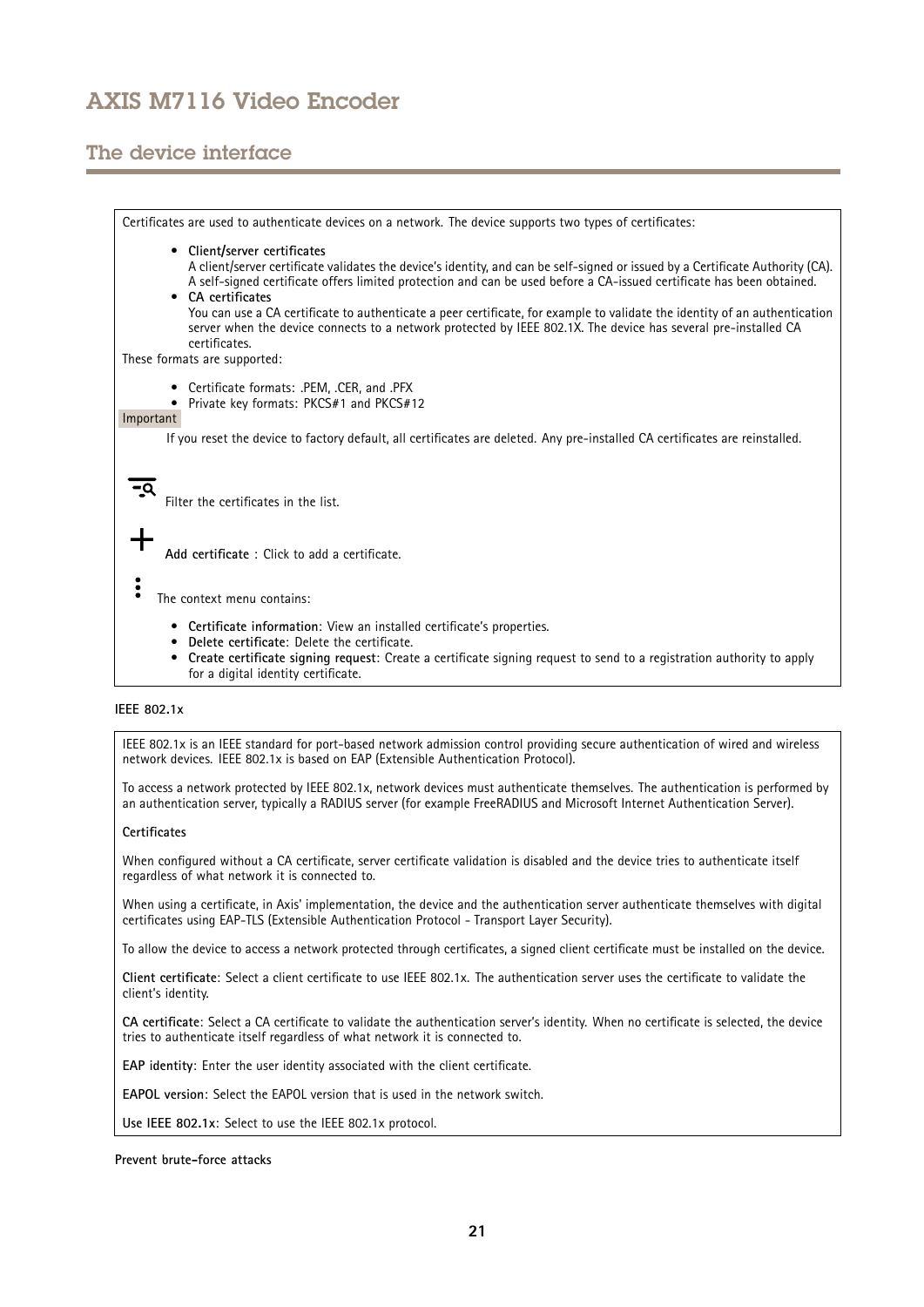## The device interface

**Blocking**: Turn on to block brute-force attacks. A brute-force attack uses trial-and-error to guess login info or encryption keys.

**Blocking period**: Enter the number of seconds to block <sup>a</sup> brute-force attack.

**Blocking conditions**: Enter the number of authentication failures allowed per second before the block starts. You can set the number of failures allowed both on page level and device level.

### **IP address filter**

**Use filter**: Select to filter which IP addresses that are allowed to access the device.

**Policy**: Choose whether to **Allow** access or **Deny** access for certain IP addresses.

**Addresses**: Enter the IP numbers that are either allowed or denied access to the device. You can also use the CIDR format.

#### **Custom-signed firmware certificate**

To install test firmware or other custom firmware from Axis on the device, you need <sup>a</sup> custom-signed firmware certificate. The certificate verifies that the firmware is approved by both the device owner and Axis. The firmware can only run on <sup>a</sup> specific device which is identified by its unique serial number and chip ID. Custom-signed firmware certificates can only be created by Axis, since Axis holds the key to sign them.

Click **Install** to install the certificate. You need to install the certificate before you install the firmware.

### **Users**

╈ **Add user**: Click to add <sup>a</sup> new user. You can add up to 100 users.

**Username**: Enter <sup>a</sup> unique username.

**New password**: Enter <sup>a</sup> password for the user. Passwords must be <sup>1</sup> to <sup>64</sup> characters long. Only ASCII printable characters (code <sup>32</sup> to 126) are allowed in the password, for example letters, numbers, punctuation, and some symbols.

**Repeat password**: Enter the same password again.

**Role**:

•

- **Administrator**: Has full access to all settings. Administrators can also add, update, and remove other users.
	- **Operator**: Has access to all settings except: All **System** settings.
	- Adding apps.
- **Viewer**: Has access to:
	- Watch and take snapshots of <sup>a</sup> video stream.
	- Watch and export recordings.
	- With PTZ user access: pan, tilt, and zoom.

The context menu contains:

**Update user**: Edit the user's properties.

**Delete user**: Delete the user. You can't delete the root user.

### **Anonymous users**

**Allow anonymous viewers**: Turn on to allow anyone to access the device as <sup>a</sup> viewer without having to log in with <sup>a</sup> user account.

**Allow anonymous PTZ operators**: Turn on to allow anonymous users to pan, tilt, and zoom the image.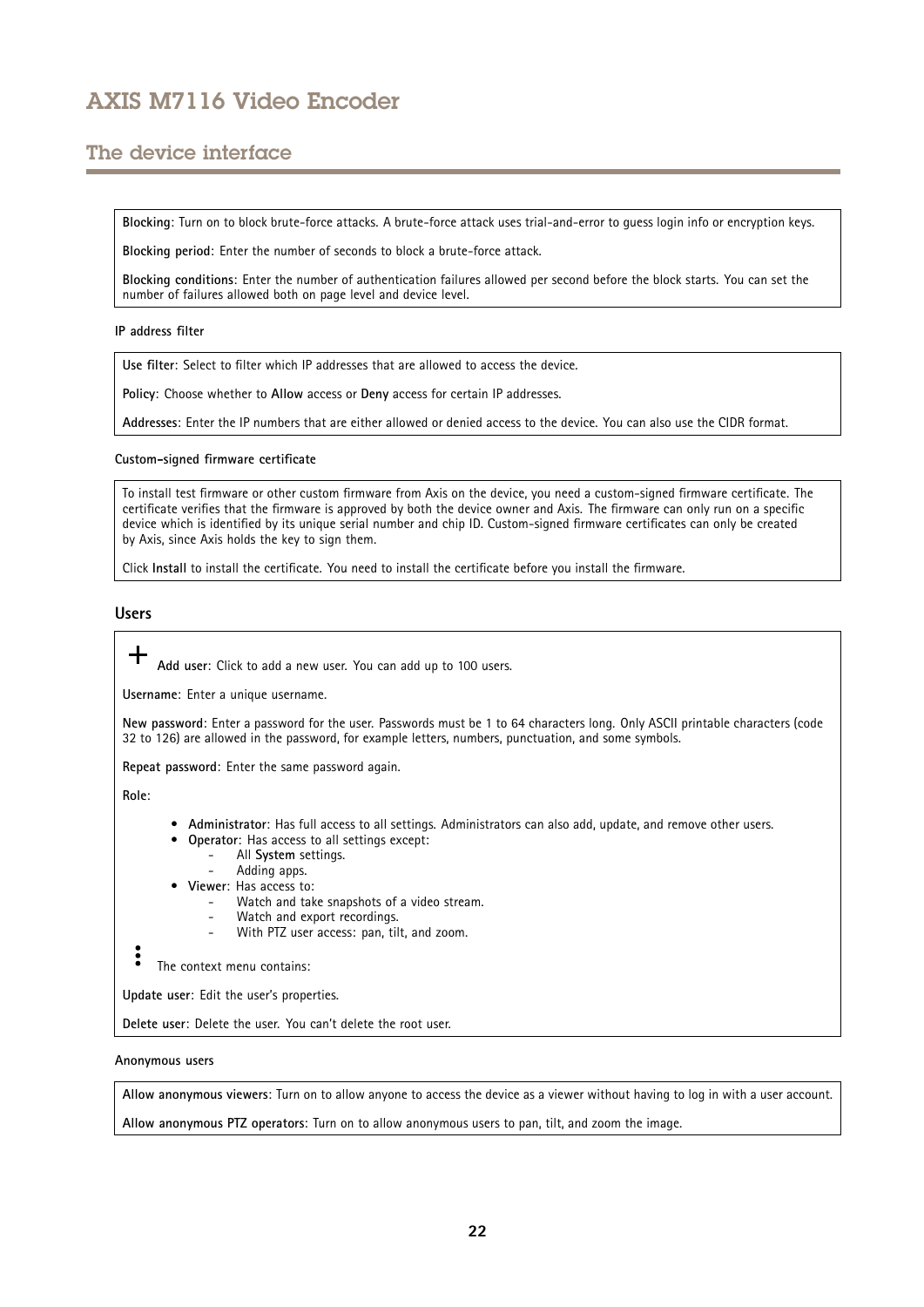## The device interface

### **Events**

### **Rules**

A rule defines the conditions that must be met for the product to perform an action. The list shows all the currently configured rules in the product.

Note

┿

You can create up to 256 action rules.

**Add <sup>a</sup> rule**: Click to create <sup>a</sup> rule.

**Name**: Enter a name for the rule.

**Wait between actions**: Enter the minimum time (hh:mm:ss) that must pass between rule activations. It is useful if the rule is activated by for example day-night mode conditions, to avoid that small light changes during sunrise and sunset activate the rule repeatedly.

**Condition**: Select <sup>a</sup> condition from the list. A condition must be met for the device to perform an action. If multiple conditions are defined, all of them must be met to trigger the action. For information about specific conditions, see *Get [started](https://help.axis.com/get-started-with-rules-for-events#conditions) with rules for events*.

**Use this condition as <sup>a</sup> trigger**: Select to make this first condition function only as <sup>a</sup> starting trigger. It means that once the rule is activated it remains active for as long as all the other conditions are met, no matter the state of the first condition. If you don't select this option, the rule will simply be active whenever all the conditions are met.

**Invert this condition**: Select if you want the condition to be the opposite of your selection.

**Add <sup>a</sup> condition**: Click to add an additional condition.

**Action**: Select an action from the list and enter its required information. For information about specific actions, see *Get [started](https://help.axis.com/get-started-with-rules-for-events#actions) with rules for events*.

### **Recipients**

You can set up your device to notify recipients about events or send files. The list shows all the recipients currently configured in the product, along with information about their configuration.

Note

You can create up to 20 recipients.

**Add <sup>a</sup> recipient**: Click to add <sup>a</sup> recipient.

**Name**: Enter <sup>a</sup> name for the recipient.

**Type**: Select from the list:

- **FTP**
	- **Host**: Enter the server's IP address or hostname. If you enter <sup>a</sup> hostname, make sure that <sup>a</sup> DNS server is specified under **System <sup>&</sup>gt; Network <sup>&</sup>gt; IPv4 and IPv6**.
	- **Port**: Enter the port number used by the FTP server. The default is 21.
	- **Folder**: Enter the path to the directory where you want to store files. If this directory doesn't already exist on the FTP server, you will get an error message when uploading files.
	- **Username**: Enter the username for the login.
	- **Password**: Enter the password for the login.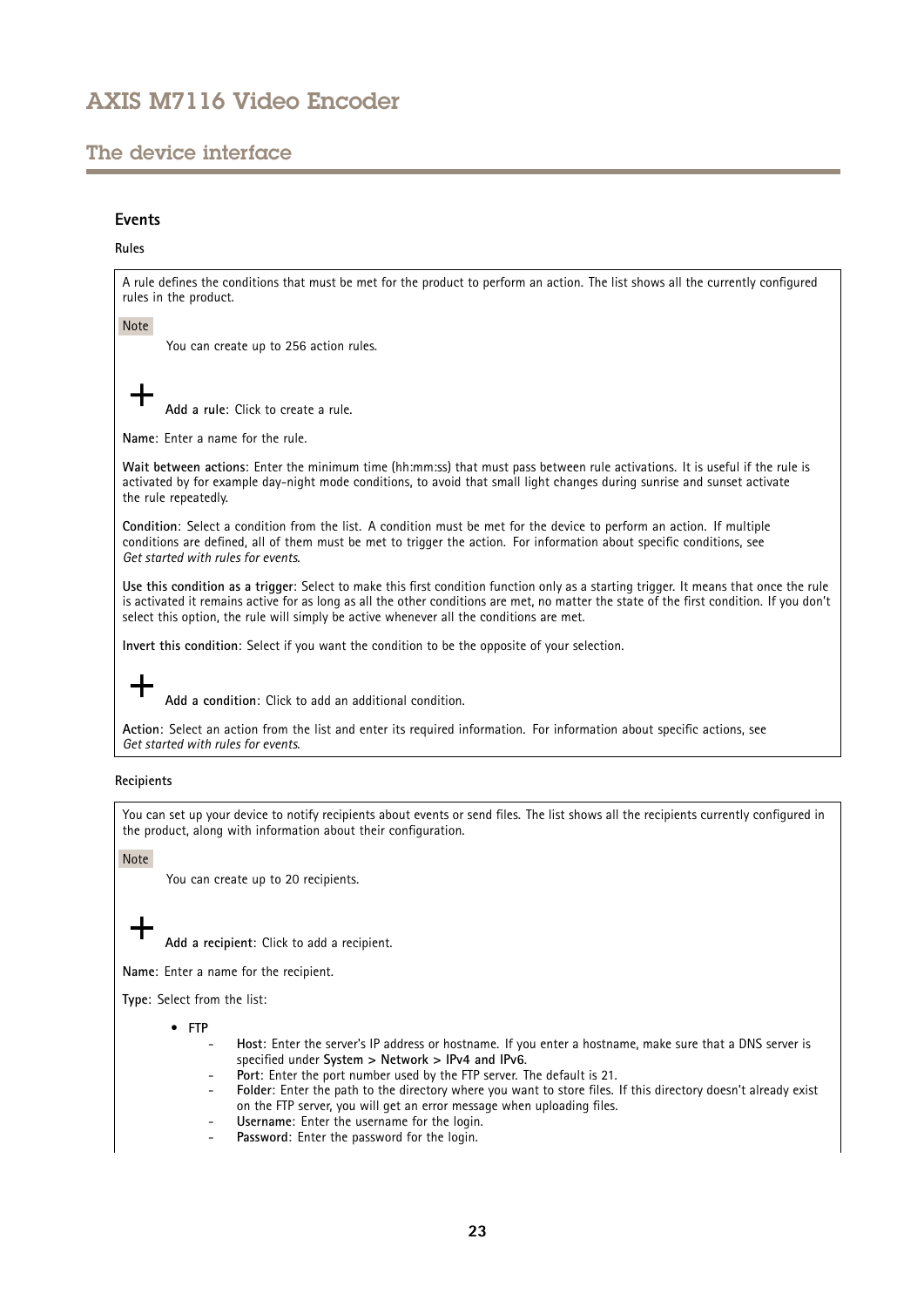## The device interface

|                          | Use temporary file name: Select to upload files with temporary, automatically generated filenames. The             |
|--------------------------|--------------------------------------------------------------------------------------------------------------------|
|                          | files get renamed to the desired names when the upload completes. If the upload is aborted/interrupted,            |
|                          | you don't get any corrupt files. However, you probably still get the temporary files. This way you know that       |
|                          | all files that have the desired name, are correct.                                                                 |
| $\overline{\phantom{a}}$ | Use passive FTP: Under normal circumstances the product simply requests the target FTP server to open the          |
|                          | data connection. The device actively initiates both the FTP control and data connections to the target server.     |
|                          | This is normally needed if there is a firewall between the device and the target FTP server.                       |
| <b>HTTP</b>              |                                                                                                                    |
|                          | URL: Enter the network address to the HTTP server and the script that will handle the request. For example:        |
|                          | http://192.168.254.10/cgi-bin/notify.cgi.                                                                          |
|                          |                                                                                                                    |
| $\overline{\phantom{a}}$ | Username: Enter the username for the login.                                                                        |
| $\blacksquare$           | Password: Enter the password for the login.                                                                        |
| $\overline{\phantom{a}}$ | Proxy: Turn on and enter the required information if a proxy server must be passed to connect to the HTTP          |
|                          | server.                                                                                                            |
| • HTTPS                  |                                                                                                                    |
| $\overline{\phantom{a}}$ | URL: Enter the network address to the HTTPS server and the script that will handle the request. For example:       |
|                          | https://192.168.254.10/cgi-bin/notify.cgi.                                                                         |
| $\overline{\phantom{a}}$ | Validate server certificate: Select to validate the certificate that was created by HTTPS server.                  |
| $\blacksquare$           | Username: Enter the username for the login.                                                                        |
| $\sim$                   | Password: Enter the password for the login.                                                                        |
| $\overline{\phantom{a}}$ | Proxy: Turn on and enter the required information if a proxy server must be passed to connect to the HTTPS         |
|                          | server.                                                                                                            |
|                          |                                                                                                                    |
|                          | Network storage                                                                                                    |
|                          | You can add network storage such as a NAS (Network Attached Storage) and use it as a recipient to store files.     |
|                          | The files are stored in the Matroska (MKV) file format.                                                            |
| $\sim$                   | Host: Enter the IP address or hostname for the network storage.                                                    |
| $\overline{\phantom{a}}$ | Share: Enter the name of the share on the host.                                                                    |
| $\overline{\phantom{a}}$ | Folder: Enter the path to the directory where you want to store files.                                             |
| $\overline{\phantom{a}}$ | Username: Enter the username for the login.                                                                        |
| $\blacksquare$           | Password: Enter the password for the login.                                                                        |
| <b>SFTP</b>              |                                                                                                                    |
| $\overline{\phantom{a}}$ | Host: Enter the server's IP address or hostname. If you enter a hostname, make sure that a DNS server is           |
|                          | specified under System > Network > IPv4 and IPv6.                                                                  |
| $\overline{\phantom{a}}$ | Port: Enter the port number used by the SFTP server. The default is 22.                                            |
| $\overline{\phantom{a}}$ | Folder: Enter the path to the directory where you want to store files. If this directory doesn't already exist on  |
|                          |                                                                                                                    |
|                          | the SFTP server, you will get an error message when uploading files.                                               |
| $\overline{\phantom{a}}$ | Username: Enter the username for the login.                                                                        |
| $\overline{\phantom{a}}$ | Password: Enter the password for the login.                                                                        |
| $\overline{\phantom{a}}$ | SSH host public key (MD5): Enter the fingerprint of the remote host's public key (a 32 hexadecimal digits          |
|                          | string). The SFTP client supports SFTP servers using SSH-2 with RSA, DSA, ECDSA, and ED25519 host key              |
|                          | types. RSA is the preferred method during negotiation, followed by ECDSA, ED25519, and DSA. Make sure to           |
|                          | enter the right MD5 host key that is used by your SFTP server.                                                     |
| $\overline{\phantom{a}}$ | Use temporary file name: Select to upload files with temporary, automatically generated filenames. The             |
|                          | files get renamed to the desired names when the upload completes. If the upload is aborted/interrupted,            |
|                          | you don't get any corrupt files. However, you probably still get the temporary files. This way you know that       |
|                          | all files that have the desired name, are correct.                                                                 |
| Email                    |                                                                                                                    |
| $\sim$                   | Send email to: Enter the email address to send emails to. To enter multiple addresses, use commas to               |
|                          |                                                                                                                    |
|                          | separate them.                                                                                                     |
|                          | Send email from: Enter the email address of the sending server.                                                    |
| $\overline{\phantom{a}}$ | Username: Enter the username for the mail server. Leave this field empty if the mail server does not               |
|                          | require authentication.                                                                                            |
|                          | Password: Enter the password for the mail server. Leave this field empty if the mail server does not require       |
|                          | authentication.                                                                                                    |
| $\overline{\phantom{a}}$ | Email server (SMTP): Enter the name of the SMTP server, for example smtp.gmail.com, smtp.mail.yahoo.com.           |
| $\overline{\phantom{a}}$ | Port: Enter the port number for the SMTP server, using values in the range 0-65535. The default value is 587.      |
| $\overline{\phantom{a}}$ | Encryption: To use encryption, select either SSL or TLS.                                                           |
|                          | Validate server certificate: If you use encryption, select to validate the identity of the device. The certificate |
|                          | can be self-signed or issued by a Certificate Authority (CA).                                                      |
| $\overline{\phantom{a}}$ | POP authentication: Turn on to enter the name of the POP server, for example pop.gmail.com.                        |
|                          |                                                                                                                    |
|                          |                                                                                                                    |
|                          |                                                                                                                    |
|                          |                                                                                                                    |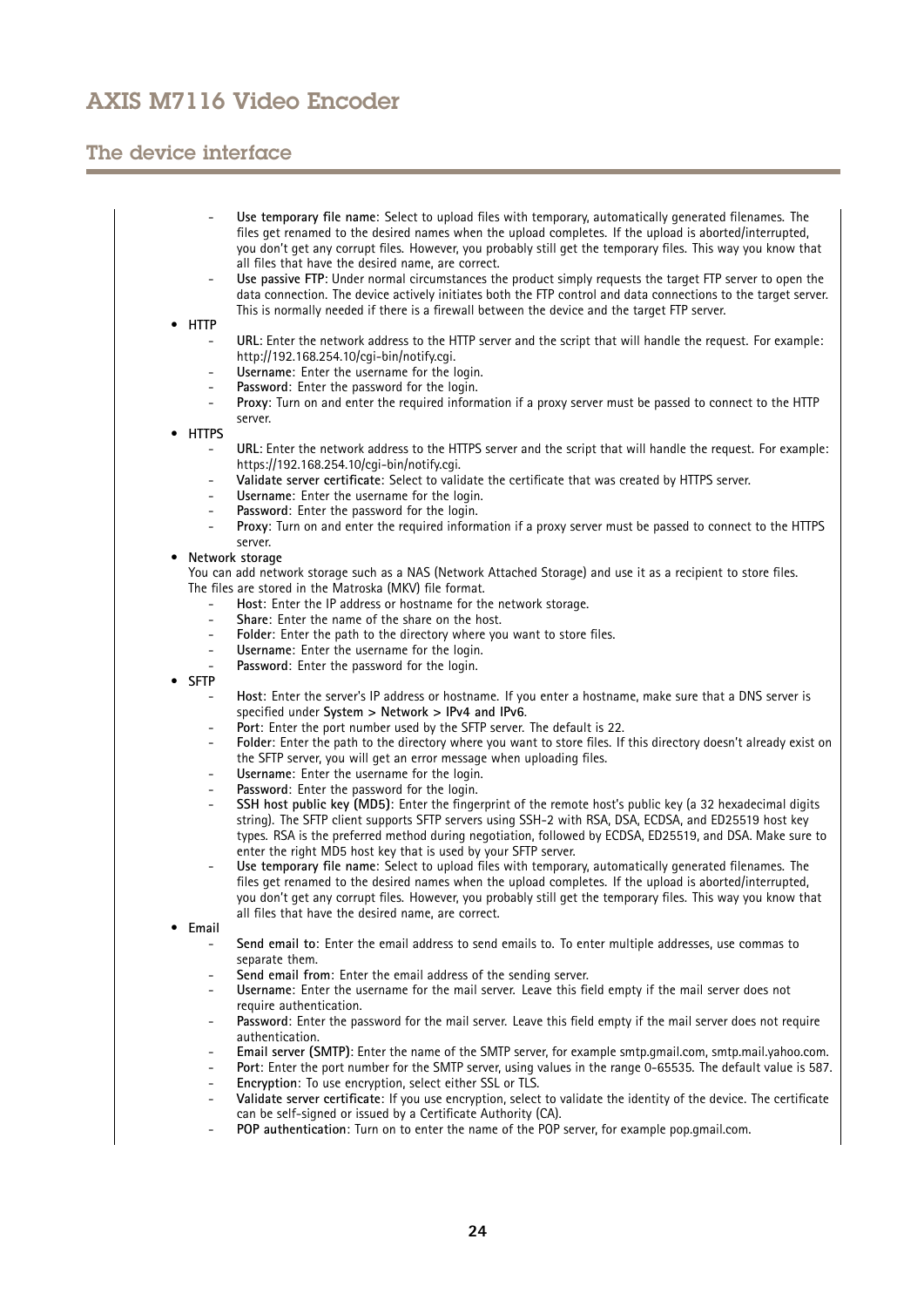## The device interface

## Note Some email providers have security filters that prevent users from receiving or viewing large amount of attachments, from receiving scheduled emails and similar. Check the email provider's security policy to avoid your email account being locked or missing out on your expected emails. • **TCP Host**: Enter the server's IP address or hostname. If you enter <sup>a</sup> hostname, make sure that <sup>a</sup> DNS server is specified under **System <sup>&</sup>gt; Network <sup>&</sup>gt; IPv4 and IPv6**. **Port**: Enter the port number used to access the server. **Test**: Click to test the setup.  $\ddot{\cdot}$ The context menu contains: **View recipient**: Click to view all the recipient details.

**Copy recipient**: Click to copy <sup>a</sup> recipient. When you copy, you can make changes to the new recipient.

**Delete recipient**: Click to delete the recipient permanently.

### **Schedules**

Schedules and pulses can be used as conditions in rules. The list shows all the schedules and pulses currently configured in the product, along with information about their configuration.

**Add schedule**: Click to create <sup>a</sup> schedule or pulse.

### **Manual trigger**

The manual trigger is used to manually trigger <sup>a</sup> rule. The manual trigger can for example be used to validate actions during product installation and configuration.

### **MQTT**

MQTT (Message Queuing Telemetry Transport) is <sup>a</sup> standard messaging protocol for the Internet of Things (IoT). It was designed for simplified IoT integration and is used in <sup>a</sup> wide variety of industries to connect remote devices with <sup>a</sup> small code footprint and minimal network bandwidth. The MQTT client in Axis device firmware can simplify integration of data and events produced in the device to systems which are not video management systems (VMS).

Set up the device as an MQTT client. MQTT communication is based on two entities, the clients and the broker. The clients can send and receive messages. The broker is responsible for routing messages between clients.

You can learn more about MQTT in *AXIS OS [Portal](https://help.axis.com/axis-os#mqtt)*.

### **MQTT client**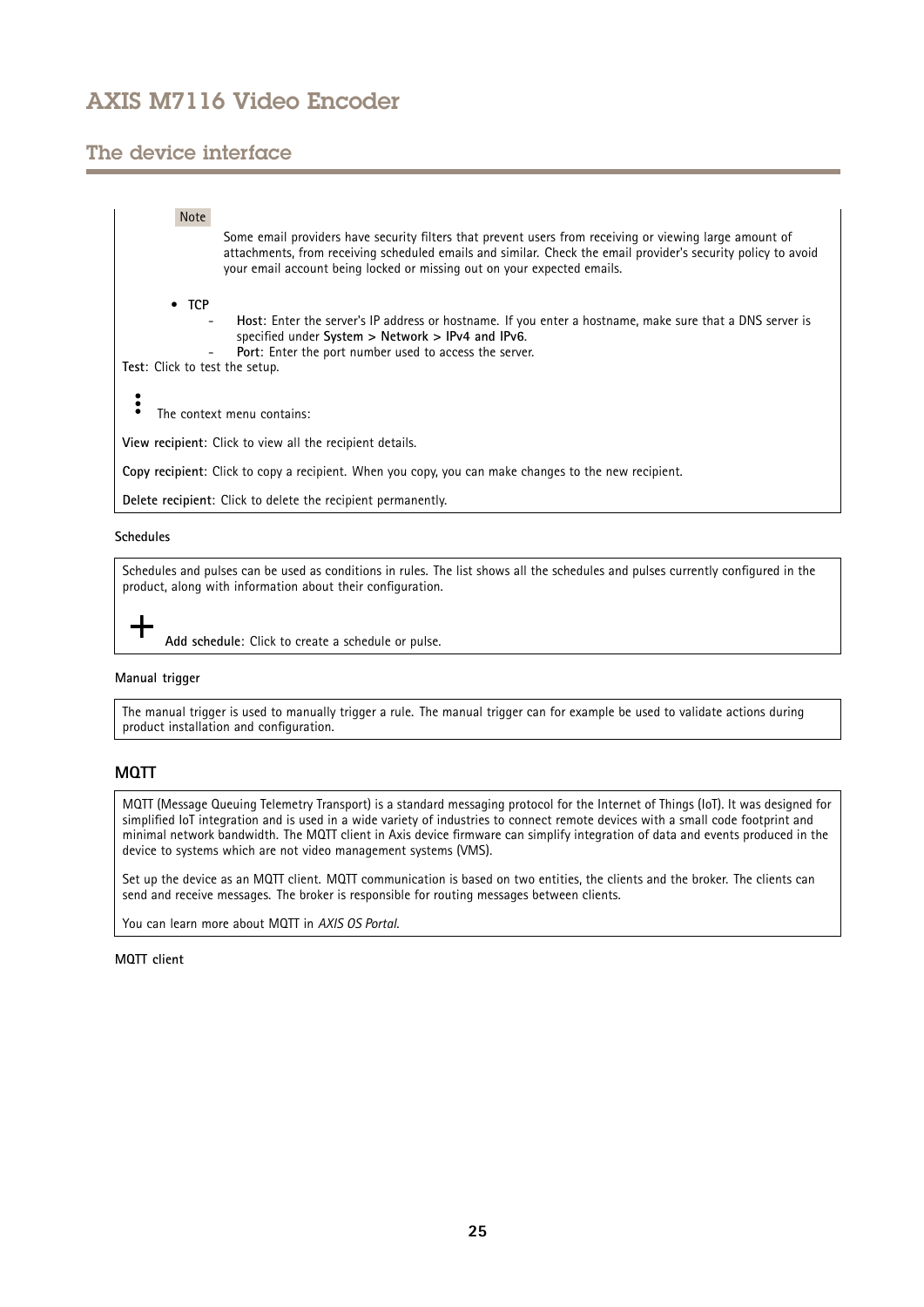## The device interface

**Connect**: Turn on or off the MQTT client.

Status: Shows the current status of the MQTT client.

**Broker**

**Host**: Enter the hostname or IP address of the MQTT server.

**Protocol**: Select which protocol to use.

**Port**: Enter the port number.

- 1883 is the default value for **MQTT over TCP**
- 8883 is the default value for **MQTT over SSL**
- 80 is the default value for **MQTT over WebSocket**
- 443 is the default value for **MQTT over WebSocket Secure**
- **Username**: Enter the username that the client will use to access the server.

**Password**: Enter <sup>a</sup> password for the username.

**Client ID**: Enter <sup>a</sup> client ID. The client identifier is sent to the server when the client connects to it.

**Clean session**: Controls the behavior at connection and disconnection time. When selected, the state information is discarded at connect and disconnect.

**Keep alive interval**: The keep alive interval enables the client to detect when the server is no longer available without having to wait for the long TCP/IP timeout.

**Timeout**: The time interval in seconds to allow <sup>a</sup> connect to complete. Default value: 60

**Device topic prefix**: Used in the default values for the topic in the connect message and LWT message on the **MQTT client** tab, and in the publication conditions on the **MQTT publication** tab.

**Reconnect automatically**: Specifies whether the client should reconnect automatically after <sup>a</sup> disconnect.

#### **Connect message**

Specifies if <sup>a</sup> message should be sent out when <sup>a</sup> connection is established.

**Send message**: Turn on to send messages.

**Use default**: Turn off to enter your own default message.

**Topic**: Enter the topic for the default message.

**Payload**: Enter the content for the default message.

**Retain**: Select to keep the state of client on this **Topic**

**QoS**: Change the QoS layer for the packet flow.

#### **Last Will and Testament message**

The Last Will Testament (LWT) lets <sup>a</sup> client provide <sup>a</sup> testament along with its credentials when connecting to the broker. If the client disconnects ungracefully at some point later (maybe because his power source died), it can let the broker deliver <sup>a</sup> message to other clients. This LWT message has the same form as an ordinary message and gets routed via the same mechanics.

**Send message**: Turn on to send messages.

**Use default**: Turn off to enter your own default message.

**Topic**: Enter the topic for the default message.

**Payload**: Enter the content for the default message.

**Retain**: Select to keep the state of client on this **Topic**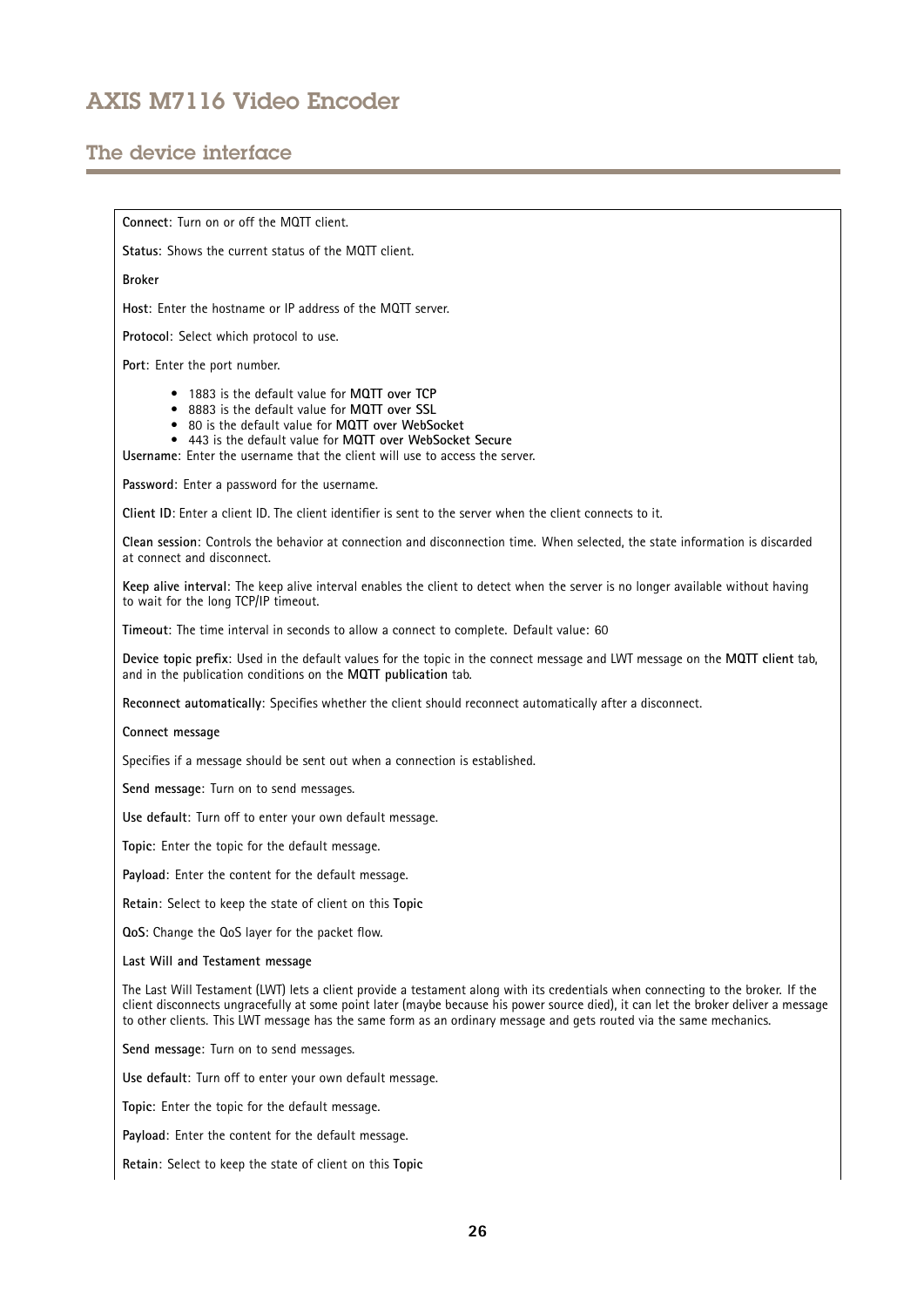## The device interface

### **QoS**: Change the QoS layer for the packet flow.

#### **MQTT publication**

**Use default condition prefix**: Select to use the default condition prefix, that is defined using the device topic prefix in the **MQTT client** tab.

**Include condition name**: Select to include the topics that describe the condition in the MQTT topic.

**Include condition namespaces**: Select to include ONVIF topic namespaces in the MQTT topic.

**Include serial number**: Select to include the device's serial number in the MQTT payload.

**Add condition**: Click to add <sup>a</sup> condition.

**Retain**: Defines which MQTT messages are sent as retained.

- **None**: Send all messages as non-retained.
- **Property**: Send only stateful messages as retained.
- **All**: Send both stateful and stateless messages as retained.
- **QoS**: Select the desired level for the MQTT publication.

#### **MQTT subscriptions**

**Add subscription**: Click to add <sup>a</sup> new MQTT subscription.

**Subscription filter**: Enter the MQTT topic that you want to subscribe to.

**Use device topic prefix**: Add the subscription filter as prefix to the MQTT topic.

**Subscription type**:

- **Stateless**: Select to convert MQTT messages into <sup>a</sup> stateless message.
- **Stateful**: Select to convert MQTT messages into <sup>a</sup> condition. The payload is used as the state.

**QoS**: Select the desired level for the MQTT subscription.

### **Storage**

#### **Network storage**

**Add network storage**: Click to add <sup>a</sup> network share where you can save recordings.

- **Address**: Enter the IP address or host name of the host server, typically <sup>a</sup> NAS (Network Attached Storage). We recommend you to configure the host to use <sup>a</sup> fixed IP address (not DHCP since <sup>a</sup> dynamic IP address can change) or that you use DNS. Windows SMB/CIFS names are not supported.
- **Network share**: Enter the name of the shared location on the host server. Several Axis devices can use the same network share, since each device gets its own folder.
- **User**: If the server requires <sup>a</sup> login, enter the username. To log in to <sup>a</sup> specific domain server, type DOMAIN\username.
- **Password**: If the server requires <sup>a</sup> login, enter the password.
- **SMB version**: Select the SMB storage protocol version to connect to the NAS. If you select **Auto**, the device tries to negotiate one of the secure versions SMB: 3.02, 3.0, or 2.1. Select 1.0 or 2.0 to connect to older NAS that don't support higher versions. You can read more about SMB support in Axis devices *[here](https://help.axis.com/axis-os#about-cifssmb-support)*.
- **Add share even if connection test fails**: Select to add the network share even if an error is discovered during the connection test. The error can be, for example, that you didn't enter <sup>a</sup> password even though the server requires one.

**Remove network storage**: Click to remove the connection to the network share. This removes all settings for the network share.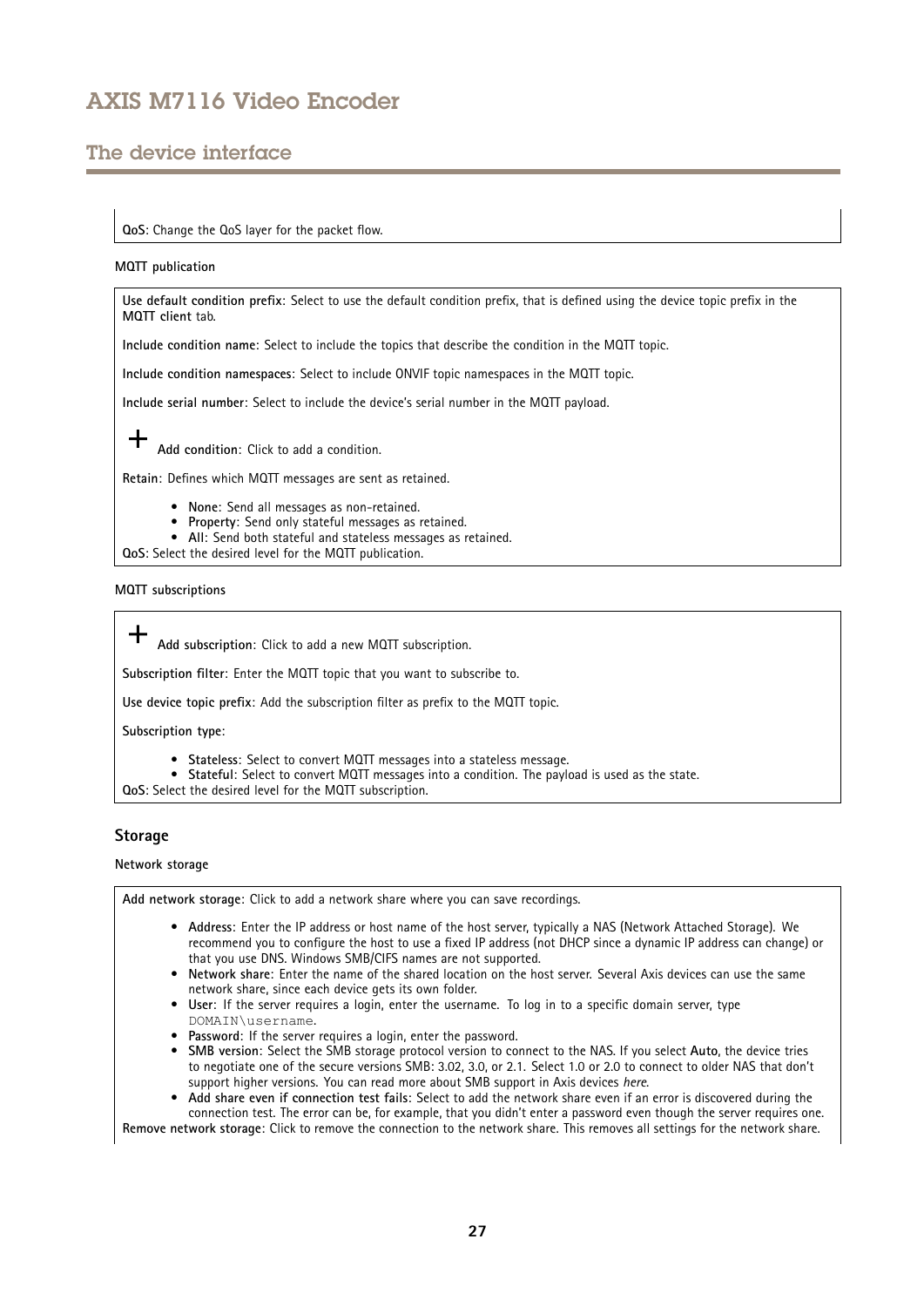## The device interface

**Write protect**: Turn on to stop writing to the network share and protect recordings from being removed. You can't format <sup>a</sup> write-protected network share.

**Ignore**: Turn on to stop storing recordings on the network share.

**Retention time**: Select how long to keep recordings, to limit the amount of old recordings or to comply with regulations regarding data storage. If the network storage becomes full, old recordings are removed before the selected time period has passed.

**Tools**

- **Test connection**: Test the connection to the network share.
- • **Format**: Format the network share, for example when you need to quickly erase all data. cifs is the available file system option.

Click **Use tool** to activate the selected tool.

#### **Onboard storage**

#### Important

Risk of data loss and corrupted recordings. Do not remove the SD card while the device is running. Unmount the SD card before you remove it.

**Unmount**: Click to safely remove the SD card.

**Write protect**: Turn on to stop writing to the SD card and protect recordings from being removed. You can't format <sup>a</sup> write-protected SD card.

**Autoformat**: Turn on to automatically format <sup>a</sup> newly inserted SD card. It formats the file system into ext4.

**Ignore**: Turn on to stop storing recordings on the SD card. When you ignore the SD card, the device no longer recognizes that the card exists. The setting is only available for administrators.

**Retention time**: Select how long to keep recordings, to limit the amount of old recordings or to comply with regulations regarding data storage. If the SD card becomes full, old recordings are removed before the selected time period has passed.

**Tools**

- **Check**: Check for errors on the SD card. This only works for the ext4 file system.
- **Repair**: Repair errors in the ext4 file system. To repair an SD card with the VFAT file system, eject the SD card, insert it in <sup>a</sup> computer and perform <sup>a</sup> disk repair.
- • **Format**: Format the SD card, for example when you need to change the file system or quickly erase all data. VFAT and ext4 are the two available file system options. The recommended format is ext4, due to its resilience against data loss if the card is ejected or if there is an abrupt power loss. However, you need <sup>a</sup> third-party ext4 driver or application to access the file system from Windows®.
- •**Encrypt**: Encrypt data that is stored.
- **Decrypt**: Decrypt data that is stored.
- **Change password**: Change the password required to encrypt the SD card.

Click **Use tool** to activate the selected tool.

### **Stream profiles**

Click to create and save groups of video stream settings. You can use the settings in different situations, for example in continuous recording or when you use action rules to record.

### **ONVIF**

**ONVIF users**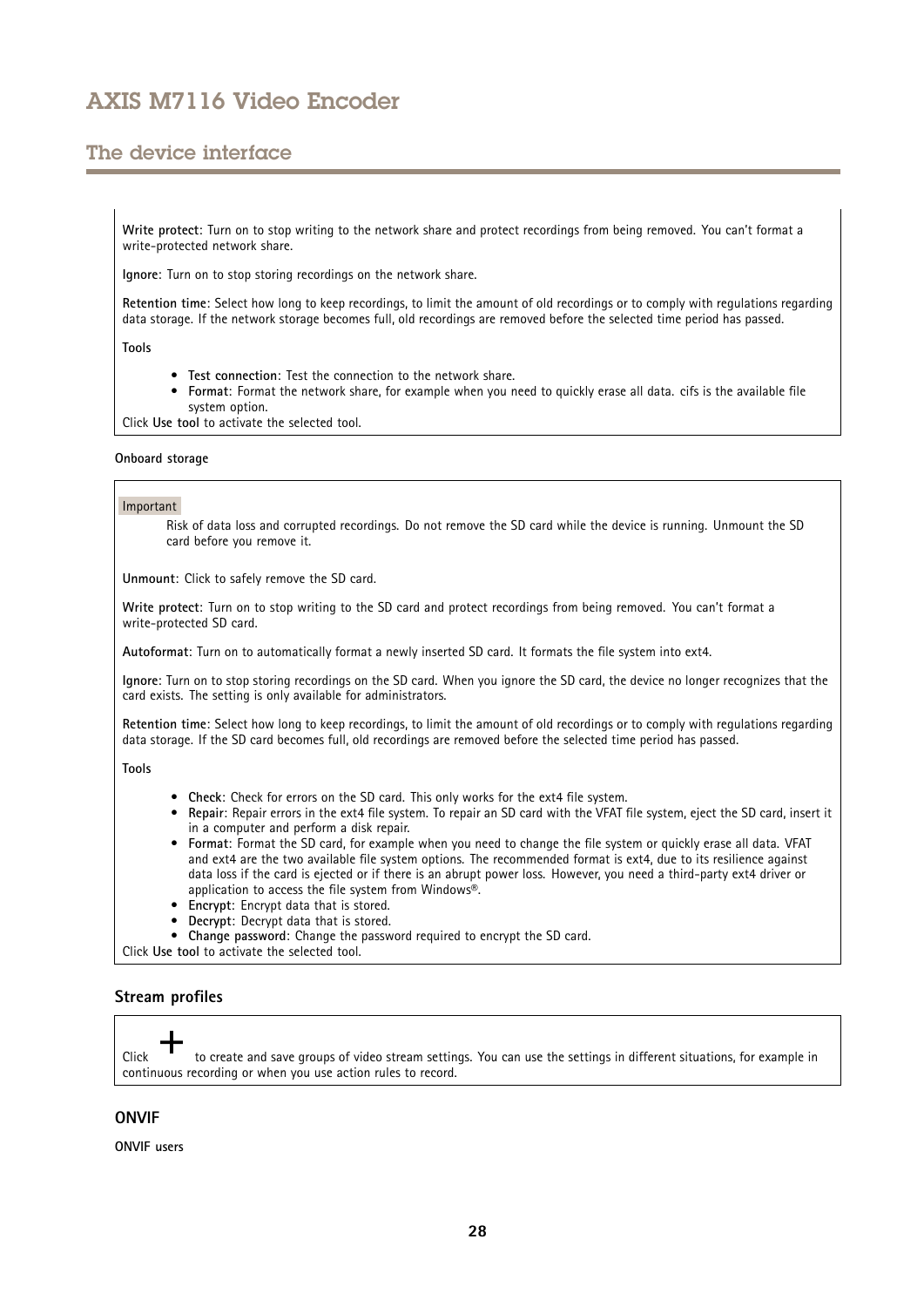## The device interface

ONVIF (Open Network Video Interface Forum) is <sup>a</sup> global interface standard that makes it easier for end-users, integrators, consultants, and manufacturers to take advantage of the possibilities offered by network video technology. ONVIF enables interoperability between different vendor products, increased flexibility, reduced cost and future-proof systems. **Add user**: Click to add <sup>a</sup> new ONVIF user. **Username**: Enter <sup>a</sup> unique username. **New password**: Enter <sup>a</sup> password for the user. Passwords must be <sup>1</sup> to <sup>64</sup> characters long. Only ASCII printable characters (code <sup>32</sup> to 126) are allowed in the password, for example letters, numbers, punctuation, and some symbols. **Repeat password**: Enter the same password again **Role**: **Administrator**: Has full access to all settings. Administrators can also add, update, and remove other users. • **Operator**: Has access to all settings except: • All **System** settings. Adding apps. **Media user**: Allows access to the video stream only. • $\ddot{\cdot}$ The context menu contains: **Update user**: Edit the user's properties. **Delete user**: Delete the user. You can't delete the root user.

By creating an ONVIF user, you automatically enable ONVIF communication. Use the username and password for all ONVIF communication with the device. For more information see the Axis Developer Community at *[axis.com](https://www.axis.com/developer-community-intro)*.

### **ONVIF media profiles**

An ONVIF media profile consists of <sup>a</sup> set of configurations that you can use to change media stream settings.

**Add media profile**: Click to add <sup>a</sup> new ONVIF media profile.

**profile\_x**: Click <sup>a</sup> profile to edit.

### **Analytics metadata**

**Metadata producers**

**Metadata producers** lists the channels used by apps and the metadata they are streaming from the device.

**Producer**: The app producing the metadata.

**Channel**: The channel used by the app. Check to enable the metadata stream. Uncheck to disable the stream for compatibility or resources management reasons.

### **Detectors**

**Camera tampering**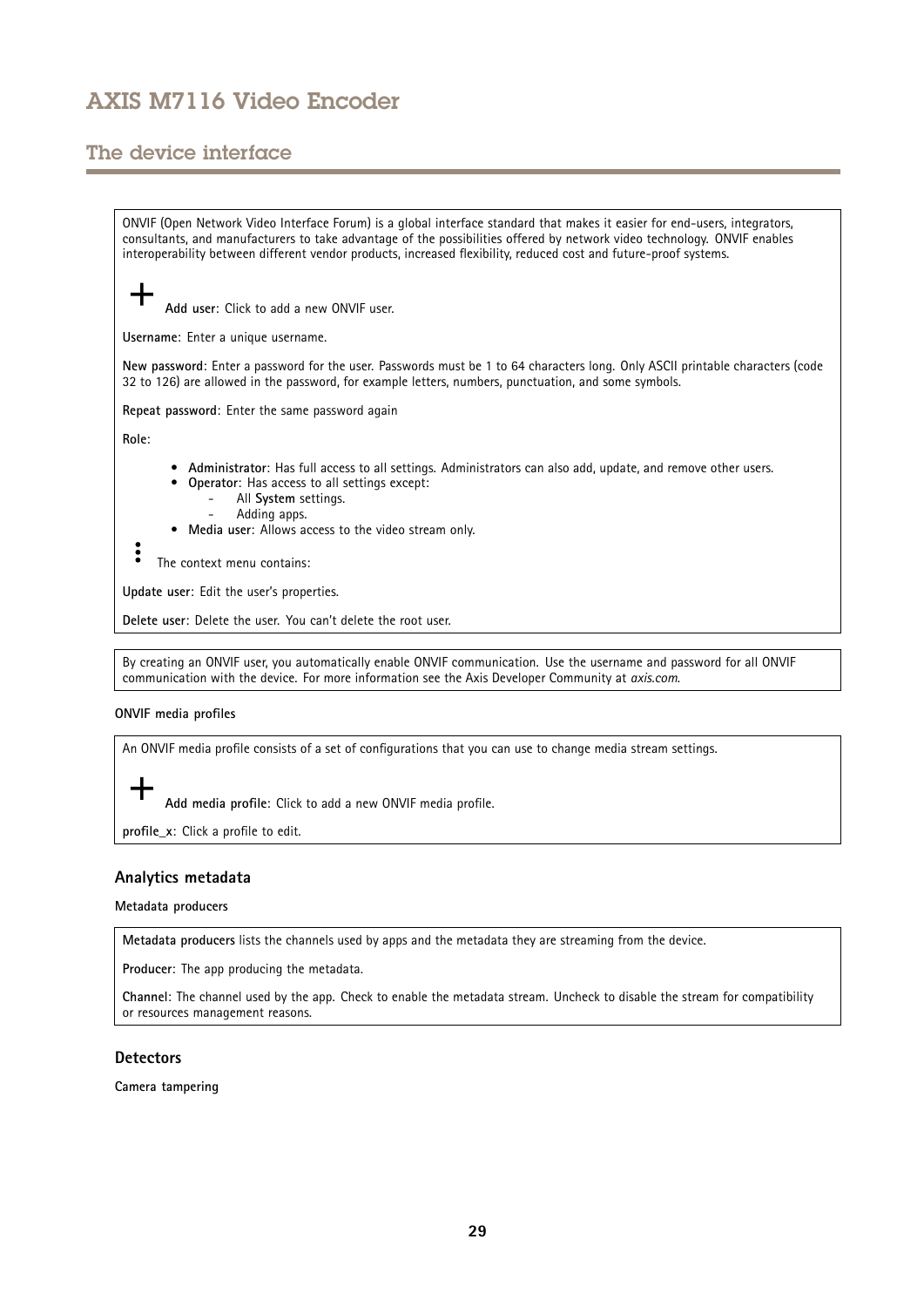## The device interface

The camera tampering detector generates an alarm when the scene changes, for example because the lens is covered, sprayed or severely put out of focus, and the time in **Trigger after** has passed. The tampering detector only activates when the camera has not moved for at least 10 seconds. During this period the detector sets up <sup>a</sup> scene model to use as <sup>a</sup> comparison to detect tampering in current images. For the scene model to be set up properly, make sure that the camera is in focus, the lighting conditions are correct, and the camera doesn't point at <sup>a</sup> scene that lacks contours, for example <sup>a</sup> blank wall. Camera tampering can be used as <sup>a</sup> condition to trigger actions.

**Trigger after**: Enter the minimum time that the tampering conditions must be active before the alarm triggers. This can help prevent false alarms for known conditions that affect the image.

**Trigger on dark images**: It is very difficult to generate alarms when the camera lens is sprayed, since it is impossible to distinguish that event from other situations where the image turns dark in <sup>a</sup> similar way, for example when the lighting conditions change. Turn on this parameter to generate alarms for all cases where the image turns dark. When it's turned off, the device doesn't generate any alarm when the image turns dark.

### **Video input**

Each video input is terminated using <sup>a</sup> coax/BNC connector and displayed as <sup>a</sup> numbered channel.

Connect <sup>a</sup> <sup>75</sup> Ohm coaxial video cable; the recommended maximum length is <sup>250</sup> <sup>m</sup> (800 ft).

**Automatic**: The default setting. The encoder detects the video standard and resolution automatically.

**Manual**: Lock the channel to the selected video standard and resolution.

**Reload**: Click to restore to the current encoder settings.

**Mark as configured**: Click to acknowledge the video input settings. The video input is shown as configured in the Status page.

**Save changes & restart**: Click to save the changes and restart the device. If you restart the device, it will affect ongoing recordings.

### **Logs**

**Reports and logs**

#### **Reports**

- **View the device server report**: Click to show information about the product status in <sup>a</sup> pop-up window. The Access Log is automatically included in the Server Report.
- **Download the device server report**: Click to download the server report. It creates <sup>a</sup> .zip file that contains <sup>a</sup> complete server report text file in UTF–8 format, as well as <sup>a</sup> snapshot of the current live view image. Always include the server report .zip file when you contact support.
- **Download the crash report**: Click to download an archive with detailed information about the server's status. The crash report contains information that is in the server report as well as detailed debug information. This report might contain sensitive information such as network traces. It can take several minutes to generate the report.

**Logs**

- **View the system log**: Click to show information about system events such as device startup, warnings and critical messages.
- • **View the access log**: Click to show all failed attempts to access the device, for example when <sup>a</sup> wrong login password is used.

**Network trace**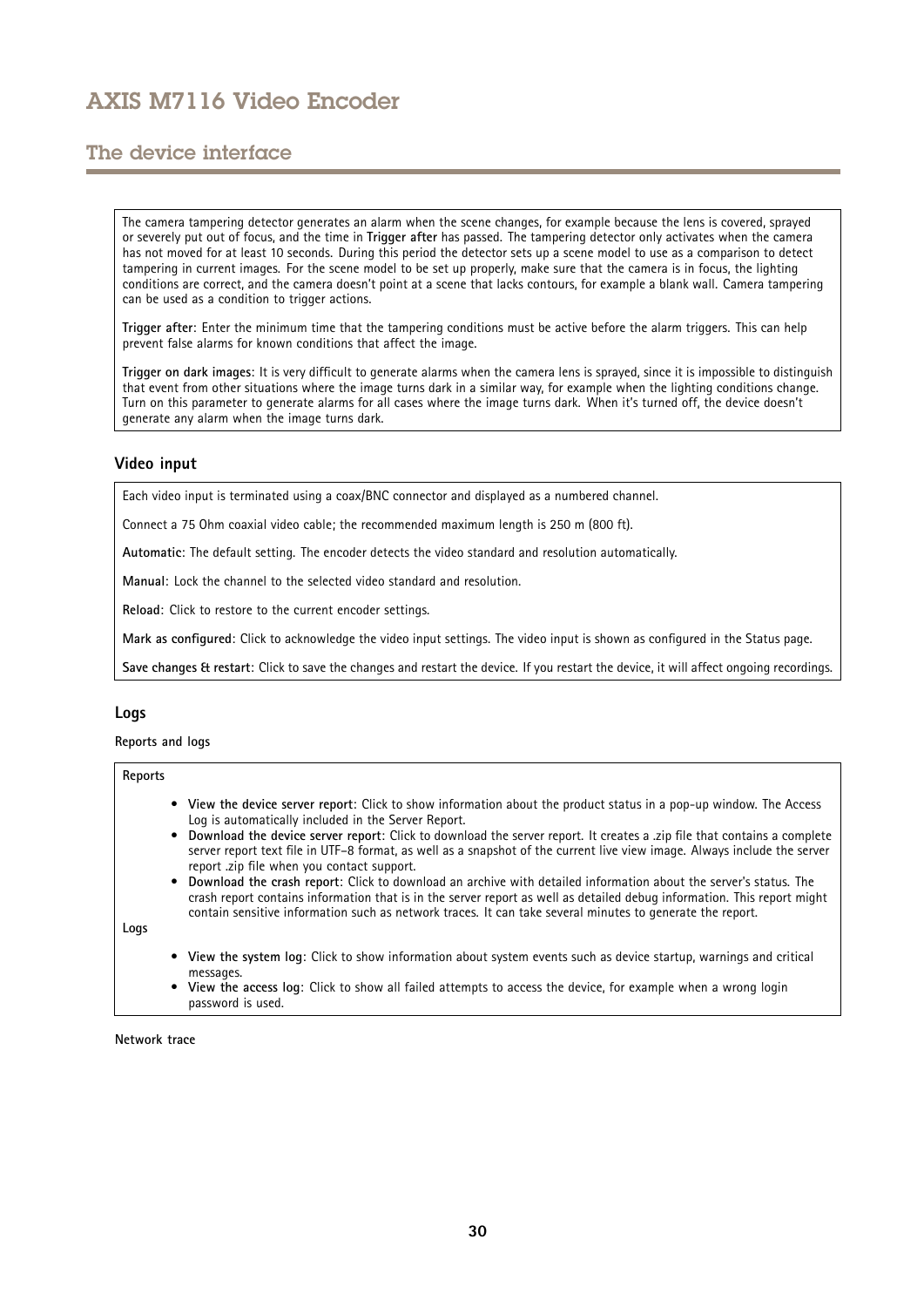## <span id="page-30-0"></span>The device interface

#### Important

A network trace file might contain sensitive information, for example certificates or passwords.

A network trace file can help you troubleshoot problems by recording activity on the network. Select the duration of the trace in seconds or minutes, and click **Download**.

#### **Remote system log**

Syslog is <sup>a</sup> standard for message logging. It allows separation of the software that generates messages, the system that stores them, and the software that reports and analyzes them. Each message is labeled with <sup>a</sup> facility code, which indicates the software type generating the message, and assigned <sup>a</sup> severity level. **Server**: Click to add <sup>a</sup> new server. **Host**: Enter the hostname or IP address of the server. **Format**: Select which syslog message format to use. • RFC 3164 • RFC 5424 **Protocol**: Select the protocol and port to use: • UDP (Default port is 514) • TCP (Default port is 601) • TLS (Default port is 6514) **Severity**: Select which messages to send when triggered.

**CA certificate set**: See the current settings or add <sup>a</sup> certificate.

### **Plain config**

Plain config is for advanced users with experience of Axis device configuration. Most parameters can be set and edited from this page.

### **Maintenance**

**Restart**: Restart the device. This does not affect any of the current settings. Running applications restart automatically.

**Restore**: Return *most* settings to the factory default values. Afterwards you must reconfigure the device and apps, reinstall any apps that didn't come preinstalled, and recreate any events and PTZ presets.

Important

The only settings saved after restore are:

- Boot protocol (DHCP or static)
- Static IP address
- Default router
- Subnet mask
- 802.1X settings
- O3C settings

**Factory default**: Return *all* settings to the factory default values. Afterwards you must reset the IP address to make the device accessible.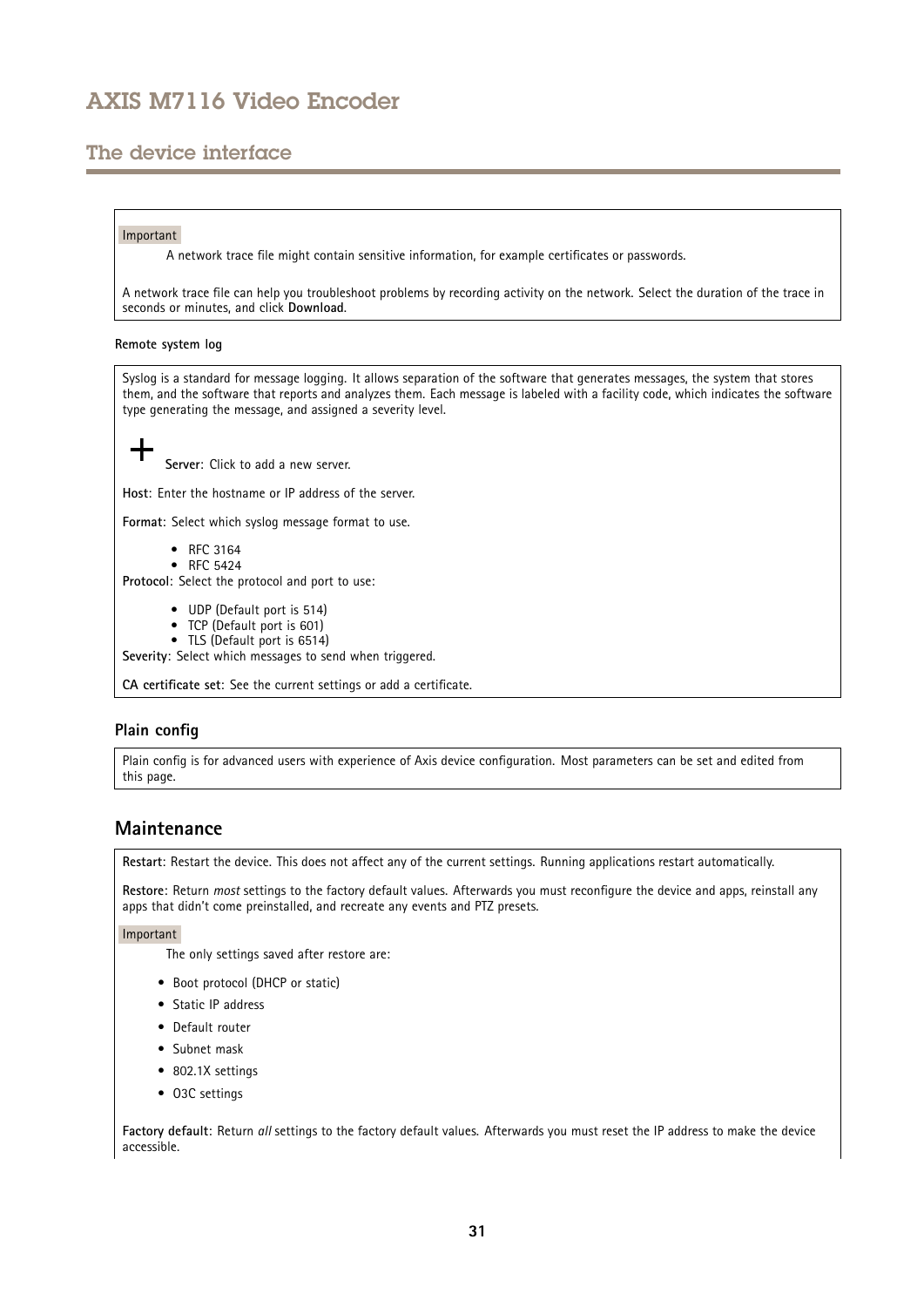## The device interface

### Note

All Axis device firmware is digitally signed to ensure that you only install verified firmware on your device. This further increases the overall minimum cybersecurity level of Axis devices. For more information, see the white paper "Signed firmware, secure boot, and security of private keys" at *[axis.com](https://www.axis.com/learning/white-papers)*.

**Firmware upgrade**: Upgrade to <sup>a</sup> new firmware version. New firmware releases can contain improved functionality, bug fixes, and completely new features. We recommend you to always use the latest release. To download the latest release, go to *[axis.com/support](https://www.axis.com/support/firmware)*.

When you upgrade, you can choose between three options:

- **Standard upgrade**: Upgrade to the new firmware version.
	- • **Factory default**: Upgrade and return all settings to the factory default values. When you choose this option, you can't revert to the previous firmware version after the upgrade.
- • **Autorollback**: Upgrade and confirm the upgrade within the set time. If you don't confirm, the device reverts to the previous firmware version.

**Firmware rollback**: Revert to the previously installed firmware version.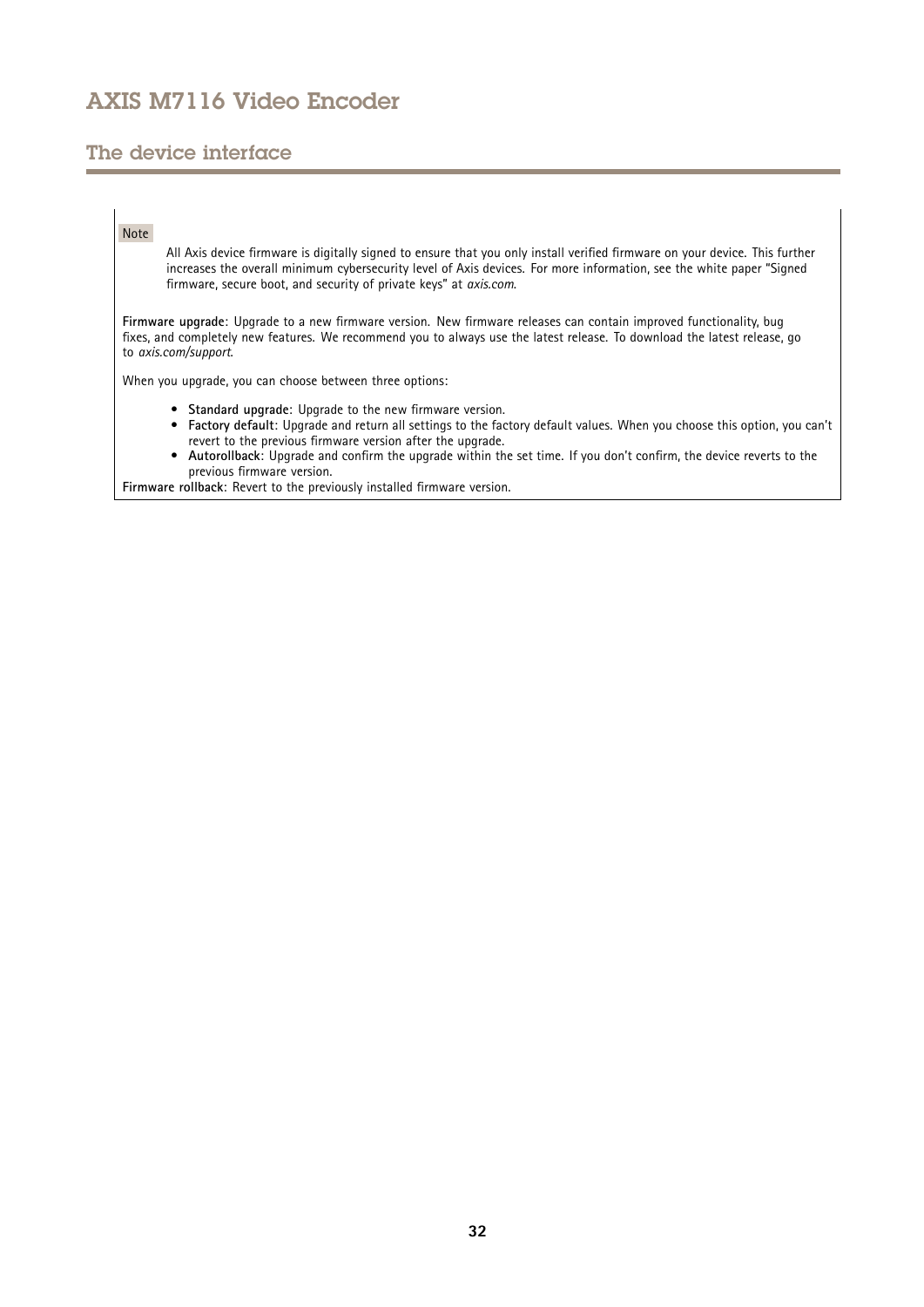### <span id="page-32-0"></span>Learn more

### Learn more

### **Privacy masks**

A privacy mask is <sup>a</sup> user-defined area that covers <sup>a</sup> part of the monitored area. In the video stream, privacy masks appear either as blocks of solid color or with <sup>a</sup> mosaic pattern.

You'll see the privacy mask on all snapshots, recorded video, and live streams.

You can use the VAPIX® application programming interface (API) to turn off the privacy masks.

### Important

If you use multiple privacy masks it may affect the product's performance.

## **Overlays**

Overlays are superimposed over the video stream. They are used to provide extra information during recordings, such as <sup>a</sup> timestamp, or during product installation and configuration. You can add either text or an image.

## **Pan, tilt, and zoom (PTZ)**

### **Guard tours**

A guard tour displays the video stream from different preset positions either in <sup>a</sup> predetermined or random order, and for configurable periods of time. Once started, <sup>a</sup> guard tour continues to run until stopped, even when there are no clients (web browsers) viewing the images.

### Note

The pause between successive guard tours is at least 10 minutes, and the fixed minimum viewing time is 10 seconds.

## **Streaming and storage**

### **Video compression formats**

Decide which compression method to use based on your viewing requirements, and on the properties of your network. The available options are:

### **Motion JPEG**

Motion JPEG, or MJPEG, is <sup>a</sup> digital video sequence that is made up of <sup>a</sup> series of individual JPEG images. These images are then displayed and updated at <sup>a</sup> rate sufficient to create <sup>a</sup> stream that shows constantly updated motion. For the viewer to perceive motion video the rate must be at least <sup>16</sup> image frames per second. Full motion video is perceived at <sup>30</sup> (NTSC) or <sup>25</sup> (PAL) frames per second.

The Motion JPEG stream uses considerable amounts of bandwidth, but provides excellent image quality and access to every image contained in the stream.

#### **H.264 or MPEG-4 Part 10/AVC**

### Note

H.264 is <sup>a</sup> licensed technology. The Axis product includes one H.264 viewing client license. To install additional unlicensed copies of the client is prohibited. To purchase additional licenses, contact your Axis reseller.

H.264 can, without compromising image quality, reduce the size of <sup>a</sup> digital video file by more than 80% compared to the Motion JPEG format and by as much as 50% compared to older MPEG formats. This means that less network bandwidth and storage space are required for <sup>a</sup> video file. Or seen another way, higher video quality can be achieved for <sup>a</sup> given bitrate.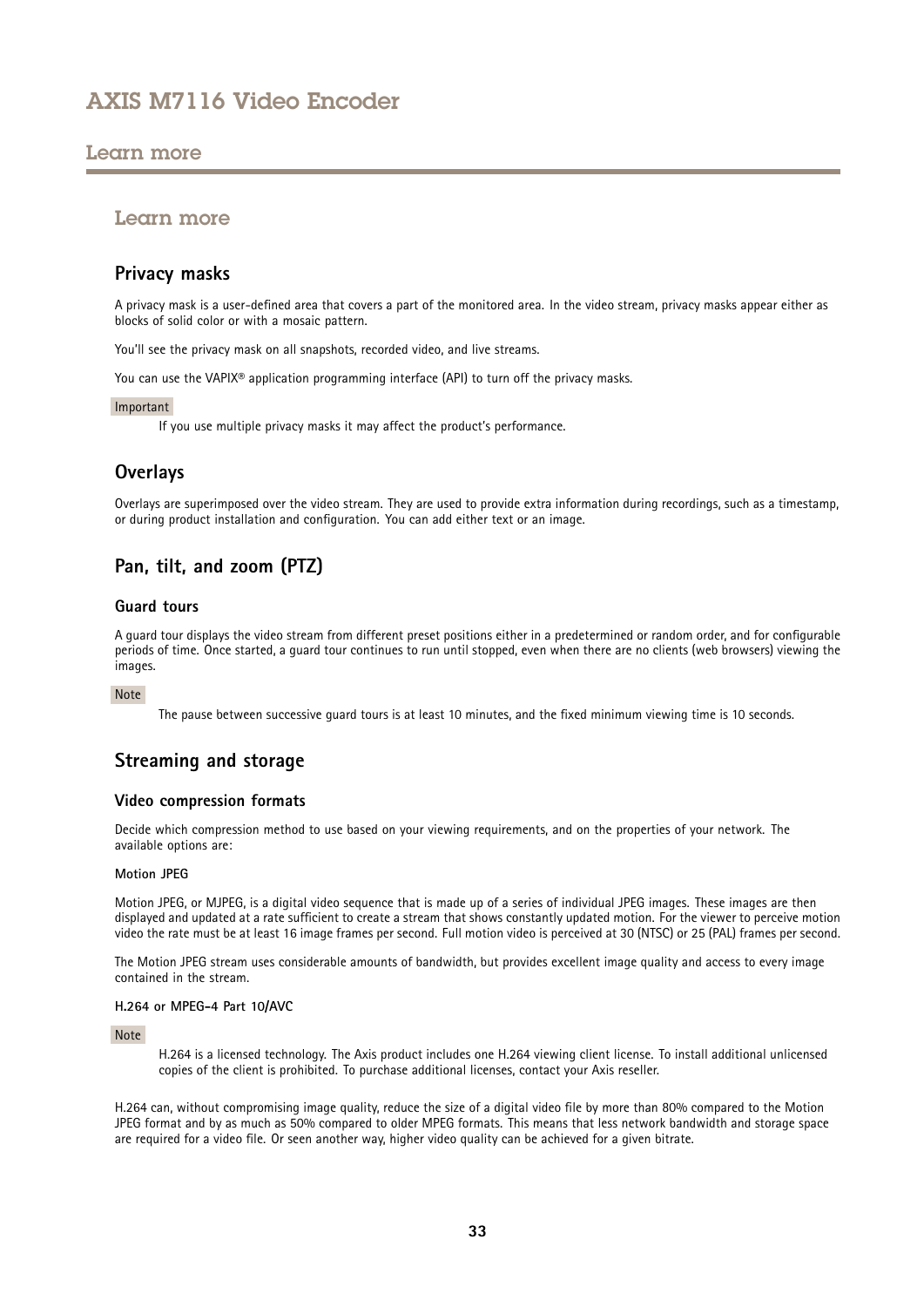### <span id="page-33-0"></span>Learn more

#### **H.265 or MPEG-H Part 2/HEVC**

H.265 can, without compromising image quality, reduce the size of <sup>a</sup> digital video file by more than 25% compared to H.264.

Note

- H.265 is licensed technology. The Axis product includes one H.265 viewing client license. Installing additional unlicensed copies of the client is prohibited. To purchase additional licenses, contact your Axis reseller.
- Most web browsers don't support H.265 decoding and because of this the camera doesn't support it in its web interface. Instead you can use <sup>a</sup> video management system or application supporting H.265 decoding.

### **How do Image, Stream, and Stream profile settings relate to each other?**

The **Image** tab contains camera settings that affect all video streams from the product. If you change something in this tab, it immediately affects all video streams and recordings.

The **Stream** tab contains settings for video streams. You get these settings if you request <sup>a</sup> video stream from the product and don't specify for example resolution, or frame rate. When you change the settings in the **Stream** tab, it doesn't affect ongoing streams, but it will take effect when you start <sup>a</sup> new stream.

The **Stream profiles** settings override the settings from the **Stream** tab. If you request <sup>a</sup> stream with <sup>a</sup> specific stream profile, the stream contains the settings of that profile. If you request <sup>a</sup> stream without specifying <sup>a</sup> stream profile, or request <sup>a</sup> stream profile that doesn't exist in the product, the stream contains the settings from the **Stream** tab.

## **Applications**

AXIS Camera Application Platform (ACAP) is an open platform that enables third parties to develop analytics and other applications for Axis products. To find out more about available applications, downloads, trials and licenses, go to *[axis.com/applications](https://www.axis.com/applications)*.

To find the user manuals for Axis applications, go to *[help.axis.com](https://help.axis.com)*.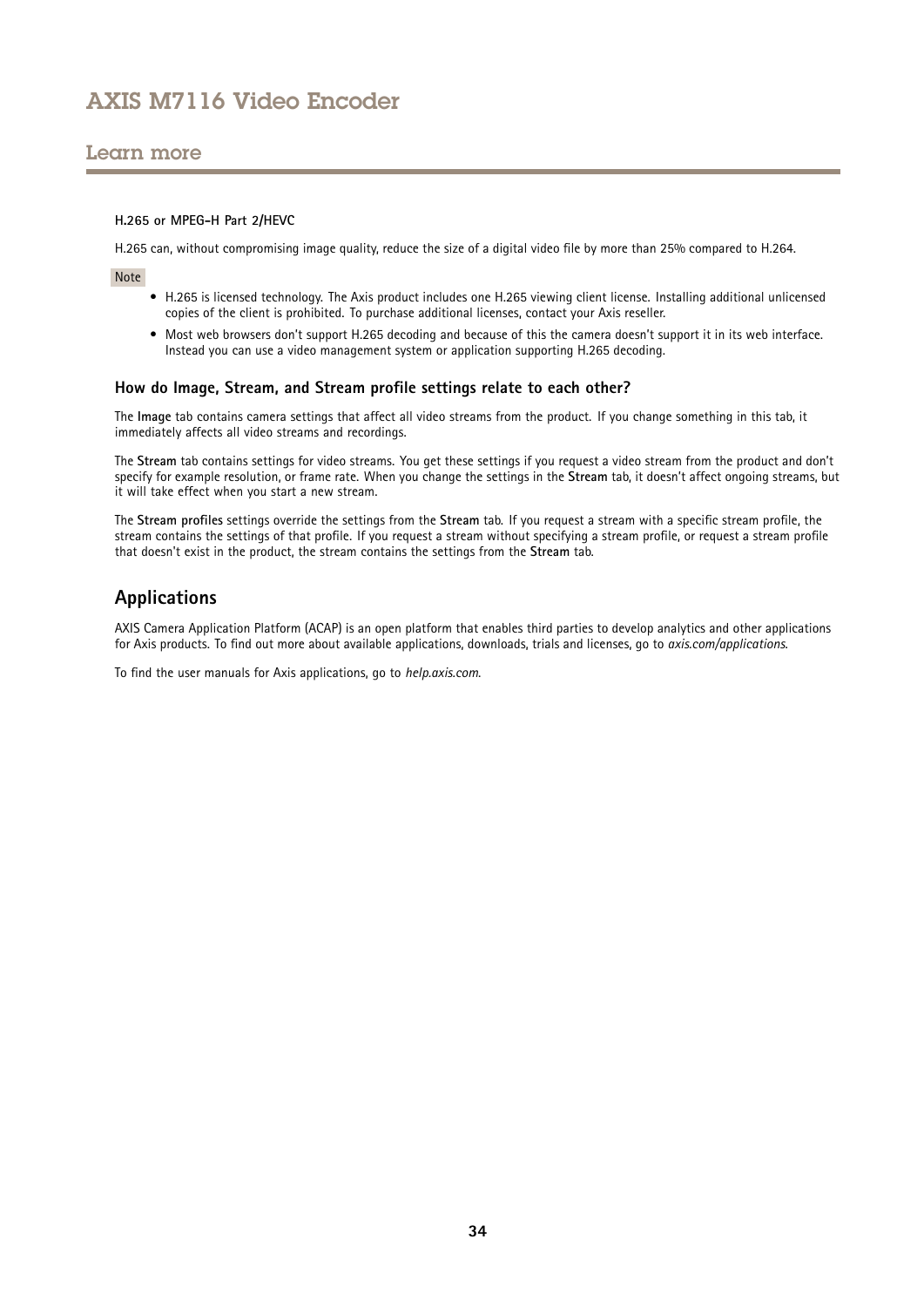## <span id="page-34-0"></span>Troubleshooting

### Troubleshooting

### **Reset to factory default settings**

#### Important

Reset to factory default should be used with caution. A reset to factory default resets all settings, including the IP address, to the factory default values.

To reset the product to the factory default settings:

- 1. Disconnect power from the product.
- 2. Press and hold the control button while reconnecting power. See *Product [overview](#page-38-0) on page [39](#page-38-0)*.
- 3. Keep the control button pressed for 15–30 seconds until the status LED indicator flashes amber.
- 4. Release the control button. The process is complete when the status LED indicator turns green. The product has been reset to the factory default settings. If no DHCP server is available on the network, the default IP address is 192.168.0.90.
- 5. Use the installation and management software tools to assign an IP address, set the password, and access the device.

The installation and management software tools are available from the support pages on *[axis.com/support](https://www.axis.com/support)*.

You can also reset parameters to factory default through the device's webpage. Go to **Maintenance** <sup>&</sup>gt; **Factory default** and click **Default**.

### **Firmware options**

Axis offers product firmware management according to either the active track or the long-term support (LTS) tracks. Being on the active track means continuously getting access to all the latest product features, while the LTS tracks provide <sup>a</sup> fixed platform with periodic releases focused mainly on bug fixes and security updates.

Using firmware from the active track is recommended if you want to access the newest features, or if you use Axis end-to-end system offerings. The LTS tracks are recommended if you use third-party integrations, which are not continuously validated against the latest active track. With LTS, the products can maintain cybersecurity without introducing any significant functional changes or affecting any existing integrations. For more detailed information about Axis product firmware strategy, go to *[axis.com/support/firmware](https://www.axis.com/support/firmware)*.

### **Check the current firmware version**

Firmware is the software that determines the functionality of network devices. When you troubleshoot <sup>a</sup> problem, we recommend you to start by checking the current firmware version. The latest firmware version might contain <sup>a</sup> correction that fixes your particular problem.

To check the current firmware:

- 1. Go to the device interface <sup>&</sup>gt; **Status**.
- 2. See the firmware version under **Device info**.

### **Upgrade the firmware**

### Important

Preconfigured and customized settings are saved when you upgrade the firmware (provided that the features are available in the new firmware) although this is not guaranteed by Axis Communications AB.

#### Important

Make sure the device remains connected to the power source throughout the upgrade process.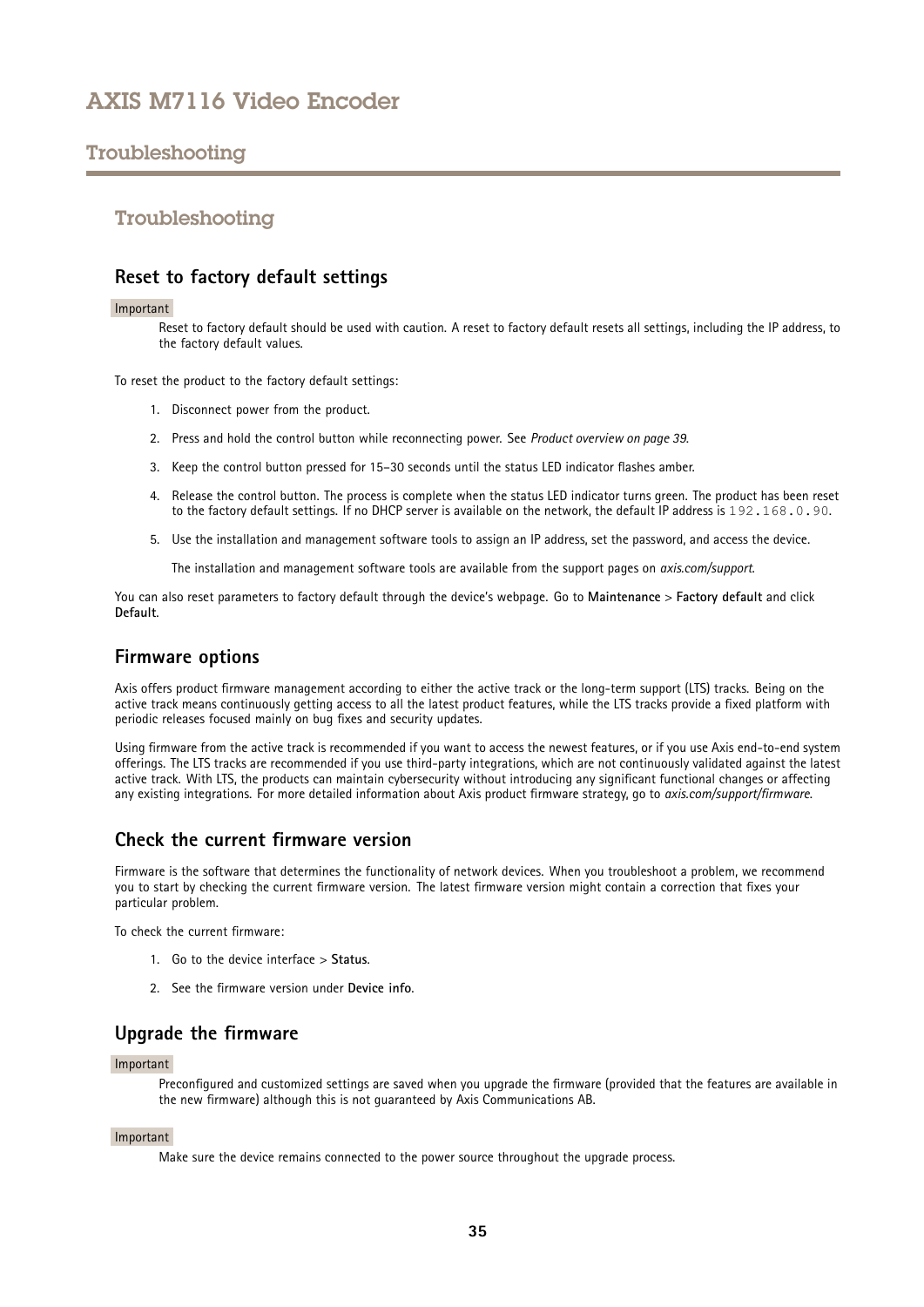## <span id="page-35-0"></span>Troubleshooting

### Note

When you upgrade the device with the latest firmware in the active track, the product receives the latest functionality available. Always read the upgrade instructions and release notes available with each new release before you upgrade the firmware. To find the latest firmware and the release notes, go to *[axis.com/support/firmware](https://www.axis.com/support/firmware)*.

- 1. Download the firmware file to your computer, available free of charge at *[axis.com/support/firmware](https://www.axis.com/support/firmware)*.
- 2. Log in to the device as an administrator.
- 3. Go to **Maintenance <sup>&</sup>gt; Firmware upgrade** and click **Upgrade**.

When the upgrade has finished, the product restarts automatically.

You can use AXIS Device Manager to upgrade multiple devices at the same time. Find out more at *[axis.com/products/axis-device-manager](https://www.axis.com/products/axis-device-manager)*.

### **Technical issues, clues, and solutions**

If you can't find what you're looking for here, try the troubleshooting section at *[axis.com/support](https://www.axis.com/support)*.

| Problems upgrading the firmware    |                                                                                                                                                                                                                                             |  |
|------------------------------------|---------------------------------------------------------------------------------------------------------------------------------------------------------------------------------------------------------------------------------------------|--|
| Firmware upgrade failure           | If the firmware upgrade fails, the device reloads the previous firmware. The most common reason<br>is that the wrong firmware file has been uploaded. Check that the name of the firmware file<br>corresponds to your device and try again. |  |
| Problems after firmware<br>upgrade | If you experience problems after a firmware upgrade, roll back to the previously installed version<br>from the Maintenance page.                                                                                                            |  |

#### **Problems setting the IP address**

| The device is located on a<br>different subnet                            | If the IP address intended for the device and the IP address of the computer used to access the<br>device are located on different subnets, you cannot set the IP address. Contact your network<br>administrator to obtain an IP address.                                                                                                                                                                               |
|---------------------------------------------------------------------------|-------------------------------------------------------------------------------------------------------------------------------------------------------------------------------------------------------------------------------------------------------------------------------------------------------------------------------------------------------------------------------------------------------------------------|
| The IP address is being used<br>by another device                         | Disconnect the Axis device from the network. Run the ping command (in a Command/DOS window,<br>type ping and the IP address of the device):                                                                                                                                                                                                                                                                             |
|                                                                           | • If you receive: Reply from <ip address="">: bytes=32; time=10<br/>this means that the IP address may already be in use by another device on the network.<br/>Obtain a new IP address from the network administrator and reinstall the device.<br/>• If you receive: Request timed out, this means that the IP address is available<br/>for use with the Axis device. Check all cabling and reinstall the device.</ip> |
| Possible IP address conflict<br>with another device on the<br>same subnet | The static IP address in the Axis device is used before the DHCP server sets a dynamic address.<br>This means that if the same default static IP address is also used by another device, there may<br>be problems accessing the device.                                                                                                                                                                                 |
| The device can't be accessed from a browser                               |                                                                                                                                                                                                                                                                                                                                                                                                                         |
| Can't log in                                                              | When HTTPS is enabled, ensure that the correct protocol (HTTP or HTTPS) is used when attempting<br>to log in. You may need to manually type http or https in the browser's address field.                                                                                                                                                                                                                               |

If the password for the user root is lost, the device must be reset to the factory default settings. See *Reset to factory default [settings](#page-34-0) on page [35](#page-34-0)*.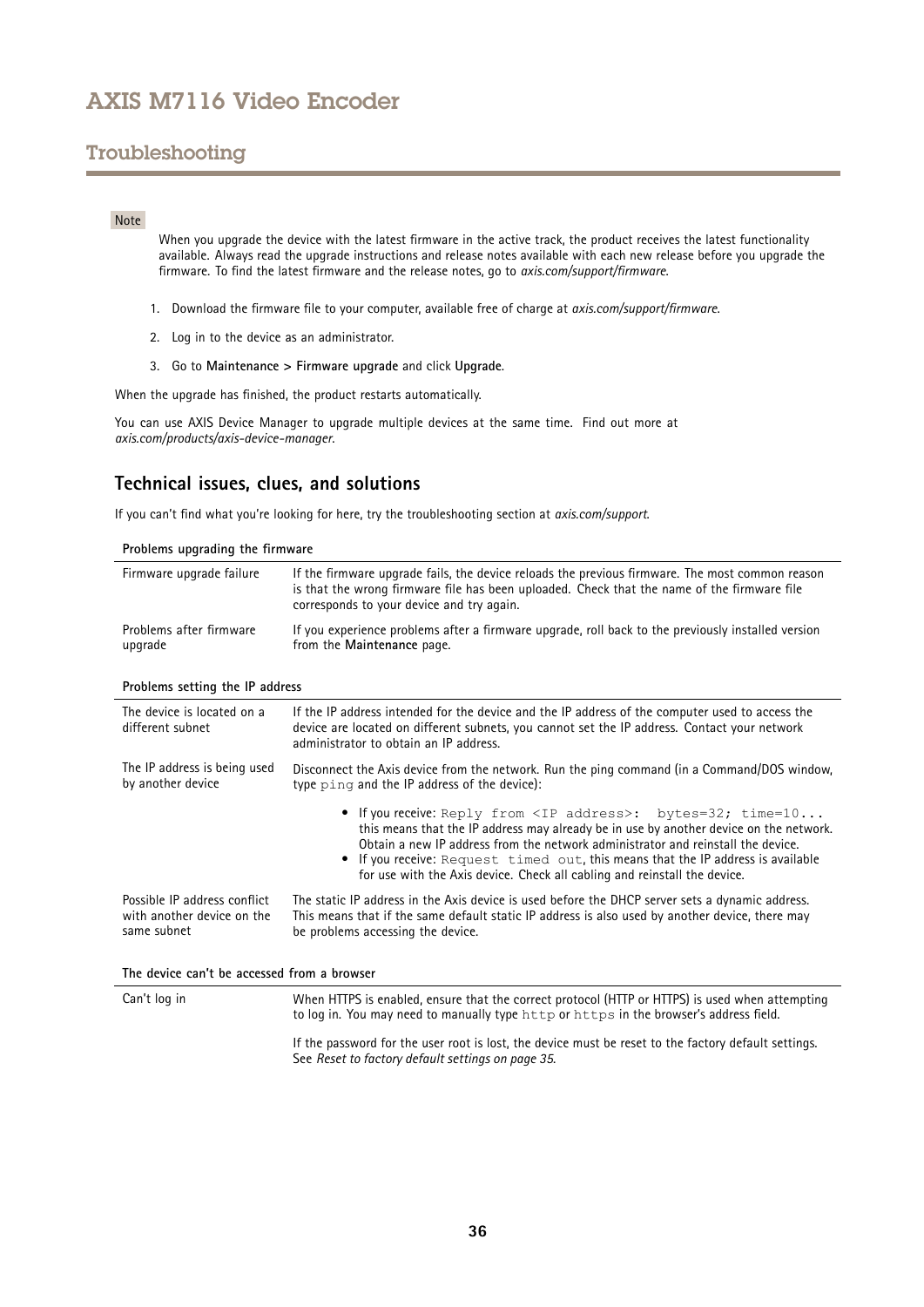## <span id="page-36-0"></span>Troubleshooting

| The IP address has been<br>changed by DHCP  | IP addresses obtained from a DHCP server are dynamic and may change. If the IP address has been<br>changed, use AXIS IP Utility or AXIS Device Manager to locate the device on the network. Identify<br>the device using its model or serial number, or by the DNS name (if the name has been configured). |
|---------------------------------------------|------------------------------------------------------------------------------------------------------------------------------------------------------------------------------------------------------------------------------------------------------------------------------------------------------------|
|                                             | If required, a static IP address can be assigned manually. For instructions, go to <i>axis.com/support.</i>                                                                                                                                                                                                |
| Certificate error when using<br>IEEE 802.1X | For authentication to work properly, the date and time settings in the Axis device must be<br>synchronized with an NTP server. Go to System > Date and time.                                                                                                                                               |

### **The device is accessible locally but not externally**

To access the device externally, we recommend you to use one of the following applications for Windows® :

- AXIS Companion: free of charge, ideal for small systems with basic surveillance needs.
- AXIS Camera Station: 30-day trial version free of charge, ideal for small to mid-size systems. For instructions and download, go to *[axis.com/vms](https://www.axis.com/vms)*.

| Multicast H.264 only              | Check if your router supports multicasting, or if you need to configure the router settings between                                                                                                                                                                                        |  |
|-----------------------------------|--------------------------------------------------------------------------------------------------------------------------------------------------------------------------------------------------------------------------------------------------------------------------------------------|--|
| accessible by local clients       | the client and the device. You might need to increase the TTL (Time To Live) value.                                                                                                                                                                                                        |  |
| No multicast H.264                | Check with your network administrator that the multicast addresses used by the Axis device                                                                                                                                                                                                 |  |
| displayed in the client           | are valid for your network.                                                                                                                                                                                                                                                                |  |
|                                   | Check with your network administrator to see if there is a firewall that prevents viewing.                                                                                                                                                                                                 |  |
| Poor rendering of H.264           | Ensure that your graphics card uses the latest driver. You can usually download the latest drivers                                                                                                                                                                                         |  |
| images                            | from the manufacturer's website.                                                                                                                                                                                                                                                           |  |
| Color saturation is different     | Modify the settings for your graphics adapter. Go to the adapter's documentation for more                                                                                                                                                                                                  |  |
| in H.264 and Motion JPEG          | information.                                                                                                                                                                                                                                                                               |  |
| Lower frame rate than<br>expected | • See Performance considerations on page 37.<br>• Reduce the number of applications running on the client computer.<br>• Limit the number of simultaneous viewers.<br>• Check with the network administrator that there is enough bandwidth available.<br>Lower the image resolution.<br>٠ |  |
| Can't select H.265 encoding       | Web browsers don't support H.265 decoding. Use a video management system or application                                                                                                                                                                                                    |  |
| in live view                      | that supports H.265 decoding.                                                                                                                                                                                                                                                              |  |

### **Performance considerations**

The following factors are the most important to consider:

- • High image resolution or lower compression levels result in images containing more data which in turn affects the bandwidth.
- Access by large numbers of Motion JPEG or unicast H.264 clients affects the bandwidth.
- Access by large numbers of Motion JPEG or unicast H.265 clients affects the bandwidth.
- • Simultaneous viewing of different streams (resolution, compression) by different clients affects both frame rate and bandwidth.

Use identical streams wherever possible to maintain <sup>a</sup> high frame rate. Stream profiles can be used to ensure that streams are identical.

- Accessing Motion JPEG and H.264 video streams simultaneously affects both frame rate and bandwidth.
- Accessing Motion JPEG and H.265 video streams simultaneously affects both frame rate and bandwidth.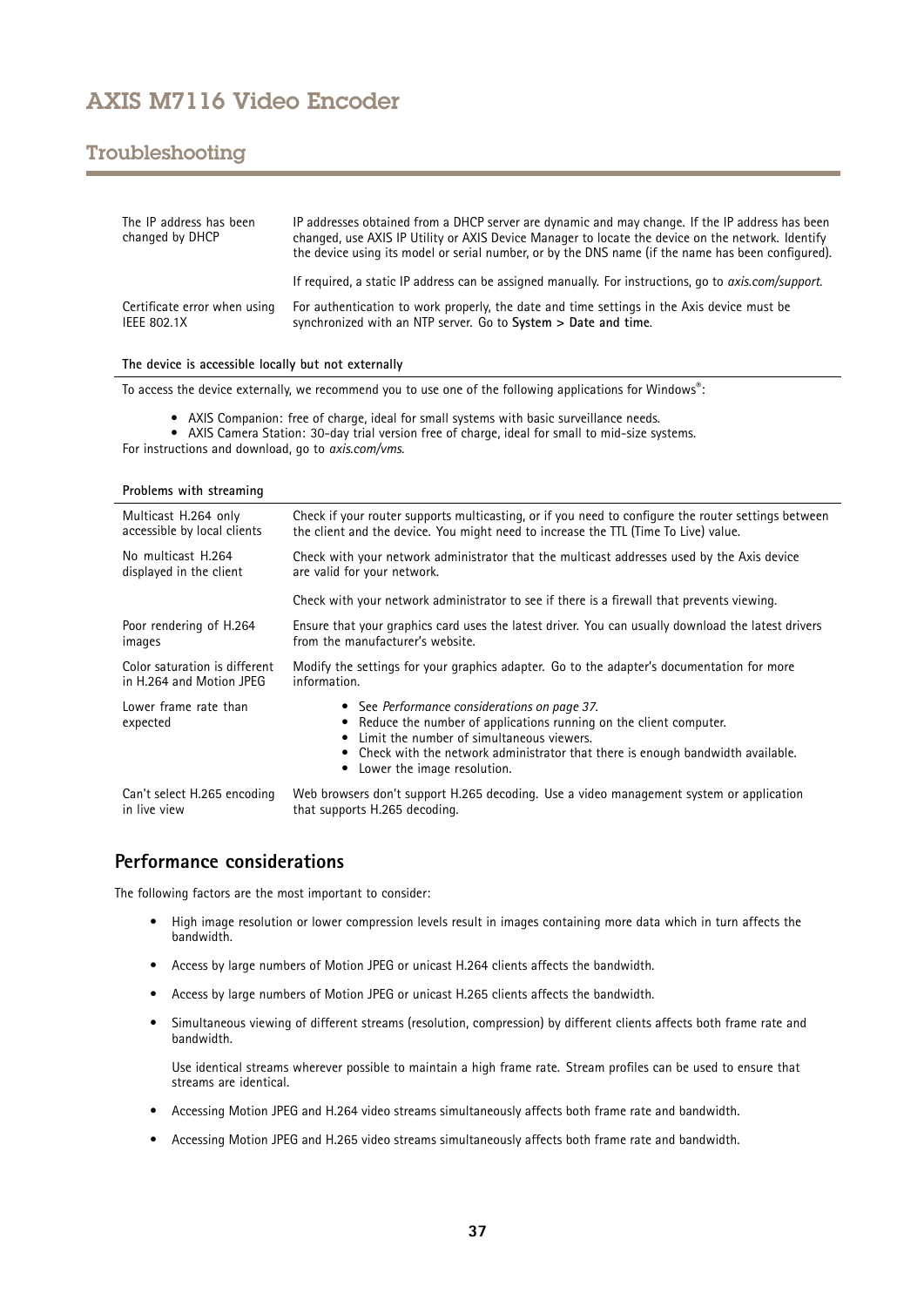# <span id="page-37-0"></span>Troubleshooting

- Heavy usage of event settings affects the product's CPU load which in turn affects the frame rate.
- Using HTTPS may reduce frame rate, in particular if streaming Motion JPEG.
- Heavy network utilization due to poor infrastructure affects the bandwidth.
- Viewing on poorly performing client computers lowers perceived performance and affects frame rate.

## **Contact support**

Contact support at *[axis.com/support](https://www.axis.com/support)*.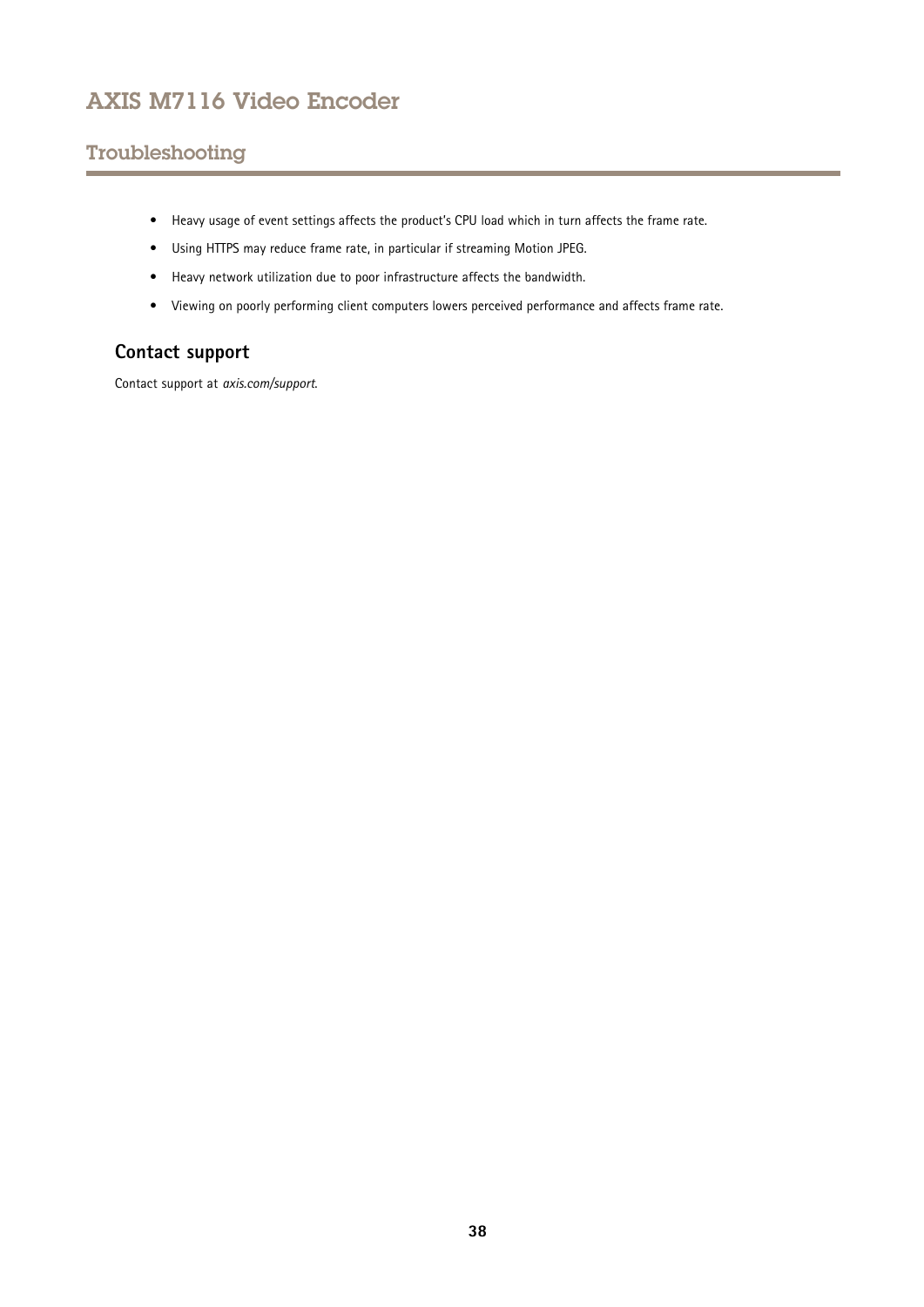## <span id="page-38-0"></span>Specifications

### Specifications

### **Product overview**



- 
- *7 Ethernet RJ45*

## **LED indicators**

| Indication                                                                         |
|------------------------------------------------------------------------------------|
| Connection and normal operation.                                                   |
| Steady green for normal operation.                                                 |
| Steady during startup, during reset to factory default or when restoring settings. |
|                                                                                    |

| Network LED | Indication                                                                      |  |
|-------------|---------------------------------------------------------------------------------|--|
| Green       | Steady for connection to a 1 Gbit/s network. Flashes for network activity.      |  |
| Amber       | Steady for connection to a 10/100 Mbit/s network. Flashes for network activity. |  |
| Unlit       | No network connection.                                                          |  |

## **SD card slot**

### *NOTICE*

- • Risk of damage to SD card. Do not use sharp tools, metal objects, or excessive force when inserting or removing the SD card. Use your fingers to insert and remove the card.
- Risk of data loss and corrupted recordings. Do not remove the SD card while the product is running. Unmount the SD card from the product's webpage before removal.

This product supports microSD/microSDHC/microSDXC cards.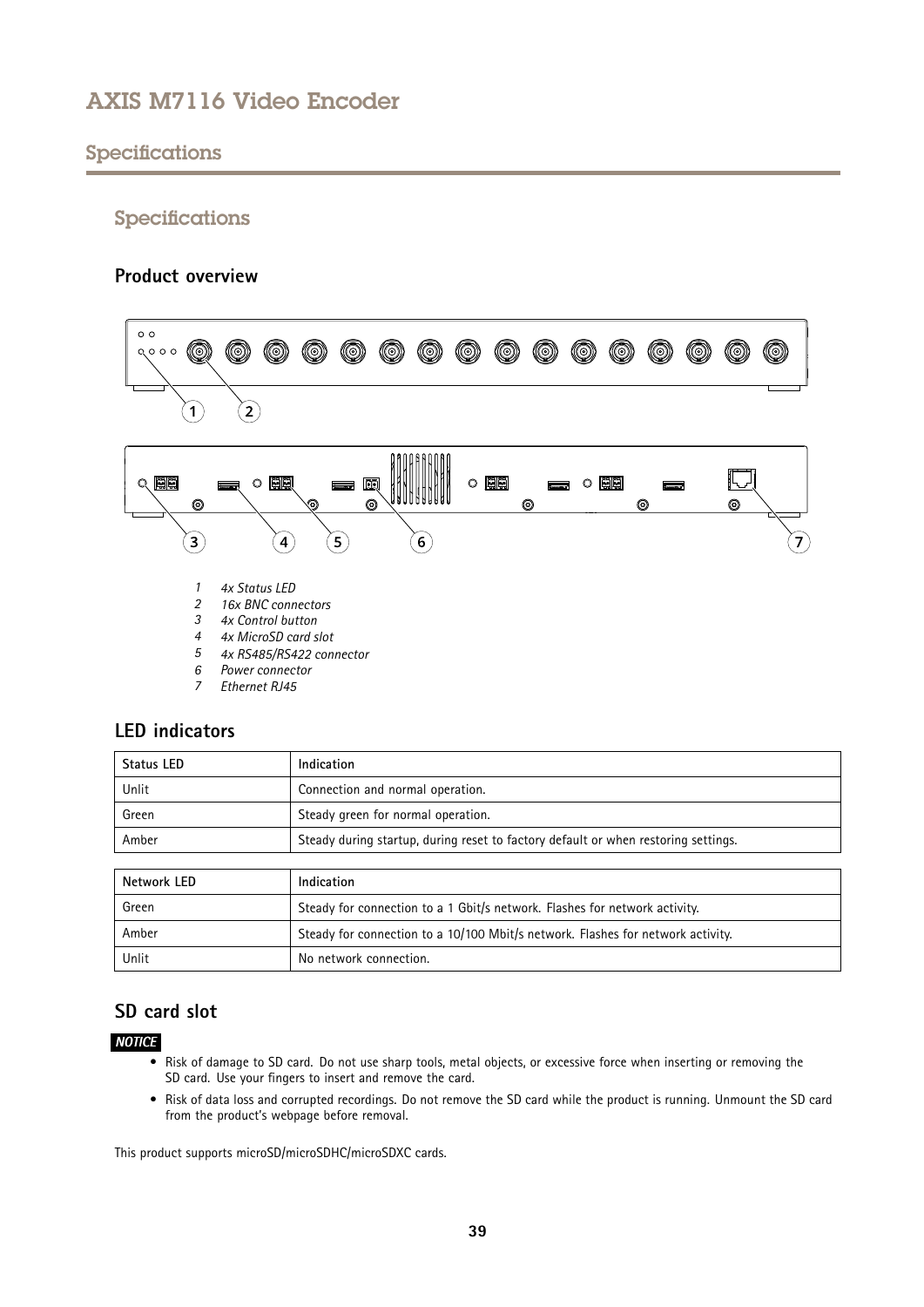## <span id="page-39-0"></span>Specifications

For SD card recommendations, see *[axis.com](https://www.axis.com)*.

microsoft microsoft, and microSDXC Logos are trademarks of SD-3C LLC. microSD, microSDHC, microSDXC are microSDXC are microSDXC are microSDXC are microSDXC are microsoft with the system of the the microsoft with the system trademarks or registered trademarks of SD-3C, LLC in the United States, other countries or both.

### **Buttons**

### **Control button**

The control button is used for:

• Resetting the product to factory default settings. See *Reset to factory default [settings](#page-34-0) on page [35](#page-34-0)*.

### **Connectors**

### **Bus connector**

The bus connectors are the physical interfaces to the video encoder chassis that provide power, network, RS485, and I/O terminal connections.

### **BNC connector**

Each video input is terminated using <sup>a</sup> coax/BNC connector.

Connect <sup>a</sup> <sup>75</sup> Ohm coaxial video cable; the recommended maximum length is <sup>250</sup> <sup>m</sup> (800 ft).

#### Note

<sup>75</sup> Ohm video termination can be enabled/disabled for the video input through the product's webpage at . Video termination is enabled on factory default. If the product is connected in parallel with other equipment, for optimum video quality, we recommended to enable video termination only for the last device in the video signal chain.

### **Network connector**

RJ45 Ethernet connector.

### **Power connector**

2-pin terminal block for DC power input. Use <sup>a</sup> Safety Extra Low Voltage (SELV) compliant limited power source (LPS) with either <sup>a</sup> rated output power limited to <sup>≤</sup>100 W or <sup>a</sup> rated output current limited to <sup>≤</sup>5 A.



### **RS485/RS422 connector**

Two 2-pin terminal blocks for RS485/RS422 serial interface. The serial port can be configured to support:

• Two-wire RS485 half duplex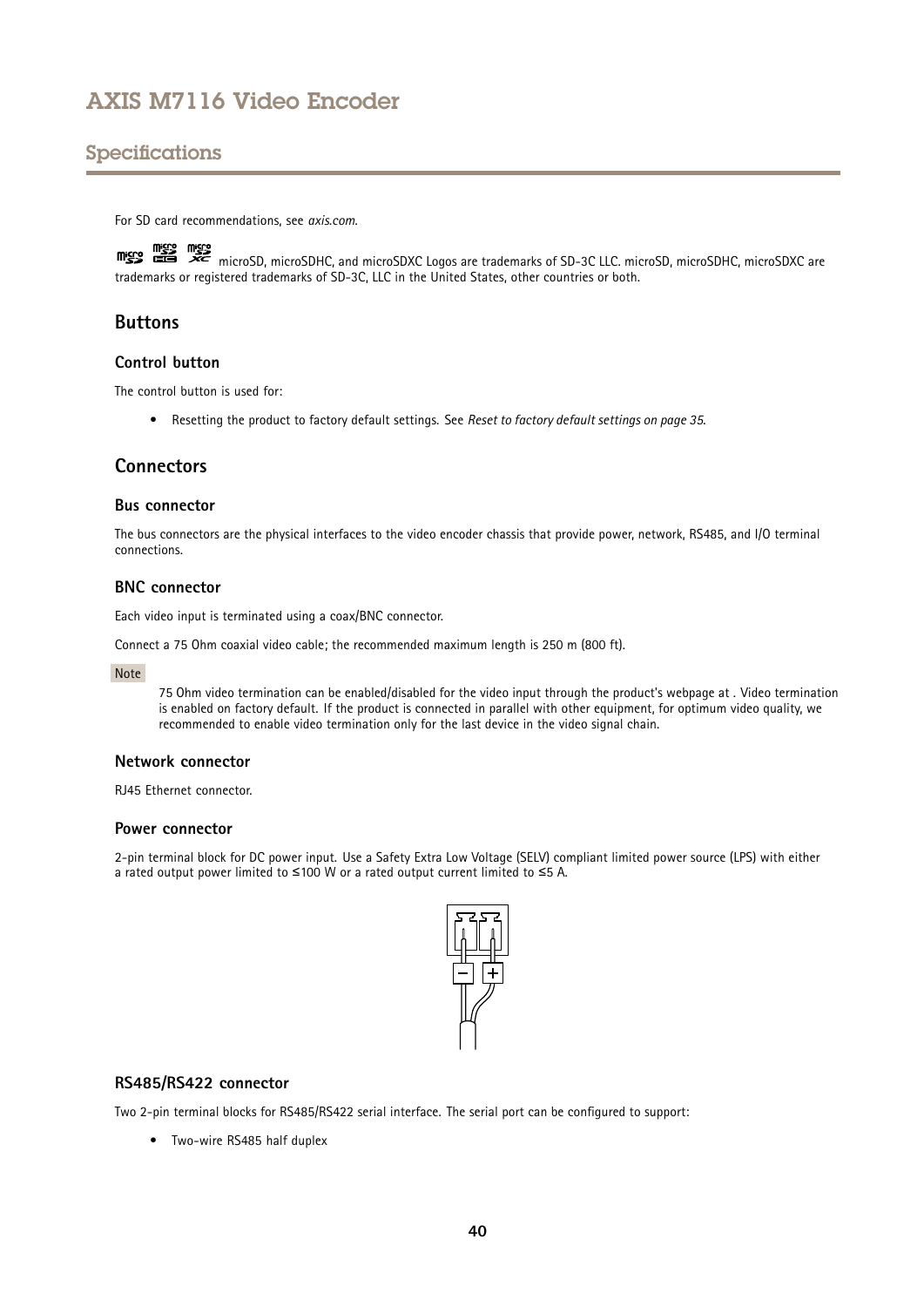# Specifications

- Four-wire RS485 full duplex
- Two-wire RS422 simplex
- Four-wire RS422 full duplex point to point communication

| RS485/422 |                                        |  |  |  |
|-----------|----------------------------------------|--|--|--|
|           |                                        |  |  |  |
| ∞         | ×                                      |  |  |  |
|           | $\overline{\mathsf{R} \mathsf{X}}$ /TX |  |  |  |
|           |                                        |  |  |  |

| <b>Function</b>     | Pin | <b>Notes</b>                                                      |  |
|---------------------|-----|-------------------------------------------------------------------|--|
| RS485/RS422 TX A    |     | (TX) For full duplex RS485/RS422                                  |  |
| RS485/RS422 TX B    |     |                                                                   |  |
| RS485/RS422 RX/TX A |     | (RX) For full duplex RS485/RS422<br>(RX/TX) For half duplex RS485 |  |
| RS485/RS422 RX/TX B | 4   |                                                                   |  |